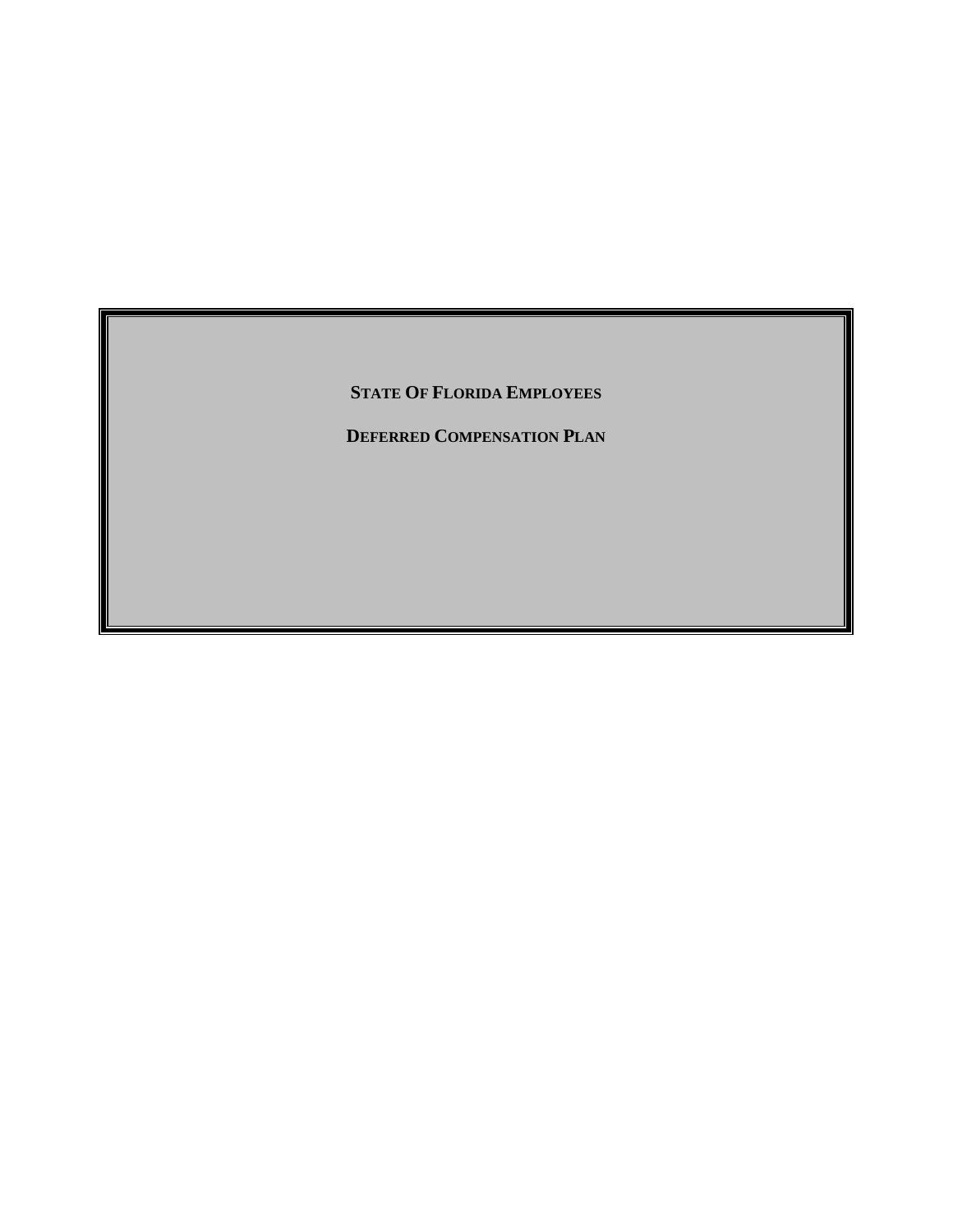# **TABLE OF CONTENTS**

# Page

| 1.01 |  |  |  |  |  |
|------|--|--|--|--|--|
| 1.02 |  |  |  |  |  |
| 1.03 |  |  |  |  |  |
| 1.04 |  |  |  |  |  |
| 1.05 |  |  |  |  |  |
| 1.06 |  |  |  |  |  |
| 1.07 |  |  |  |  |  |
| 1.08 |  |  |  |  |  |
| 1.09 |  |  |  |  |  |
| 1.10 |  |  |  |  |  |
| 1.11 |  |  |  |  |  |
| 1.12 |  |  |  |  |  |
| 1.13 |  |  |  |  |  |
| 1.14 |  |  |  |  |  |
| 1.15 |  |  |  |  |  |
| 1.16 |  |  |  |  |  |
| 1.17 |  |  |  |  |  |
| 1.18 |  |  |  |  |  |
| 1.19 |  |  |  |  |  |
| 1.20 |  |  |  |  |  |
| 1.21 |  |  |  |  |  |
| 1.22 |  |  |  |  |  |
| 1.23 |  |  |  |  |  |
| 1.24 |  |  |  |  |  |
| 1.25 |  |  |  |  |  |
| 1.26 |  |  |  |  |  |
| 1.27 |  |  |  |  |  |
| 1.28 |  |  |  |  |  |
| 1.29 |  |  |  |  |  |
| 1.30 |  |  |  |  |  |
| 1.31 |  |  |  |  |  |
| 1.32 |  |  |  |  |  |
| 1.33 |  |  |  |  |  |
| 1.34 |  |  |  |  |  |
| 1.35 |  |  |  |  |  |
| 1.36 |  |  |  |  |  |
| 1.37 |  |  |  |  |  |
| 1.38 |  |  |  |  |  |
|      |  |  |  |  |  |
|      |  |  |  |  |  |
| 2.01 |  |  |  |  |  |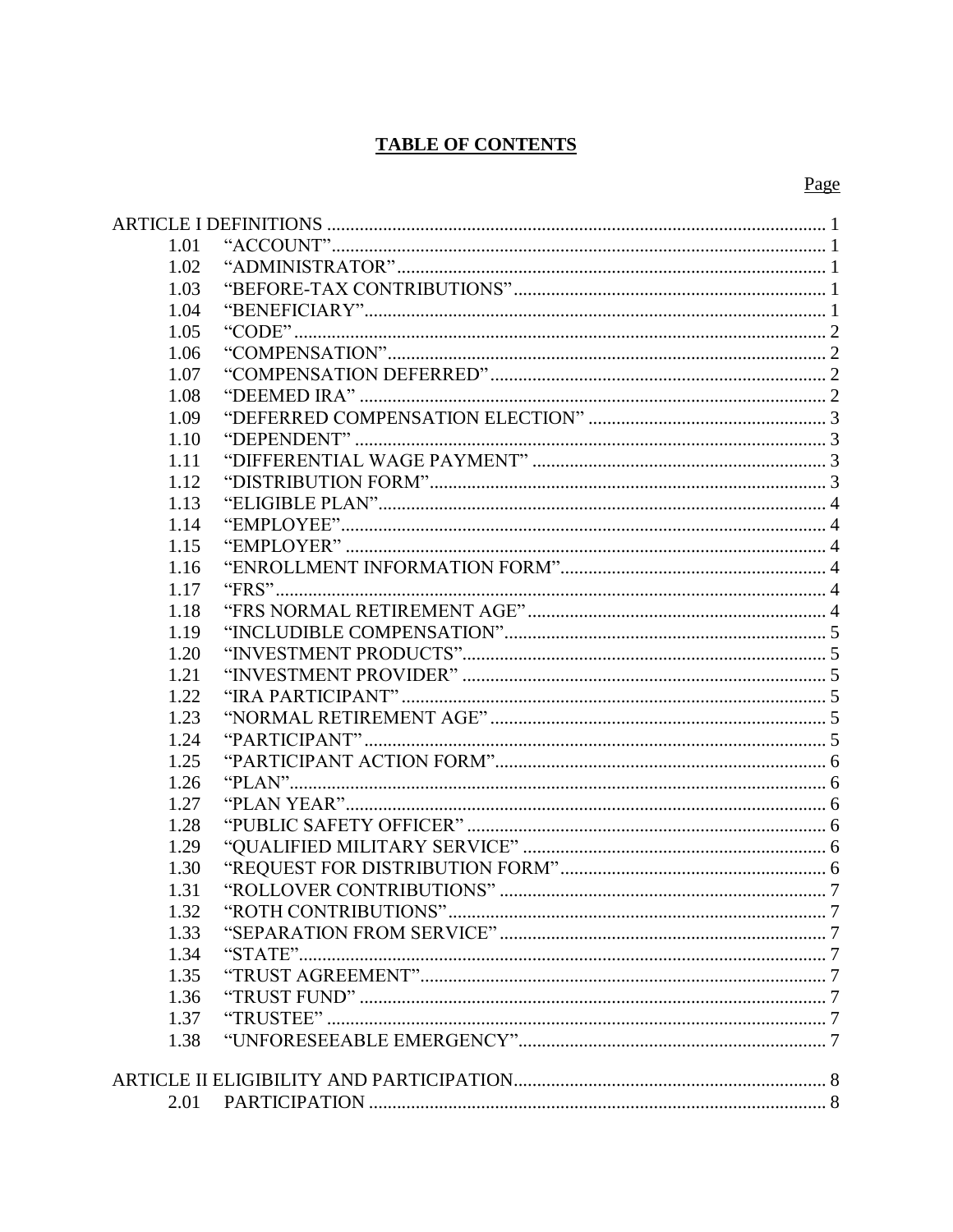| 2.02 |                                                           |  |
|------|-----------------------------------------------------------|--|
| 2.03 |                                                           |  |
|      |                                                           |  |
| 3.01 |                                                           |  |
| 3.02 |                                                           |  |
| 3.03 |                                                           |  |
| 3.04 |                                                           |  |
| 3.05 |                                                           |  |
| 3.06 |                                                           |  |
| 3.07 |                                                           |  |
| 3.08 |                                                           |  |
| 3.09 |                                                           |  |
|      |                                                           |  |
| 4.01 |                                                           |  |
| 4.02 |                                                           |  |
| 4.03 |                                                           |  |
| 4.04 |                                                           |  |
|      |                                                           |  |
|      |                                                           |  |
| 5.01 |                                                           |  |
| 5.02 |                                                           |  |
| 5.03 |                                                           |  |
| 5.04 |                                                           |  |
| 5.05 | DISTRIBUTION DUE TO AN UNFORESEEABLE EMERGENCY 14         |  |
| 5.06 |                                                           |  |
| 5.07 |                                                           |  |
|      | ARTICLE VI DISTRIBUTIONS UPON SEPARATION FROM SERVICE  18 |  |
| 6.01 |                                                           |  |
| 6.02 |                                                           |  |
| 6.03 |                                                           |  |
| 6.04 |                                                           |  |
| 6.05 | RETIRED PUBLIC SAFETY OFFICER HEALTH AND                  |  |
|      |                                                           |  |
|      |                                                           |  |
| 7.01 |                                                           |  |
| 7.02 |                                                           |  |
| 7.03 |                                                           |  |
| 7.04 |                                                           |  |
| 7.05 |                                                           |  |
| 7.06 |                                                           |  |
| 7.07 |                                                           |  |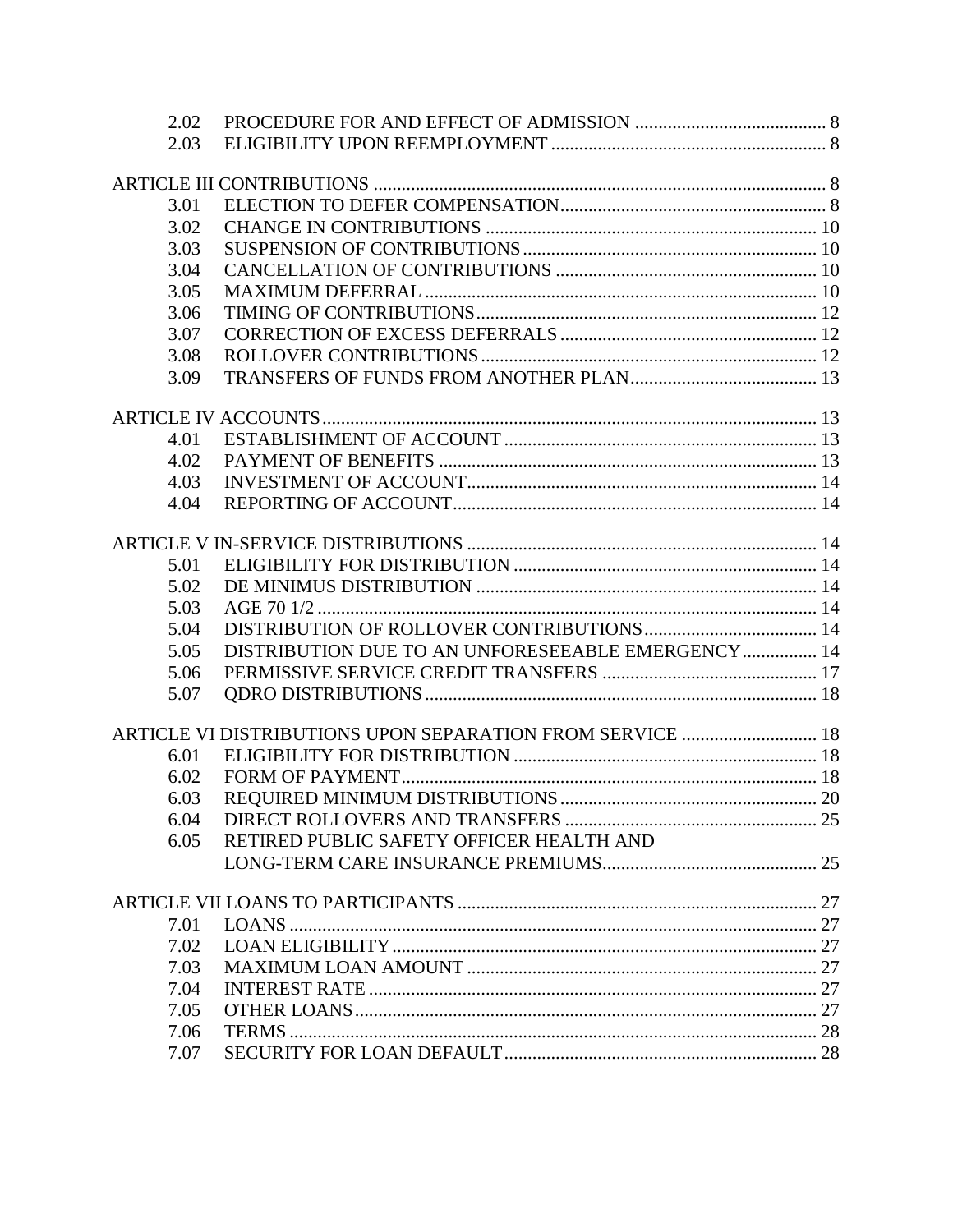| 8.01  |                                                         |  |
|-------|---------------------------------------------------------|--|
| 8.02  | PROOF OF DEATH AND RIGHT OF BENEFICIARY OR OTHER        |  |
|       |                                                         |  |
| 8.03  |                                                         |  |
|       |                                                         |  |
| 9.01  | SUSPENSION OF BENEFIT PAYMENTS; ERROR CORRECTION  31    |  |
|       |                                                         |  |
|       |                                                         |  |
|       |                                                         |  |
|       |                                                         |  |
| 11.01 |                                                         |  |
| 11.02 |                                                         |  |
|       |                                                         |  |
| 11.04 | TRANSFER OF PREVIOUSLY DEFERRED COMPENSATION  33        |  |
| 11.05 |                                                         |  |
|       |                                                         |  |
|       | 11.07 PARTICIPANT CONTACT WITH INVESTMENT PROVIDERS  34 |  |
|       |                                                         |  |
|       |                                                         |  |
|       |                                                         |  |
|       |                                                         |  |
|       |                                                         |  |
|       |                                                         |  |
|       |                                                         |  |
|       |                                                         |  |
|       |                                                         |  |
|       |                                                         |  |
|       |                                                         |  |
|       |                                                         |  |
|       |                                                         |  |
|       |                                                         |  |
|       |                                                         |  |
|       |                                                         |  |
|       |                                                         |  |
|       |                                                         |  |
|       |                                                         |  |
| 15.06 |                                                         |  |
| 15.07 |                                                         |  |
|       |                                                         |  |
| 15.09 |                                                         |  |
|       |                                                         |  |
|       |                                                         |  |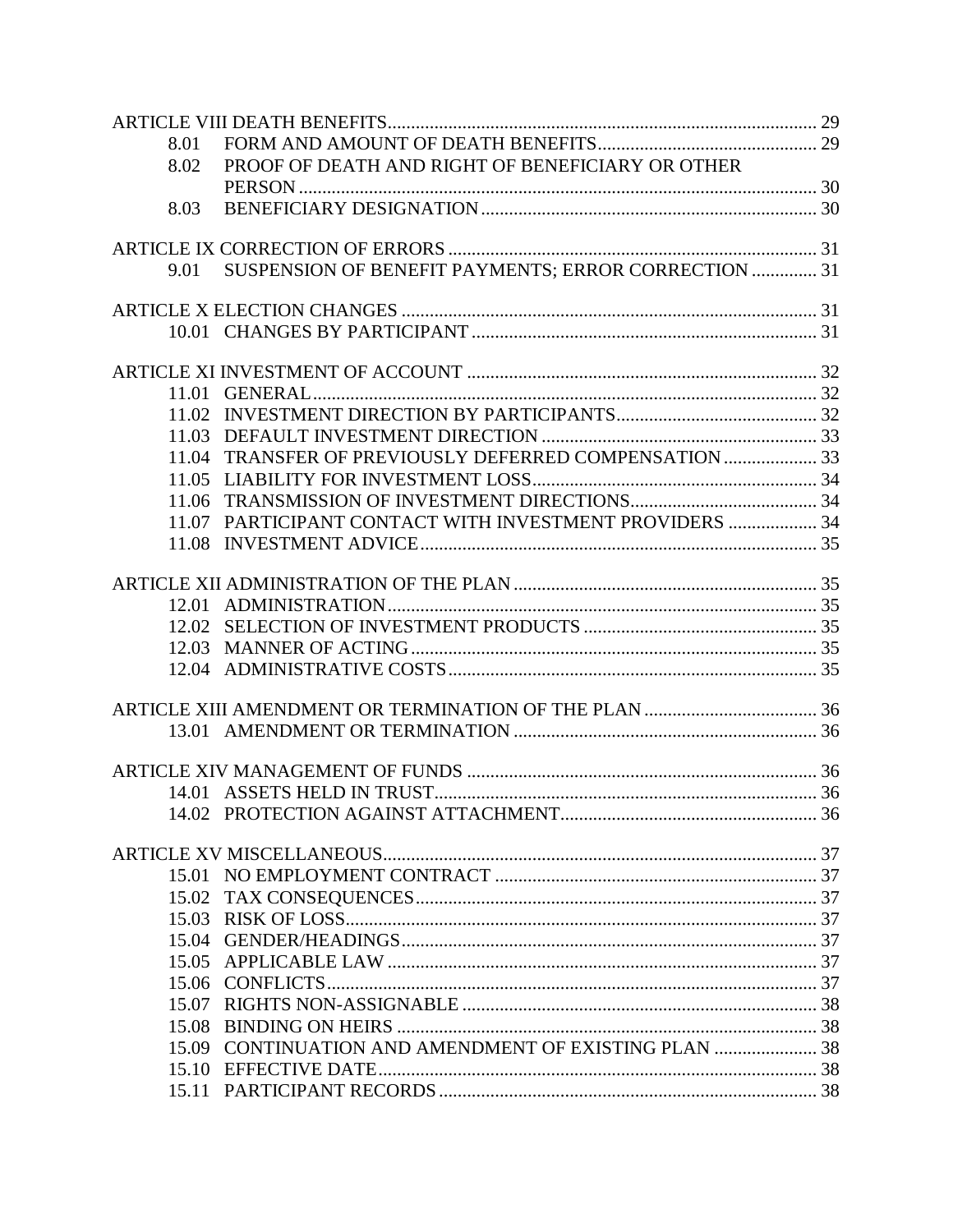| 15.12 PROCEDURE WHEN DISTRIBUTEE CANNOT BE LOCATED38 |  |
|------------------------------------------------------|--|
|                                                      |  |
|                                                      |  |
|                                                      |  |

| APPENDIX C | $--$ | <b>QDRO PROCEDURES</b>                     |
|------------|------|--------------------------------------------|
| APPENDIX D | $--$ | DISTRIBUTION PROCESS FOR PROCEEDS RECEIVED |
|            |      | <b>FROM SETTLEMENT CHECKS</b>              |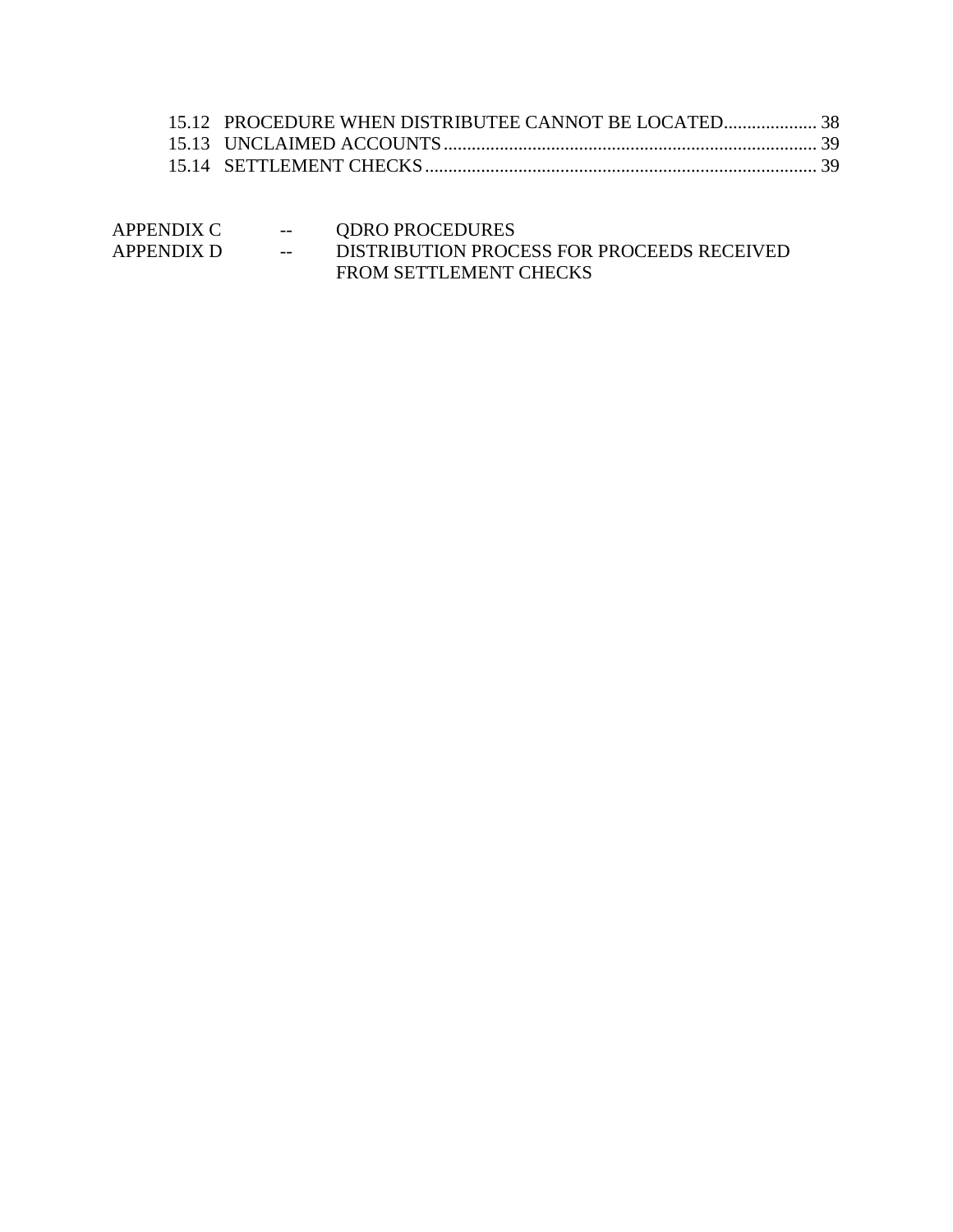## **STATE OF FLORIDA EMPLOYEES DEFERRED COMPENSATION PLAN**

The State of Florida, pursuant to Section 112.215, Florida Statutes ("F.S."), has established this State of Florida Employees Deferred Compensation Plan for the purpose of providing deferred compensation for its eligible employees. This Plan is a governmental plan intended to meet the requirements of Section 457(b) of the Internal Revenue Code, and, therefore, is exempt from the participation, vesting, funding, and fiduciary requirements of Title I of ERISA.

## **ARTICLE I**

## **DEFINITIONS**

<span id="page-5-0"></span>The following definitions apply for purposes of this Plan and Rule Chapter 69C-6, Florida Administrative Code ("F.A.C.") unless otherwise provided for herein.

<span id="page-5-1"></span>1.01 "ACCOUNT" means the bookkeeping records maintained for each Participant, reflecting the Participant's interest in the Plan. A Participant's Account is comprised of various separate subaccount(s). Each Participant's Account shall include a subaccount for the Participant's before-tax contributions, rollover contributions, and, effective January 1, 2012, Roth contributions. Contributions, gains, losses, and other credits or changes shall be separately allocated on a reasonable and consistent basis to such subaccounts. The current value of a Participant's Account includes: (i) all contributions made on the Participant's behalf, adjusted by any earnings or losses of the trust fund (net of trust fund expenses) which are allocable to the Participant, plus (ii) any transfers for the Participant's benefit; which sum is reduced by (iii) administrative charges (if any), and (iv) any distributions made to the Participant or the Participant's beneficiary.

<span id="page-5-2"></span>1.02 "ADMINISTRATOR" means the Chief Financial Officer of the State of Florida (the "CFO") or such person or persons to whom the CFO, with the approval of the State Board of Administration, has delegated responsibility for the Plan's administration.

<span id="page-5-3"></span>1.03 "BEFORE-TAX CONTRIBUTIONS" means contributions to the Plan by a Participant as described in Section 3.01. Before-tax contributions are not included in the Participant's gross income for federal income tax purposes at the time of contribution.

<span id="page-5-4"></span>"BENEFICIARY" means any individual, trust, estate, or other person who is designated, pursuant to Section 8.03, to receive the benefits payable with respect to a Participant's Account upon the Participant's death. The Administrator may rely upon a Participant's beneficiary designations on the Participant Action Form to identify the Participant's Beneficiaries. Once the Administrator has identified, based on the facts known to the Administrator at the time of identification, the Participant's Beneficiaries, and has completed payment to such Beneficiaries, the Plan shall have no further obligation to any of the Participant's Beneficiaries or to any other person. In no event shall the Plan have any obligation to locate, or make payments to, any individual who is subsequently determined to be a beneficiary based on facts not known to the Administrator at the time of distribution.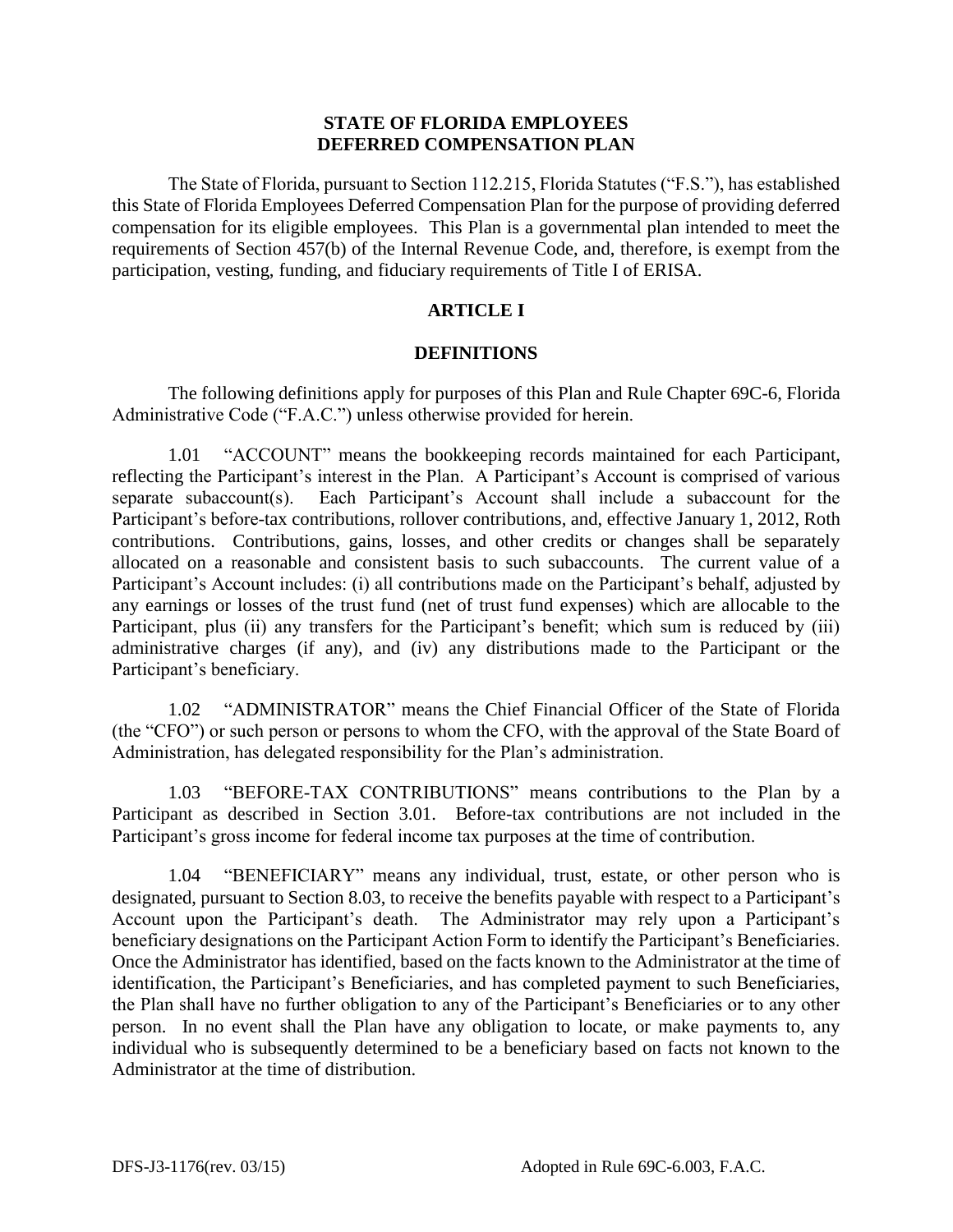<span id="page-6-0"></span>1.05 "CODE" means sections of the Internal Revenue Code of 1986, as amended and adopted in Rule 69C-6.003(3) and (4), F.A.C.

<span id="page-6-1"></span>1.06 "COMPENSATION" means all remuneration paid to an Employee for services rendered to the Employer, including salary, wages, fees, commissions, bonuses, and overtime pay, that is includible in the Employee's gross income for the calendar year, plus amounts that would be cash compensation payable for services rendered to the Employer that would be includible in the Employee's gross income but for an election under Code Section 125, 132(f)(4), 401(k), 403(b), or 457(b) (including an election to defer compensation under Article III). In addition, if a Participant is receiving Differential Wage Payments, the Participant shall be treated as remaining in the employment of the Employer during the period in which Differential Wage Payments are made, and such Differential Wage Payments shall be considered Compensation under the Plan. Compensation shall also include accumulated sick pay, accumulated vacation pay, back pay, and post-severance compensation.

For this purpose "post-severance compensation" means all of the following payments if such payments are made by the later of 2½ months after the Employee's termination from employment or the end of the Plan Year that includes the date of the Employee's termination from employment:

(a) regular compensation for services during the Employee's regular working hours, or compensation for services outside the Employee's regular working hours (such as overtime or shift differential), commissions, bonuses, or other similar payments if any of such payments would have been paid to the Employee prior to severance from employment if the Employee had continued in employment with the Employer;

(b) payments for unused accrued bona fide sick, vacation or other leave, but only if the Employee would have been able to use the leave if employment had continued;

(c) payments received from a nonqualified unfunded deferred compensation plan, but only if the payment would have been paid to the Employee at the same time if the Employee had continued in employment with the Employer and only to the extent the payment is includible in the Employee's gross income; and

(d) payments to an individual who does not currently perform services for the Employer by reason of Qualified Military Service to the extent those payments do not exceed the amounts the individual would have received if the individual had continued to perform services for the Employer rather than entering Qualified Military Service.

<span id="page-6-2"></span>1.07 "COMPENSATION DEFERRED" or "DEFERRED COMPENSATION" means the amount of Compensation deferred by a Participant during any taxable year pursuant to a Deferred Compensation Election. Effective January 1, 2012, Deferred Compensation may consist of before-tax contributions, Roth contributions, or both.

<span id="page-6-3"></span>1.08 "DEEMED IRA" means an individual retirement account ("IRA") available through an Investment Provider, and treated as a separate account from the Account, into which a Participant may make voluntary contributions pursuant to the terms of the Plan after December 31, 2002. If the IRA satisfies the requirements applicable to traditional IRAs under Code Section 408,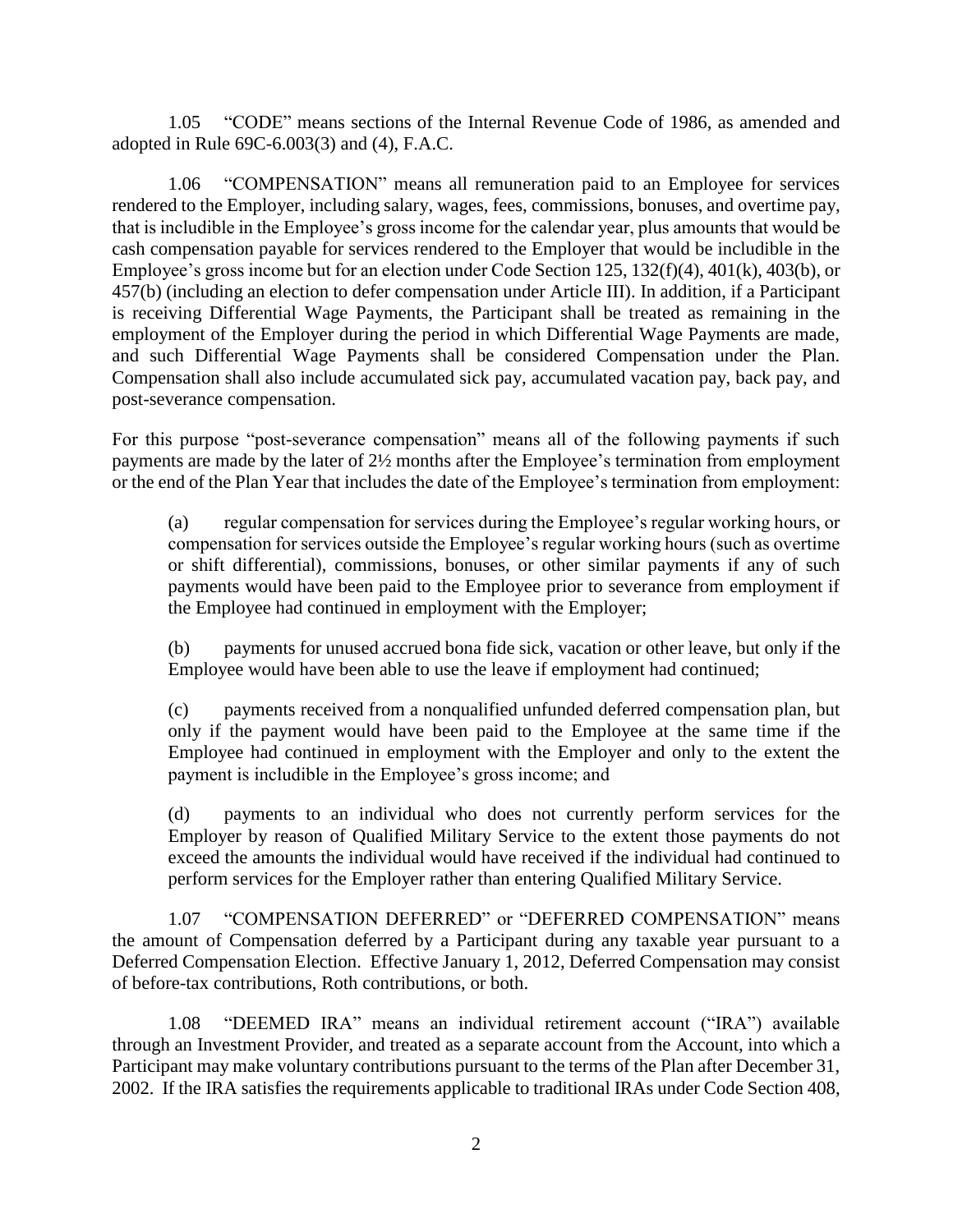the IRA is deemed to be a traditional IRA, and if the IRA satisfies the requirements applicable to Roth IRAs under Code section 408A, the IRA is deemed to be a Roth IRA.

<span id="page-7-0"></span>1.09 "DEFERRED COMPENSATION ELECTION" means the agreement pursuant to which the Participant agrees to accept a reduction in Compensation and the Employer agrees to credit the amount of such reduction to the Participant's Account.

<span id="page-7-1"></span>1.10 "DEPENDENT" means, for a particular Plan Year, either:

(a)

(1) a child, brother, sister, stepbrother, or stepsister of the Participant, or a descendant of any such individual, who lives in the same residence with the Participant for more than six months of the Plan Year; and

(2) who is younger than the Participant, and who: (i) has not reached age 19 as of the end of the Plan Year, (ii) is a student who has not reached the age of 24 as of the end of the Plan Year, or (iii) is permanently and totally disabled at any time during the Plan Year; and

(3) who has not provided more than one-half of his or her own support during the Plan Year; or

(b)

(1) a child (or descendant), brother or sister (or stepbrother or stepsister), father or mother (or ancestor), stepmother or stepfather, niece or nephew, aunt or uncle, or in-law (father, mother, sister, brother, son, or daughter) of the Participant, or an individual (other than a spouse) who lives in the Participant's principal residence, and is a member of the Participant's household (unless the relationship violates local law); and

(2) whose gross income for the Plan Year does not exceed the Federal exemption amount, as indexed for inflation (\$4,000 for 2015); and

(3) who receives more than one-half of his or her support during that Plan Year from the Participant; and

(4) who is not described in subsection (1) of this Section 1.10, above.

<span id="page-7-2"></span>1.11 "DIFFERENTIAL WAGE PAYMENT" means any payment made by the Employer to a Participant with respect to any period during which the Participant is on active duty in the uniformed services for a period of more than 30 days.

<span id="page-7-3"></span>1.12 "DISTRIBUTION FORM" means Form DFS-J3-1172, incorporated by reference in Rule 69C-6.003, F.A.C.,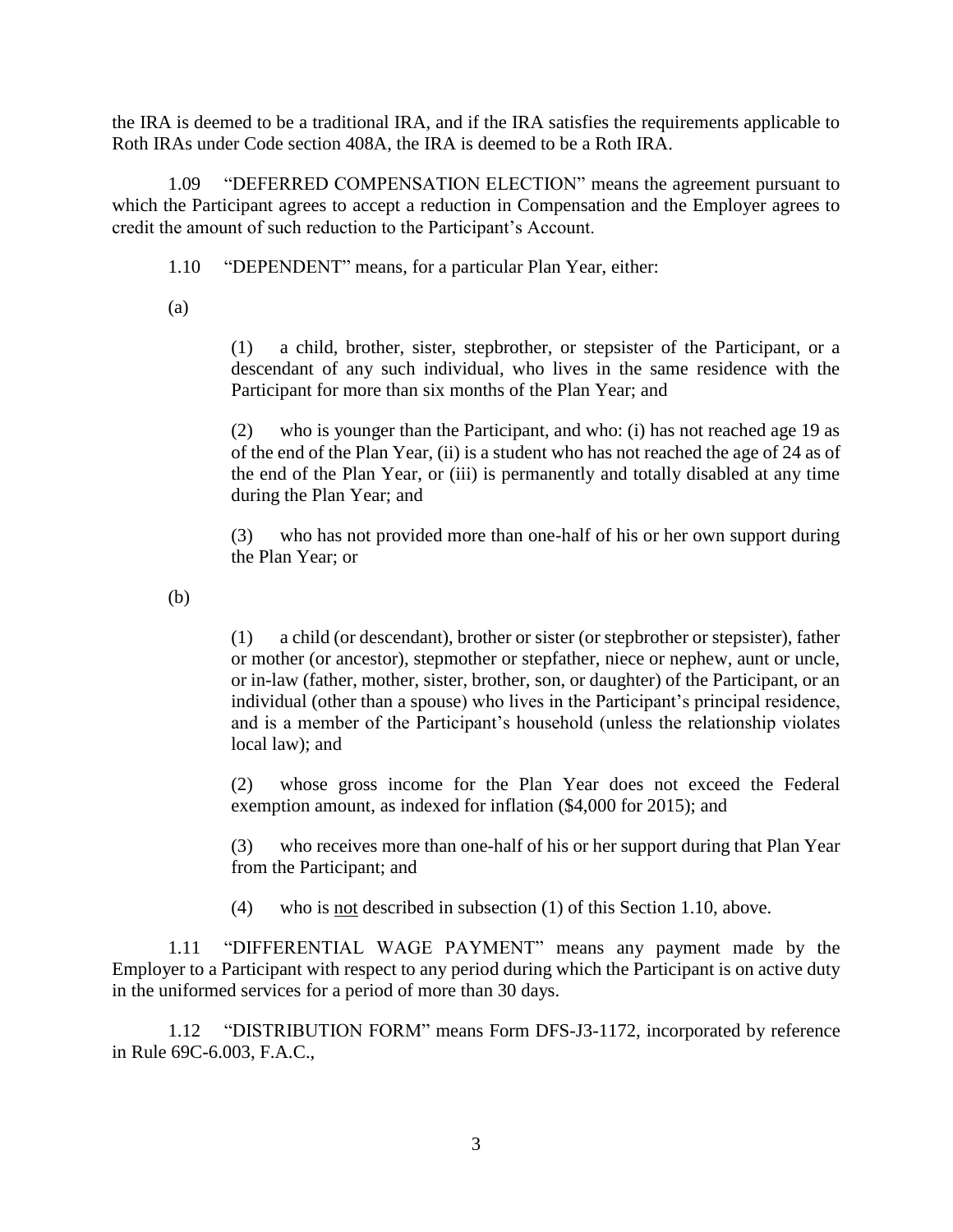<span id="page-8-0"></span>1.13 "ELIGIBLE PLAN" means an eligible governmental plan within the meaning of 26 CFR 1.457-2(f), as incorporated in Rule 69C-6.003(4), F.A.C.

<span id="page-8-1"></span>1.14 "EMPLOYEE" means any person who performs services for the Employer for which Compensation or statutory fees are paid, whether such person is appointed, elected, or hired pursuant to an employment contract. Notwithstanding the foregoing, an individual shall only be treated as an Employee if he or she is reported on the payroll records of the Employer as a common law employee. It is expressly provided that any individual who is treated as an independent contractor by the Employer and any other common-law employee not described above is not an Employee and is not eligible to participate in this Plan. If any individual is not classified as an Employee by the Employer and is subsequently reclassified as an Employee by any governmental or regulatory authority, such individual shall nevertheless be deemed to have become an Employee prospectively only, effective as of the date of such reclassification (and not retroactive to the date on which he or she was found to have first become an Employee for any other purpose.)

<span id="page-8-2"></span>1.15 "EMPLOYER" means the State of Florida, any state agency, county, municipality, public university, or other political subdivision of the State of Florida that elects to participate in the PLAN, either collectively or individually as the context requires.

<span id="page-8-3"></span>1.16 "ENROLLMENT INFORMATION FORM" means Form DFS-J3-1164, incorporated by reference in Rule 69C-6.003, F.A.C.

1.17 "FRS" means the Florida Retirement System.

<span id="page-8-5"></span><span id="page-8-4"></span>1.18 "FRS NORMAL RETIREMENT AGE" means the date on which the Participant becomes eligible to receive unreduced benefits from the FRS in accordance with Section 121.021(29), F.S.

(a) A Participant who first enrolled in the FRS prior to July 1, 2011 will qualify for unreduced benefits from the FRS upon satisfying one of the following criteria:

(1) Age 62 with 6 years of any FRS qualifying service;

(2) Age 62 with 6 years of Elected State and County Officers' (ESCOC) service;

(3) Age 62 with 7 years of Senior Management Service (SMS);

- (4) Age 55 with 6 years of Special Risk Service;
- (5) Any age with 25 years Special Risk Service; or
- (6) Any age with 30 years of any FRS service.

(b) A Participant who first enrolled in the FRS on or after July 1, 2011 will qualify for unreduced benefits from the FRS upon the earliest of: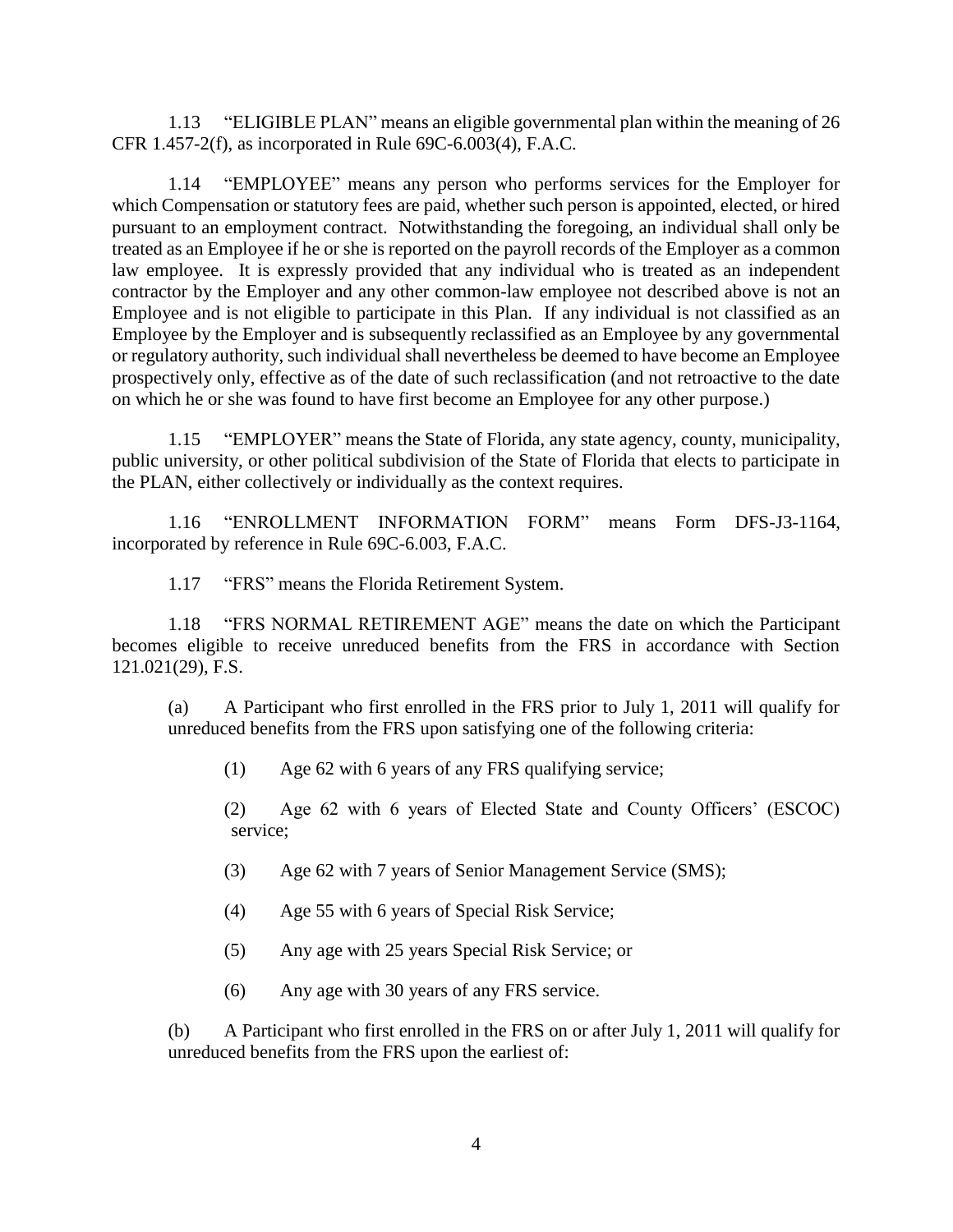(1) the first day of the month in which the Participant reaches age 65, if the Participant has completed at least 8 years of Regular Class Service, Senior Management Service Class Service, or Elected Officers' Class Service;

(2) the first day of the month following the month in which the Participant completes 33 years of Regular Class Service, Senior Management Service Class Service, or Elected Officers' Class Service;

(3) the first day of the month in which the Participant reaches age 60, if the Participant has completed at least 8 years of Special Risk Class Service;

(4) the first day of the month following the month in which the Participant completes 30 years of Special Risk Class Service; or

(5) the first day of the month following the date on which the Participant reaches age 57, if the Participant has completed at least 30 years of service comprised of Special Risk Class Service and up to 4 years wartime military service purchased under Section 121.111, F.S.

<span id="page-9-0"></span>1.19 "INCLUDIBLE COMPENSATION" means Compensation for services performed for the Employer which is currently includible in the Participant's gross income for Federal income tax purposes, increased by any election under Code Sections 125, 132(f)(4), 401(k), 403(b), or 457(b) (including an election to defer Compensation under Section 3.01). Includible Compensation shall be determined without regard to community property laws.

<span id="page-9-1"></span>1.20 "INVESTMENT PRODUCTS" means the various investment alternatives made available from time to time for the purpose of measuring investment experience of a Participant's Account.

<span id="page-9-2"></span>1.21 "INVESTMENT PROVIDER" means a company authorized by the Administrator to issue Investment Products to Participants pursuant to this Plan.

1.22 "IRA PARTICIPANT" means a Participant who has established a Deemed IRA.

<span id="page-9-4"></span><span id="page-9-3"></span>1.23 "NORMAL RETIREMENT AGE" means the date selected by the Participant no earlier than the age at which a Participant becomes eligible for unreduced benefits under the Florida Retirement System Defined Benefit Plan and no later than age 70 1/2, or for Participants in the Florida Retirement System Investment Plan, the later of the date a Participant would have been eligible for unreduced benefits under the Florida Retirement System Defined Benefit Plan or the date the Participant is vested in the Florida Retirement System Investment Plan and no later than age 70 1/2 and for Participants in the Optional Retirement Plan an age between 65 and 70 1/2. Under no circumstance can a Normal Retirement Age be greater than age 70 ½.

<span id="page-9-5"></span>1.24 "PARTICIPANT" means any Employee or former Employee who has satisfied the requirements of Article II hereof. An individual shall be a Participant, regardless of whether such individual remains an Employee of the Employer, if there remains any amount credited to such individual's Account.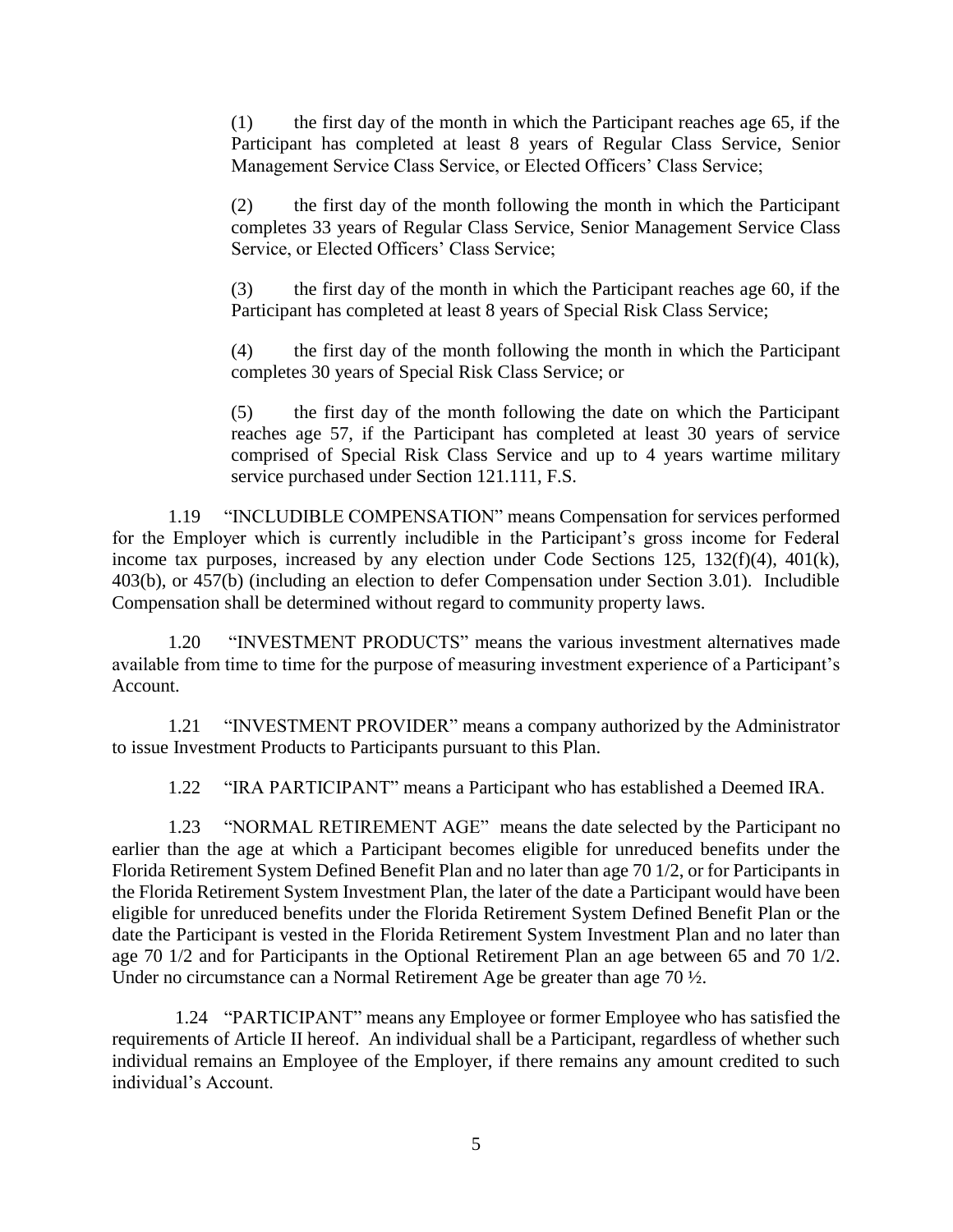<span id="page-10-0"></span>1.25 "PARTICIPANT ACTION FORM" means Form DFS-J3-1163, used to initiate participation or otherwise change the status of an Account, which is incorporated in 69C-6.003(2), F.A.C.

<span id="page-10-1"></span>1.26 "PLAN" means the State of Florida Employees Deferred Compensation Plan adopted in Rule 69C-6.003, F.A.C., as set forth herein, as it may be amended from time to time.

<span id="page-10-2"></span>1.27 "PLAN YEAR" means the twelve month period beginning January 1 and ending December 31.

1.28 "PUBLIC SAFETY OFFICER" means:

(a) an individual serving a public agency in an official capacity, with or without compensation, as a law enforcement officer, as a firefighter, or as a chaplain;

(b) an employee of the Federal Emergency Management Agency who is performing official duties of the Agency in an area, if those official duties—

(1) are related to a major disaster or emergency that has been, or is later, declared to exist with respect to the area under the Robert T. Stafford Disaster Relief and Emergency Assistance Act [\(42](http://www.law.cornell.edu/uscode/text/42) U.S.C. [5121](http://www.law.cornell.edu/uscode/text/42/5121) et seq.); and

(2) are determined by the Administrator of the Federal Emergency Management Agency to be hazardous duties;

(c) an employee of a State, local, or tribal emergency management or civil defense agency who is performing official duties in cooperation with the Federal Emergency Management Agency in an area, if those official duties—

(1) are related to a major disaster or emergency that has been, or is later, declared to exist with respect to the area under the Robert T. Stafford Disaster Relief and Emergency Assistance Act [\(42](http://www.law.cornell.edu/uscode/text/42) U.S.C. [5121](http://www.law.cornell.edu/uscode/text/42/5121) et seq.); and

(2) are determined by the head of the agency to be hazardous duties; or

(d) a member of a rescue squad or ambulance crew who, as authorized or licensed by law and by the applicable agency or entity, is engaging in rescue activity or in the provision of emergency medical services,  $26USC 402(1)(4)(C)$ .

<span id="page-10-3"></span>1.29 "QUALIFIED MILITARY SERVICE" means service in the uniformed services of the United States for which an individual has reemployment rights under chapter 43 of title 38 of the United States Code.

<span id="page-10-4"></span>1.30 "REQUEST FOR DISTRIBUTION FORM" means Request for Distribution (or Delayed Distribution), Form DFS-J3-1172, incorporated by reference in Rule 69C-6.003, F.A.C.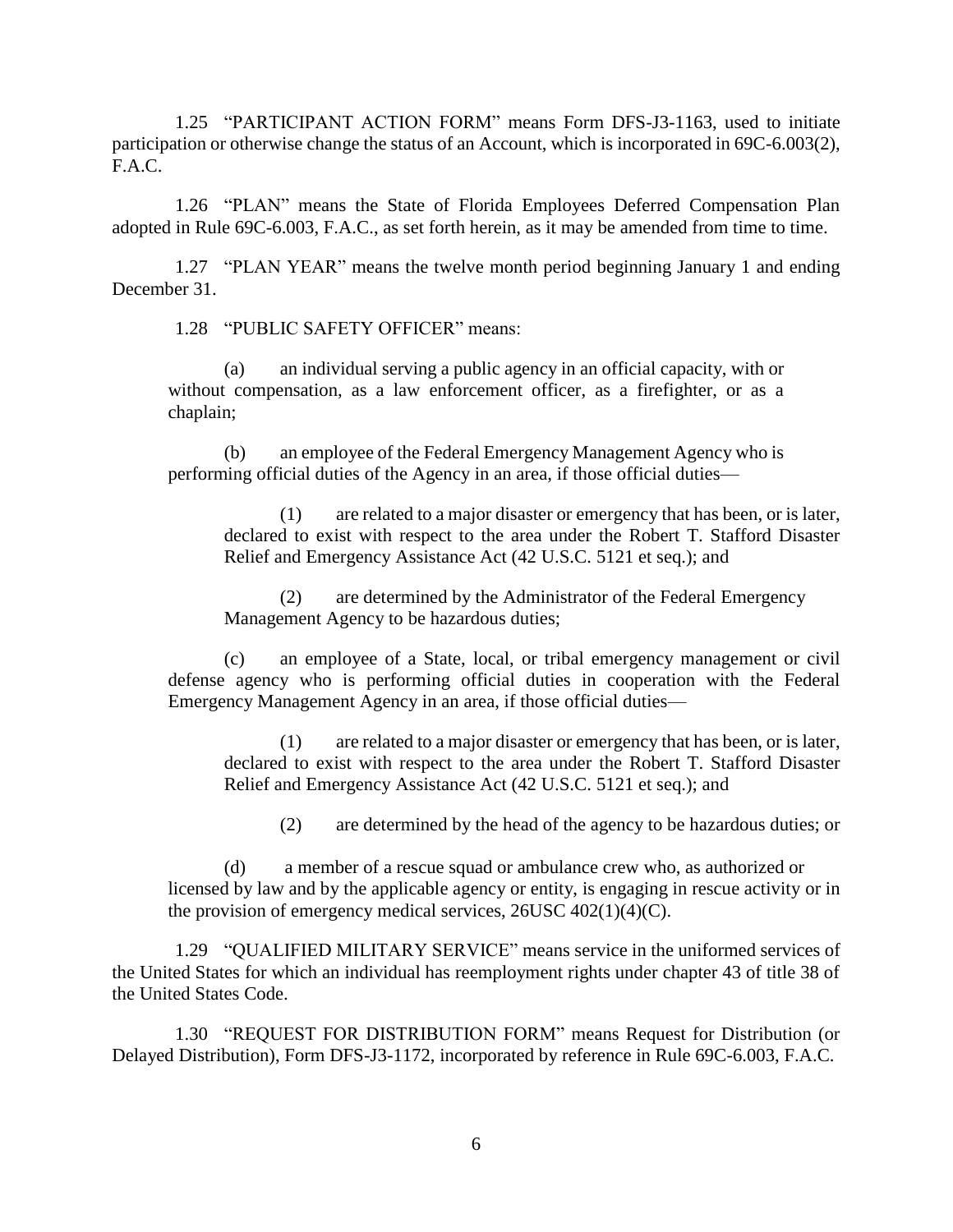<span id="page-11-1"></span><span id="page-11-0"></span>1.31 "ROLLOVER CONTRIBUTIONS" means contributions made to the Plan pursuant to Section 3.08.

1.32 "ROTH CONTRIBUTIONS" means Deferred Compensation that:

(a) The Participant irrevocably designates as a Roth Contribution, and that is deferred in lieu of all or a portion of the before-tax contributions the Participant is otherwise eligible to defer under the Plan;

(b) The Employer treats as includible in the Participant's income at the time the Participant otherwise would have received that amount as Compensation if the Participant had not designated the Deferred Compensation as a Roth Contribution; and

(c) Maintained in a separate subaccount of the Participant's Account.

<span id="page-11-2"></span>1.33 "SEPARATION FROM SERVICE" means the date that is 31 days after a voluntary or involuntary termination of employment with the Employer for any reason including death or disability, or for no reason; provided, however, that an approved leave of absence shall not constitute a Separation from Service. A Participant will be treated as having incurred a Separation from Service on the date the Participant begins performing Qualified Military Service that is expected to last for a period of more than 30 days, for purposes of distributions and making contributions.

<span id="page-11-3"></span>1.34 "STATE" means the State of Florida, as encompassed in the description of a "state" in Section 112.215(9), F.S. The State includes state officers and employees, but not contract vendors such as investment providers. The liability protections provided by Section 112.215(9), F.S. shall apply only to those persons included in the definition of State, but shall not apply to investment providers and/or other vendors.

<span id="page-11-4"></span>1.35 "TRUST AGREEMENT" means the written agreement (or declaration) made by and between the Employer and the Trustee pursuant to which the trust fund is maintained. If the Plan's assets are held in a custodial account or annuity contract within the meaning of Code Section 401(f), then the document establishing such custodial account or such annuity contract shall be deemed the Trust Agreement for purposes hereof.

<span id="page-11-5"></span>1.36 "TRUST FUND" means the irrevocable trust fund created under and subject to the Trust Agreement. Assets held in the Trust fund shall be held solely for the benefit of Participants and Beneficiaries, and shall not inure to the Employer's benefit. If the Plan's assets are held in a custodial account or annuity contract within the meaning of Code Section 401(f), then such custodial account or annuity contract shall be deemed the trust fund for purposes hereof.

<span id="page-11-6"></span>1.37 "TRUSTEE" means the trustee duly appointed and currently serving under the Trust Agreement. If the Plan's assets are held in a custodial account or annuity contract within the meaning of Code Section 401(f), then such custodian or insurance carrier shall be deemed the Trustee for purposes hereof.

<span id="page-11-7"></span>1.38 "UNFORESEEABLE EMERGENCY" means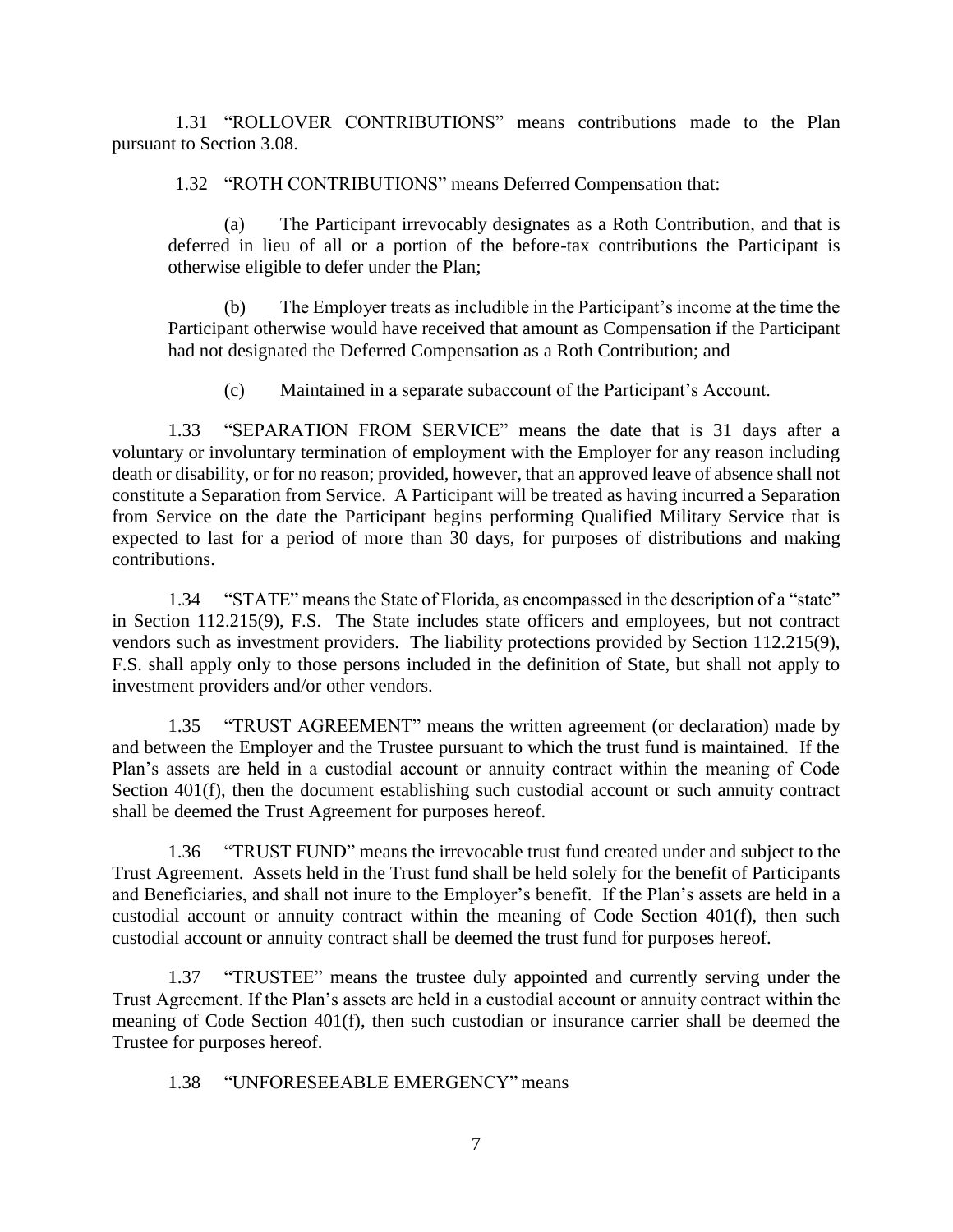(a) severe financial hardship to the Participant resulting from a sudden and unexpected circumstance, illness or accident of the Participant, or of a dependent of the Participant,

(b) loss of the Participant's property due to casualty, or

(c) other similar extraordinary and unforeseeable circumstances arising as a result of events beyond the control of the Participant. See 5.05(b) for considered and not considered unforeseeable emergencies.

#### **ARTICLE II**

### **ELIGIBILITY AND PARTICIPATION**

<span id="page-12-1"></span><span id="page-12-0"></span>2.01 Participation. An employee may elect to participate in this Plan by entering into a Deferred Compensation election authorizing the employer to reduce such employee's compensation by a specific amount. An employee shall become a Participant upon the Administrator's acceptance and approval of such individual's deferred compensation election.

<span id="page-12-2"></span>2.02 Procedure for and Effect of Admission. An employee may enter into a deferred compensation election by (i) filing a Participant Action Form and an Enrollment Information Form (or through telephone or internet enrollment by which substantially equivalent information is collected) with his or her Investment Provider or the Deferred Compensation Office, or (ii) filing an EZ Enrollment Form with his or her Investment Provider or the Office of Deferred Compensation or submitting the online EZ Enrollment Form or (iii) in accordance with the automatic enrollment provisions contained in Section 3.01. The Administrator reserves the right to reject any deferred compensation election which is not submitted in compliance with this Plan.

<span id="page-12-3"></span>2.03 Eligibility Upon Reemployment. A Participant who severs employment and is later re-employed with the employer as an employee shall become a Participant in accordance with the requirements of this Article II and Section 3.01.

## **ARTICLE III**

#### **CONTRIBUTIONS**

<span id="page-12-5"></span><span id="page-12-4"></span>3.01 Election to Defer Compensation.

(a) The Deferred Compensation Election completed by an employee electing to participate in this Plan shall authorize the Employee's employer to reduce the employee's compensation by the amount of Deferred Compensation elected by the Employee, subject to the limitations and conditions of Section 3.05. If a Participant elects to contribute a percentage of salary as opposed to a dollar amount, the percentage cannot be greater than 80 percent. The Administrator may establish a minimum deferral amount and may change such minimum from time to time. A deferred compensation election shall not be binding upon the employer until accepted and approved by the Administrator. A new Employee's deferred compensation election will be effective as of the employee's initial calendar month of employment if the deferred compensation election is entered into, and accepted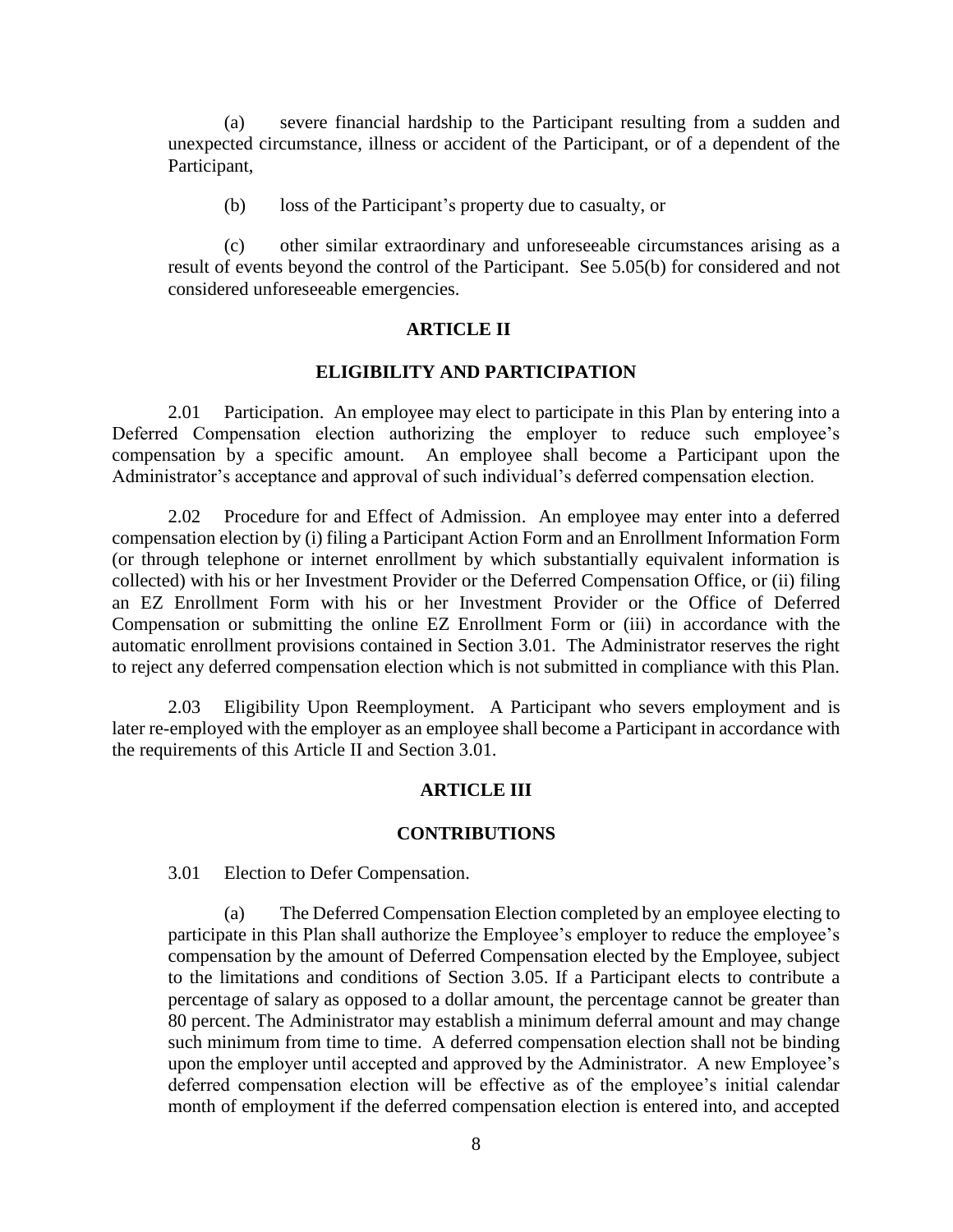and approved by the Administrator, on or before the first day on which the employee performs services for the employer. Otherwise, except as provided in Section 3.01(b) below, the employee's deferred compensation election will be effective as soon as administratively practicable, but not earlier than the first day of the month following the date on which the employee enters into the deferred compensation election, and it is accepted and approved by the Administrator.

(b) Deemed Election of Before-Tax Contributions.

(1) Effective Date. This Section 3.01(b) shall be effective on the later to occur of (i) January 1, 2012, or (ii) the January 1 next following the date on which the automatic contribution arrangement set forth in this Section 3.01(b) is approved by the Florida Legislature (the "effective date"). The Florida Legislature will designate which employees are subject to the deemed election contained in this Section 3.01(b) (the "designated employees") and the amount of compensation which will be contributed pursuant to the deemed election.

(2) Automatic Election for Designated Employees. Designated employees who are eligible to participate in the Plan shall be deemed to have initially elected to make before-tax contributions at the amount of compensation established by the Florida Legislature, regardless of whether the designated Employee completes a deferred compensation election. Such automatic election shall be effective at the time established by the Florida Legislature. A designated employee may prevent the automatic election described herein from taking effect by making an affirmative election pursuant to subsection (a), above, by designating a different rate of before-tax contributions and/or Roth contributions (which rate may be zero). Such affirmative election must be made within the first forty-five (45) days (or such other period designated by the Florida Legislature) after the designated employee becomes eligible to participate in the Plan.

(3) Automatic Increases. The automatic election described above may be increased each year in such manner and by such amounts as are determined by the Florida Legislature.

(4) Notice. Each designated Employee to whom this subsection (b) applies shall receive an initial notice explaining the Plan's automatic enrollment provisions, and explaining the designated Employee's right to elect not to have automatic before-tax contributions made or to alter the amount of his or her before-tax contributions and/or Roth contributions. The notice shall also include the procedure for exercising those rights and the timing for implementing such an election. Each designated Employee shall receive such initial notice at the time the individual first becomes eligible to participate in the Plan. Thereafter, within a reasonable time prior to the start of the next Plan Year, each designated Employee shall receive a notice of the percentage of automatic before-tax contributions, and of his or her right to change the percentage of, or to cease making before-tax contributions altogether, for such subsequent Plan Year. This annual notice shall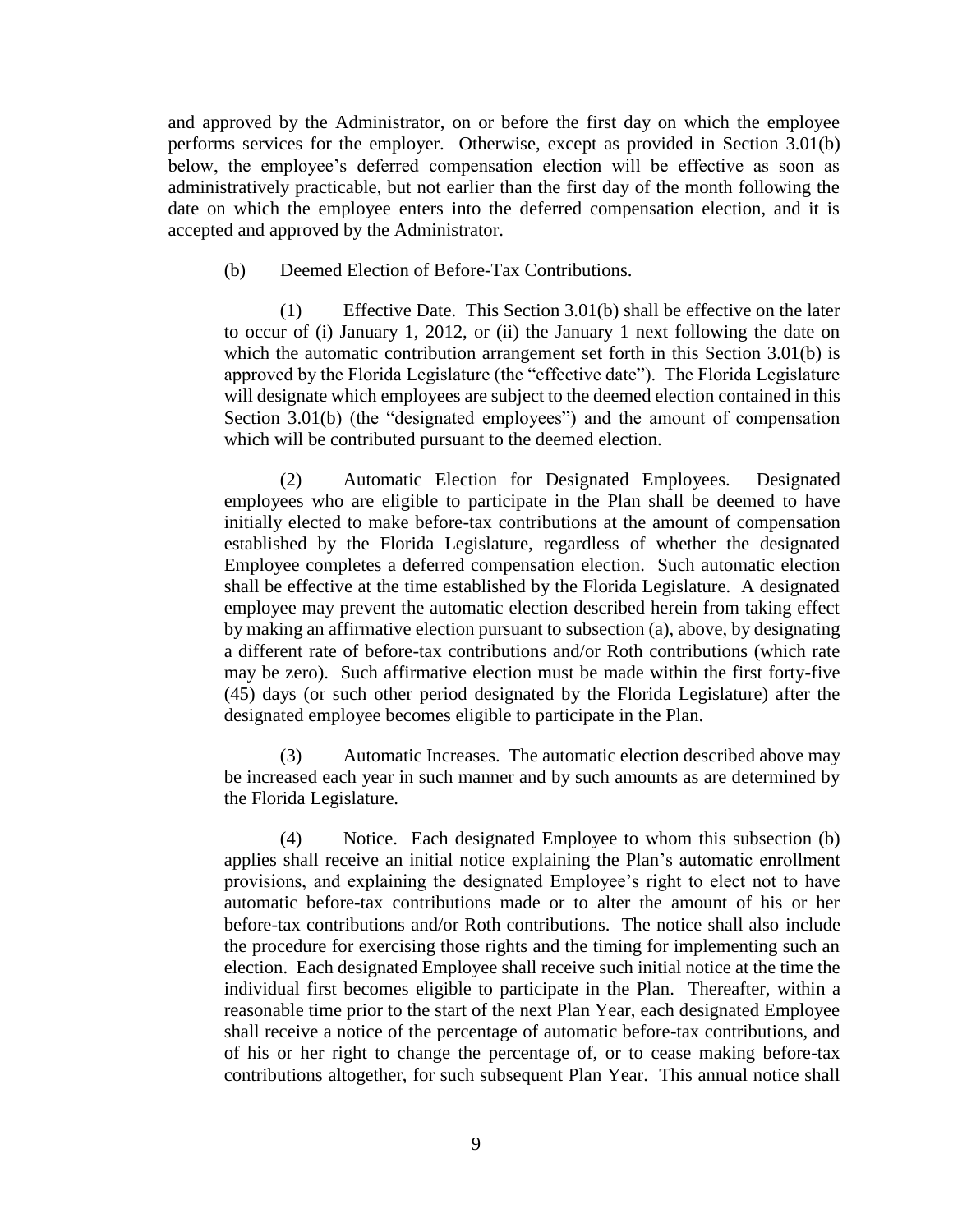also include the procedure for exercising those rights and the timing for implementing such an election.

<span id="page-14-0"></span>3.02 Change in Contributions. Notwithstanding anything to the contrary contained in Section 3.01(b), a Participant may change his or her Deferred Compensation election under Section 3.01 at any time by filing a Participant Action Form (or through a telephone or internet-based service if substantially equivalent information is provided) with the Participant's Investment Provider or with the Administrator. The revised Deferred Compensation election will be effective as soon as administratively practicable but not earlier than the first day of the month following the date on which the Participant files the Participant Action Form (or acts through a telephone or internet-based service) with the Investment Provider or with the Administrator.

<span id="page-14-1"></span>3.03 Suspension of Contributions.

(a) A Participant may suspend his or her Deferred Compensation election at any time by filing a revised Participant Action Form with his or her Investment Provider. The suspension shall become effective as soon as administratively practicable but not earlier than the first pay period commencing fifteen (15) days after the Administrator receives the revised Participant Action Form. A Participant's election to defer compensation shall be automatically suspended if the Participant receives a distribution due to an Unforeseeable Emergency. If a Participant who is deemed to have incurred a separation from service due to performing Qualified Military Service elects to receive a distribution from his or her account, the Participant will be prohibited from making before-tax contributions and/or Roth contributions to the Plan and all other plans of the employer for a period of six months beginning on the date of the distribution to the Participant.

(b) Except as provided in subsection (a) above, A Participant who has suspended his or her Deferred Compensation election may elect to resume Deferred Compensation contributions in accordance with Section 3.01.

<span id="page-14-2"></span>3.04 Cancellation of Contributions. An employee may prevent any election to defer Compensation as described in Section 3.01 from taking effect by submitting a written request to void the election to defer Compensation to the applicable Investment Provider(s). Alternately, an employee may verbally request that the Investment Provider void the employee's election to defer Compensation, if written confirmation of that request is provided to the Administrator within seven (7) days of the verbal request. An employee's request to void an election to defer Compensation must be made not later than 15 calendar days after the date on which the Participant entered in the deferred compensation election, signed the Participant Action Form (or 15 calendar days after application via telephone or internet), or was deemed to elect to make before-tax contributions pursuant to Section 3.01(b), and must be made before any Compensation has been deferred under such election.

<span id="page-14-3"></span>3.05 Maximum Deferral.

(a) Primary Limitation. Except as otherwise provided in this Section 3.05, the maximum amount of Compensation that may be deferred pursuant to Section 3.01 on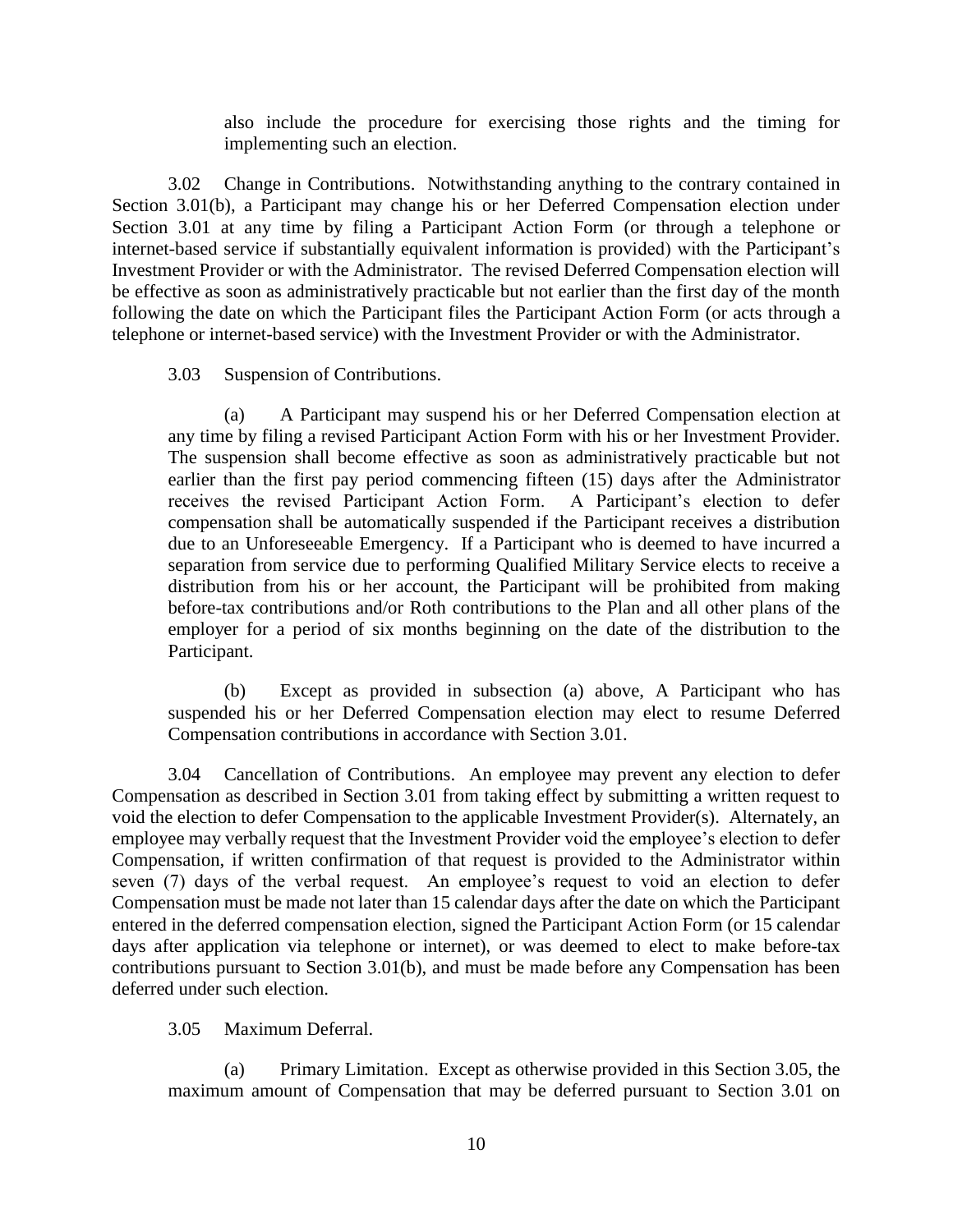behalf of any Participant in a taxable year, other than by means of a rollover or transfer, shall not exceed the lesser of: (1) \$18,000 for 2015 (as adjusted for cost-of-living under Code Section 457(e)(15)(B)), or (2) 80% of the Participant's Includible Compensation for the taxable year.

(b) Age 50 Catch-Up Contributions. A Participant who is eligible to defer Compensation under this Plan and who has attained age 50 before the close of the taxable year shall be eligible to make catch-up contributions , up to the maximum age 50 catch-up contribution for the year 2015 of \$6,000 (as adjusted for cost-of-living to the extent provided under Code Section  $414(v)$ ). The age 50 catch-up contribution provided in this subsection (b) shall not apply for any taxable year for which a higher limitation applies under subsection (c).

(c) Standard Catch-Up Limitation. If the applicable calendar year is one of a Participant's last 3 calendar years prior to the calendar year in which the Participant will attain Normal Retirement Age, and the amount determined under this Section 3.05(c) exceeds the amount computed under Sections 3.05(a) and 3.05(b), a Participant may elect to have Deferred Compensation contributed to the Plan in an amount not to exceed the lesser of:

(1) Twice the applicable dollar amount set forth in Code Section 457(e)(15) for such year (For 2015, the applicable dollar limit is \$18,000 (adjusted for cost of living under Code Section  $457(e)(15)(B)$  for future years)); or

(2) The amount of the "underutilized limitation" for the Participant's taxable year.

For purposes of this paragraph, the underutilized limitation with respect to a Participant shall be equal to the sum of:

> A. the Participant's contribution limitation as set forth in Section 3.05(a) for such taxable year, and

B. the sum of:

1. An amount equal to (A) the aggregate limit under paragraph (1) each prior calendar year beginning after December 31, 2001 during which the Participant was an employee eligible to participate in an eligible Plan, minus (B) the aggregate amount of Compensation that the Participant deferred under the Plan during such prior years, excluding age 50 catch-up contribution 3.05(b) plus

2. An amount equal to (A) the aggregate limit referred to in Section 457(b)(2) of the Code for each prior calendar year beginning after December 31, 1978 and before January 1, 2002 during which the Participant was an employee eligible to participate in an eligible Plan (determined without regard to subsections  $(3)(a)$  and  $(3)(b)$ ), minus  $(B)$  the aggregate contributions to Pre-2002 Coordination Plans for such years.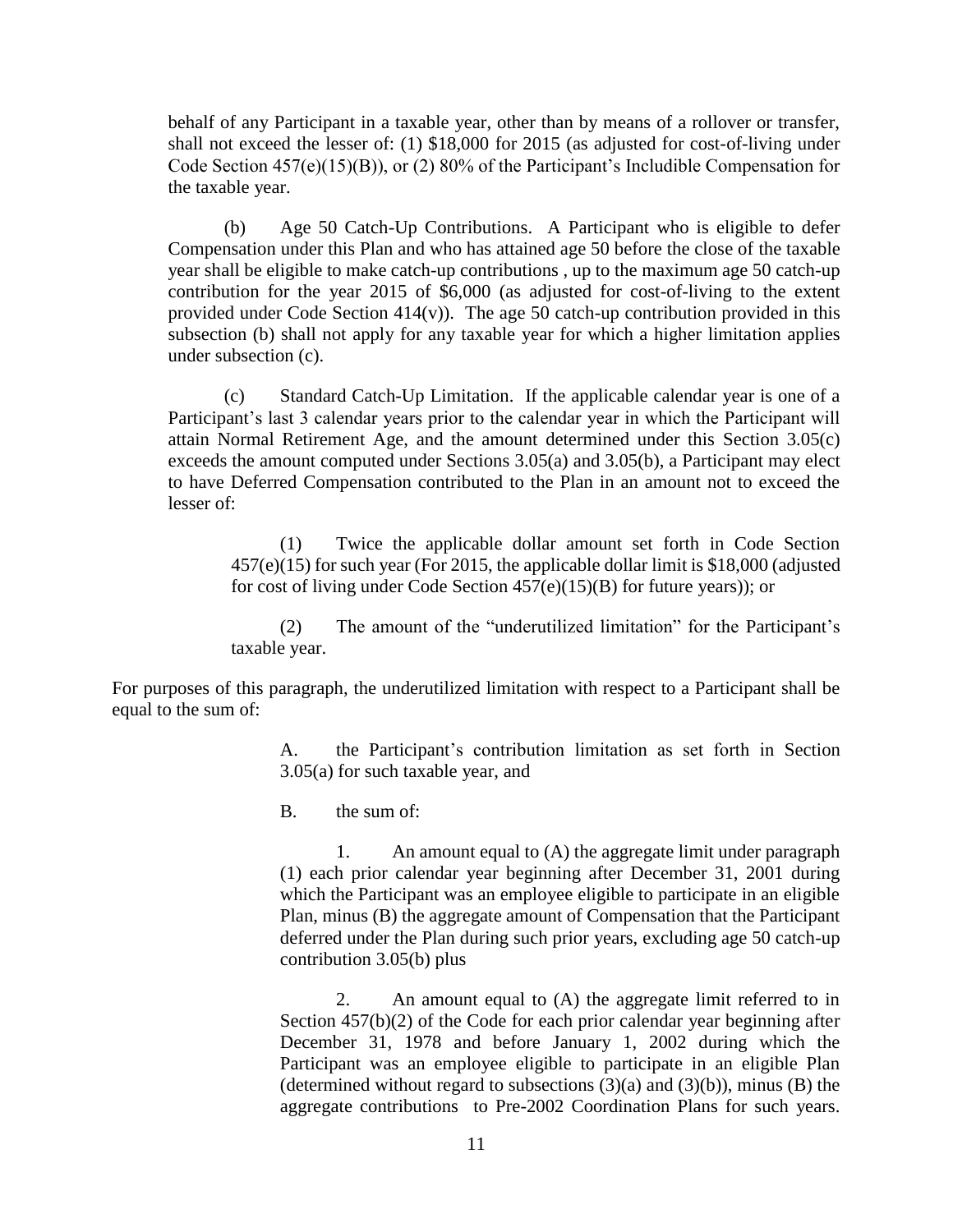For purposes hereof, "contributions to Pre-2002 Coordination Plans" means any employer contribution, salary reduction or elective contribution under any other eligible Plan, or a salary reduction or elective contribution under any Code Section 401(k) plan, Code Section 402(h)(1)(B) simplified employee pension (SARSEP), Code Section 403(b) annuity contract, Code Section 408(p) simple retirement account, or under any plan for which a deduction is allowed because of a contribution to an organization described in Code Section 501(c)(18), including plans, arrangements or accounts maintained by the employer or any employer for whom the Participant performed services. However, the contributions for any calendar year are only taken into account for purposes hereof to the extent the total of such contributions does not exceed the aggregate limit referred to in Code Section 457(b)(2) for that year.

A Participant may only apply the Standard Catch-Up Limitation described above in consecutive years, regardless of whether the full amount of the limitation is utilized, the limitation is utilized for all three years, or the Participant rejoins the Plan or joins a new plan of the employer.

(d) Coordination with Other Plans. If a Participant is or has been a participant in one or more other eligible Plans, then this Plan and all other 457(b) plans shall be considered as one plan for purposes of applying the limitations described in this Section 3.05.

<span id="page-16-0"></span>3.06 Timing of Contributions. All Deferred Compensation shall be credited to Participants' accounts as soon as practicable and reasonable for the proper administration of the Participant's account. In no case, however, shall Deferred Compensation be credited to Participants' accounts later than fifteen business days after the end of the month in which such Deferred Compensation otherwise would have been paid to the Participant absent participation in this Plan.

<span id="page-16-1"></span>3.07 Correction of Excess Deferrals. Subject to the provisions of Article IX, if the amount of Compensation deferred on behalf of a Participant for any calendar year exceeds the limitations described in Section 3.05, then the excess Deferred Compensation, along with allocable net income on such Deferred Compensation determined through the date of distribution, shall be distributed to the Participant as soon as administratively practicable after the Administrator determines that the deferral exceeded the applicable limits described in Section 3.05.

<span id="page-16-2"></span>3.08 Rollover Contributions.

(a) A Participant who is an employee may rollover to the Plan all or part of his interest in an eligible Retirement Plan, as defined in Section 6.04(a)(4), but only if the following requirements are met:

(1) With respect to rollover contributions made prior to January 1, 2012, the amount rolled over does not include any amounts contributed by the Participant on an after-tax basis;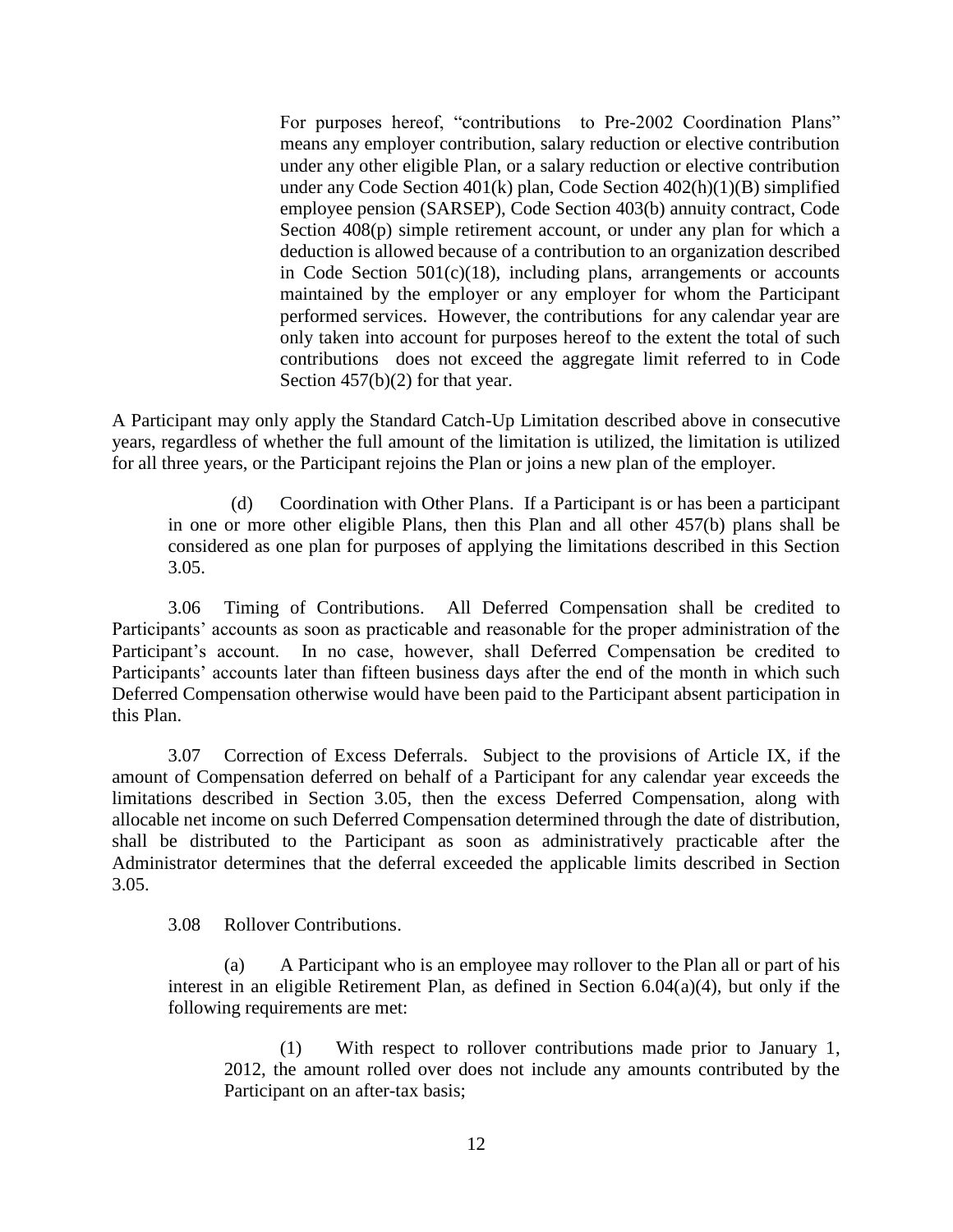(2) The rollover is in the form of cash; and

(3) The distribution is an "eligible rollover distribution". An eligible rollover distribution is any distribution of all or any portion of a Participant's benefit under an eligible retirement Plan, as defined in Section 6.04(1)(c), except that an eligible rollover distribution does not include:

A. any installment payment for a period of 10 years of more;

B. any distribution made as a result of an unforeseeable emergency or other distribution which is made upon hardship of the employee; or

C. the portion of the distribution that is a required minimum distribution under Section 401(a)(9) of the Code.

(b) Any amounts transferred from a Plan described in Section 3.08(a) shall be separately accounted for in the rollover contributions subaccount of the Participant's account. If the rollover contribution is from a Plan that is not an eligible governmental Code Section 457(b) Plan, such rollover contributions shall be maintained in a separate subaccount and not commingled with any rollover contributions from an eligible governmental Code Section 457(b) Plan.

<span id="page-17-0"></span>3.09 Transfers of Funds from Another Plan. A Participant who is a participant in another eligible Plan is permitted to transfer assets to the Plan as provided in this Section 3.09. Such a transfer is permitted only if the other plan provides for the direct transfer of each Participant's interest therein to the Plan and such transfer is in cash. The Administrator may require such documentation as it deems necessary to confirm that any such plan-to-plan transfer is in compliance with law and that the other plan is an eligible Plan. The amount so transferred shall be credited to the Participant's account and shall be held, accounted for, administered and otherwise treated in the same manner as Compensation deferred by the Participant under the Plan, except that the transferred amount shall not be considered Compensation deferred under the Plan in determining the maximum deferral under Section 3.05.

## **ARTICLE IV**

#### **ACCOUNTS**

<span id="page-17-2"></span><span id="page-17-1"></span>4.01 Establishment of Account. The Administrator shall establish and maintain an account in the name of each Participant. The account shall reflect Deferred Compensation credited to the Participant's account by the Administrator, as well as any amounts debited to such Participant's account pursuant to the terms of the Plan. The Administrator may also use any other information deemed necessary to administer such accounts.

<span id="page-17-3"></span>4.02 Payment of Benefits. A Participant's account shall be the basis of determining the benefits payable to the Participant pursuant to Articles V, VI, and VIII.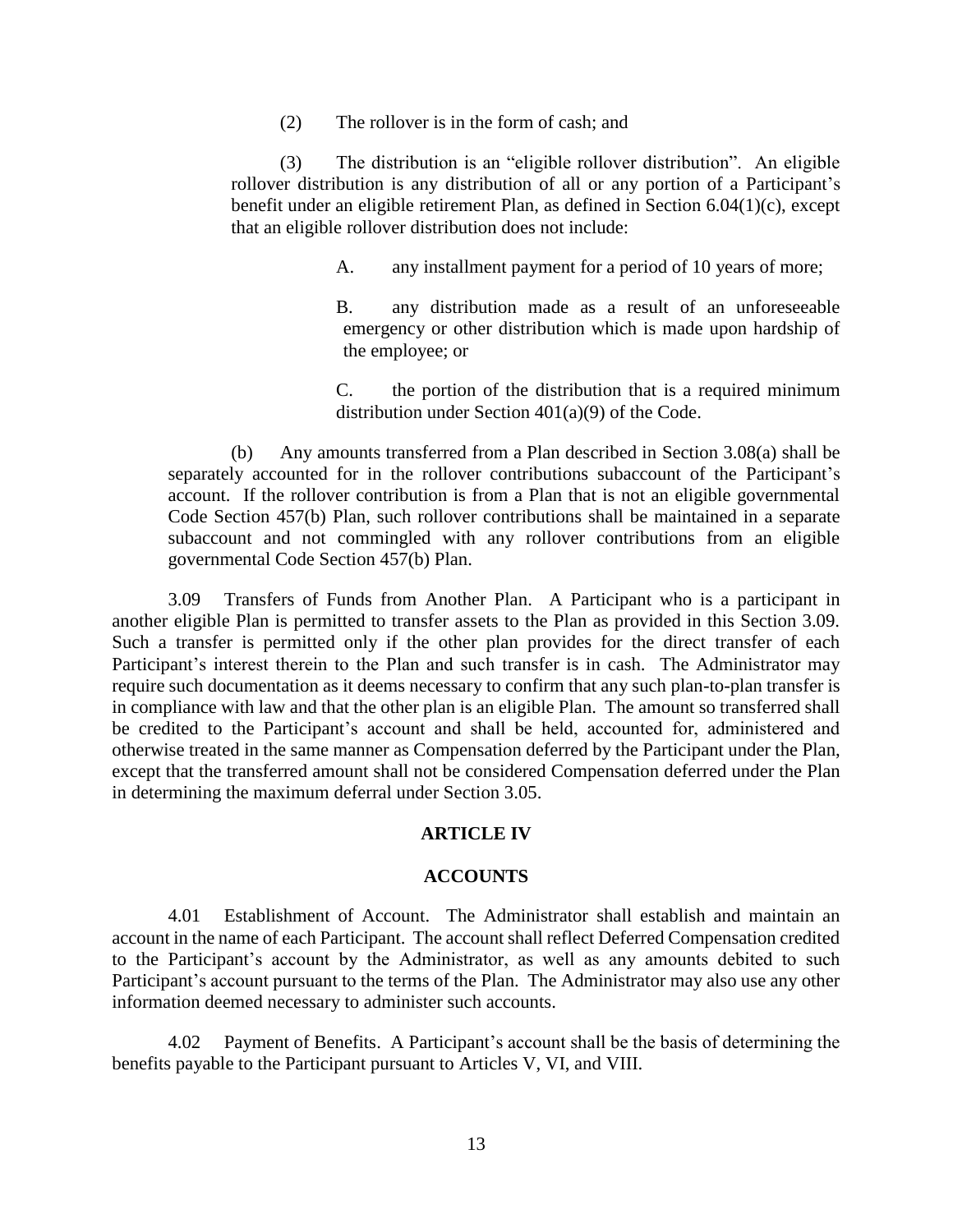<span id="page-18-0"></span>4.03 Investment of Account. The cash value of the Participant's accounts shall depend upon the performance of the investment products selected by the Participant pursuant to Article XI.

<span id="page-18-1"></span>4.04 Reporting of Account. A report of the status of a Participant's account and any account activity shall be furnished by the applicable Investment Providers to Participants on a quarterly basis. All reports shall show, as of the reporting date, the cash value of a Participant's account and any other account information required by industry standards.

## **ARTICLE V**

## **IN-SERVICE DISTRIBUTIONS**

<span id="page-18-3"></span><span id="page-18-2"></span>5.01 Eligibility for Distribution. A Participant may not receive a distribution from his or her account before the Participant incurs a separation from service, except as otherwise provided in Article V.

<span id="page-18-4"></span>5.02 De Minimus Distribution. A Participant may elect to receive an in-service distribution of his or her entire account if the following requirements are met:

(a) The total amount of the Participant's account (disregarding rollover contributions) does not exceed \$5,000;

(b) The Participant has not previously received an in-service distribution of the Participant's account under this Section 5.02; and

(c) No amounts have been deferred under the Plan with respect to the Participant during the two-year period ending on the date of the in-service distribution.

<span id="page-18-5"></span>5.03 Age 70 1/2. A Participant who is still employed by the employer and has attained age 70 ½ may elect to withdraw all or any part of his or her account.

<span id="page-18-6"></span>5.04 Distribution of Rollover Contributions. If a Participant has a separate sub-Account attributable to rollover contributions, the Participant may elect to withdraw all or any part of such sub-account at any time.

<span id="page-18-7"></span>5.05 Distribution due to an Unforeseeable Emergency. A Participant who is employed by the employer may request a withdrawal of all or part of his or her account due to the occurrence of an Unforeseeable Emergency. Such request must be submitted in writing to the Administrator on Form DFS-JS-1171, Request for Unforeseeable Emergency Withdrawal, incorporated by reference in Rule 69C-6.003, F.A.C. The request must be accompanied by evidence demonstrating that the circumstances qualify as an Unforeseeable Emergency. Except as specifically provided otherwise, the Administrator shall require medical or other relevant evidence demonstrating the existence of the Unforeseeable Emergency and the amount needed to address the Unforeseeable Emergency.

(a) A Participant may not receive a distribution on account of an Unforeseeable Emergency if the Unforeseeable Emergency is or may be relieved: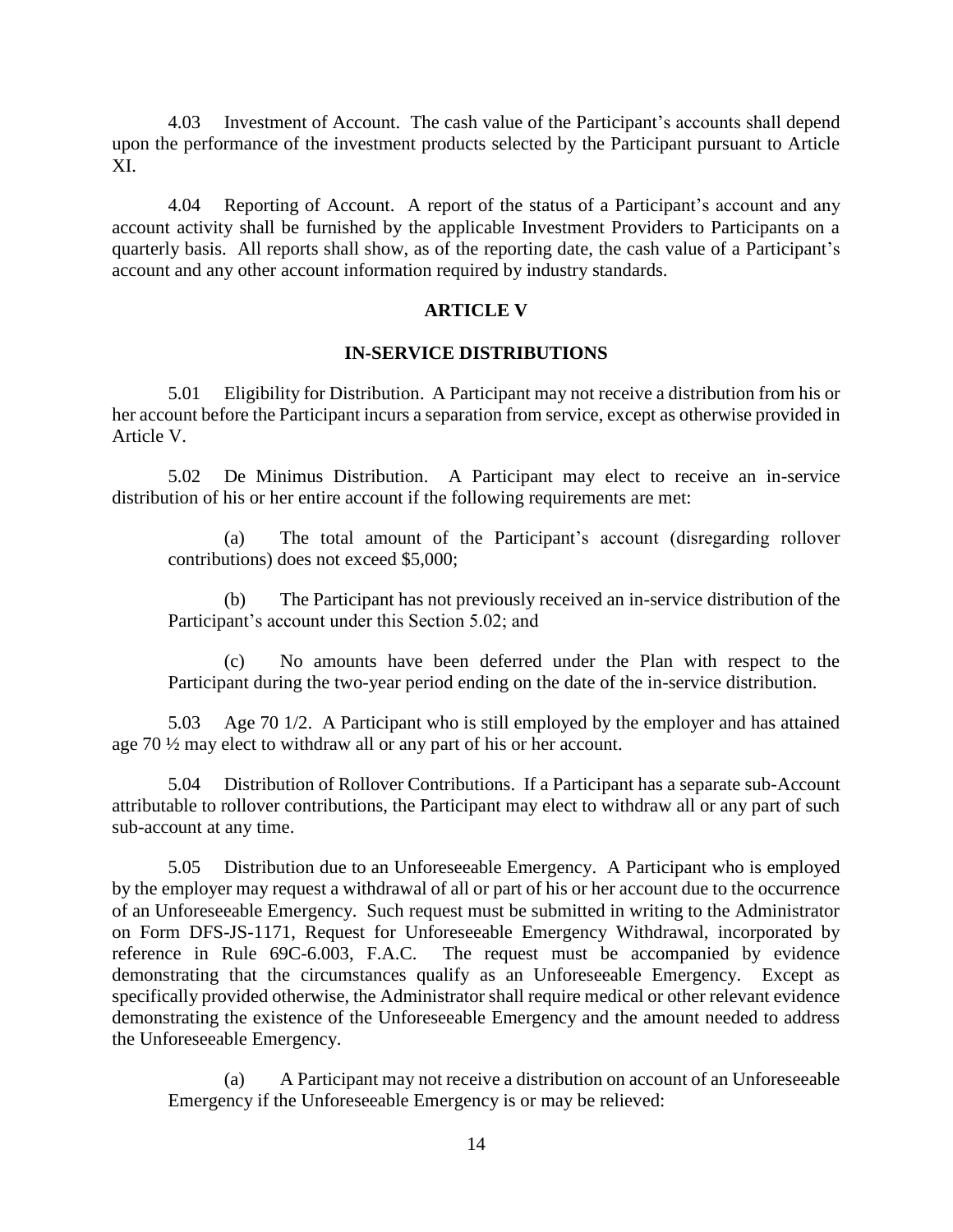(1) through reimbursement or compensation by insurance or otherwise;

(2) by liquidation of the Participant's assets, including availability of a loan through the plan, to the extent the liquidation of such assets would not itself cause severe financial hardship;

- (3) by cessation of deferrals under the Plan; or
- (4) by a loan from the plan; from
	- 1. 457(b)-rollover
	- 2. 403(b)-Optional Retirement Program (if allowed)
	- 3. 403(b)-Universities (if allowed)

(b) The Department shall use the following criteria to determine whether a circumstance is unforeseeable:

(1) The following are considered unforeseeable:

A. Medical expense, not excluding the cost of physical accommodation, such as a wheelchair ramp, of the Participant, Participant's spouse, or dependant, which is medically necessary due to injury or illness and related travel expenses,

B. Funeral Expense of an immediate family member and related travel expenses,

C. Loss of income due to termination of employment, injury, or illness of the Participant or Participant's spouse,

D. Casualty loss,

E. Loss of child support payments to support dependent child,

F. Entry of a minor relative, or ward into the Participant's household due to death, illness, or incarceration of the minor's parent or guardian,

G. An extraordinary event or circumstance so improbable that a hypothetical reasonable prudent person could not have prevented it, or overcome its impact, through savings, insurance, credit, or other financial preparation;

H. Imminent foreclosure upon a Participant's primary residence,

I. Eviction from primary residence,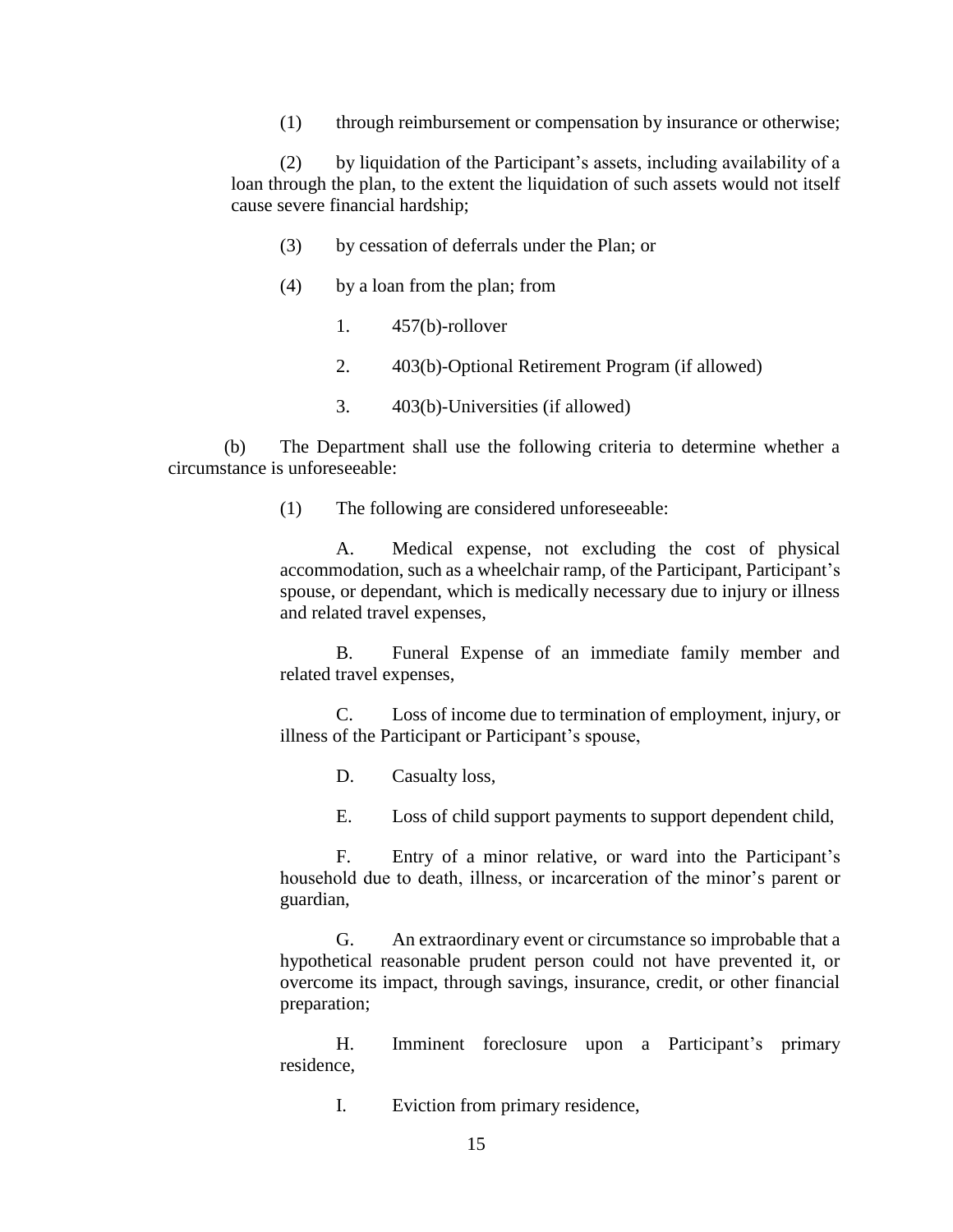J. Dental or periodontal treatment that is necessary due to a sudden injury,

K. The declaration of an emergency by the State's Governor as a result of a natural disaster, provided such natural disaster creates an unforeseeable financial emergency for the Participant, and the Participant certifies in writing, as to the existence of such unforeseeable emergency and provides all required documents identified in Form DFS-J3-1171.

> 1. Participant must demonstrate that there is an emergency need that falls under one of the existing categories above A through J, (i.e., proof of incurrence of additional housing expenses as evidenced by hotel receipts, travel receipts) and that:

a. the financial hardship cannot be relieved through reimbursement or compensation by insurance or otherwise;

b. a loan or a financial hardship withdrawal from a  $401(k)$  plan (if available);

c. by liquidation of assets, to the extent such liquidation would not itself cause severe financial hardship; or

d. by cessation of deferrals under the Plan.

2. Provided such requirements are satisfied, the Administrator shall authorize an Unforeseeable Emergency withdrawal.

3. The Participant shall not qualify if the Participant has sufficient income or other resources to address the unforeseeable emergency.

(2) The following are not considered unforeseeable:

A. Purchase of a house not due to casualty loss,

B. Dental or periodontal treatment which is cosmetic or is necessary due to a chronic or degenerative condition such as periodontal disease, decay or malocclusion not due to a sudden injury,

C. Repair of a home not due to casualty loss,

D. Purchase of a vehicle not due to casualty loss,

E. Repair of a vehicle not due to casualty loss,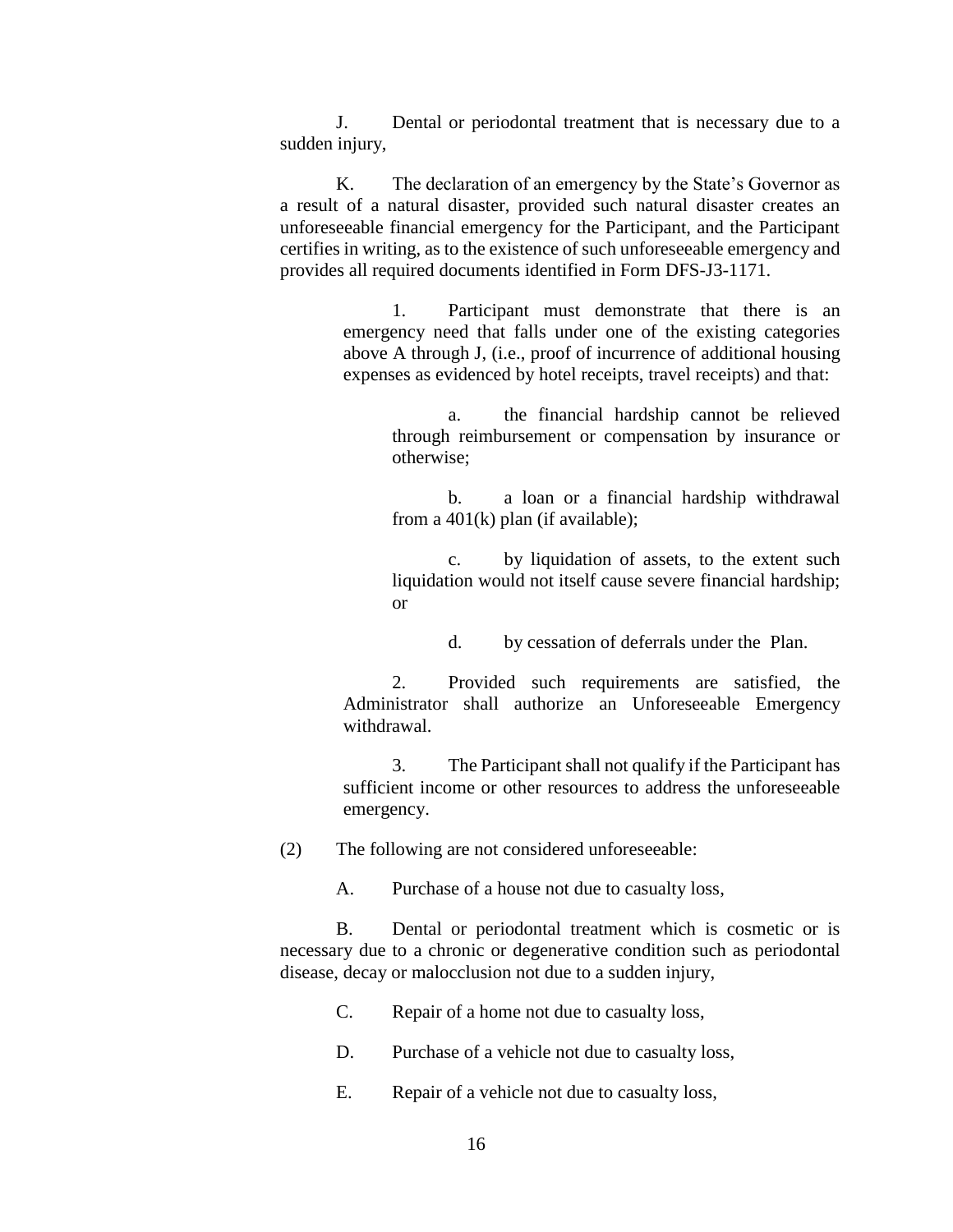F. Educational expenses,

G. Medical care which is not medically necessary, or not the result of injury or disease,

H. Legal expenses,

I. Legal judgments or settlements,

J. Bankruptcy,

K. Separation, divorce or dissolution of marriage, and related loss of income,

L. Repossession, of any personal property,

M. Travel, unless related to medical or funeral expense described in  $(b)(1)(A)$  or  $(b)(1)(B)$  above,

N. Taxes,

O. Debt repayment,

P. Entry of a parent or other adult into the household except for medically necessary expenses of a dependent as described in  $(b)(1)(A)$ above, DFS-J3-1176,

Q. Any other purpose not identified in (b)(1) above.

(c) The amount of the withdrawal may not exceed the amount of the Participant's financial need, including any amounts necessary to pay any federal, state, or local taxes and any amounts necessary to pay any penalties reasonably anticipated to result from the distribution.

(d) In the event a Participant receives a distribution under this Section 5.05, such Participant's Deferred Compensation election shall be automatically suspended until reinstated by the Participant.

(e) A Participant shall not take an unforeseeable emergency withdrawal from Roth 457(b) assets.

<span id="page-21-0"></span>5.06 Permissive Service Credit Transfers.

(a) If a Participant also participates in a tax-qualified defined benefit plan maintained by a governmental employer that will accept a plan-to-plan transfer of the Participant account, then the Participant may elect to have any portion of his or her account transferred to such defined benefit plan. A Participant may elect such a plan-to-plan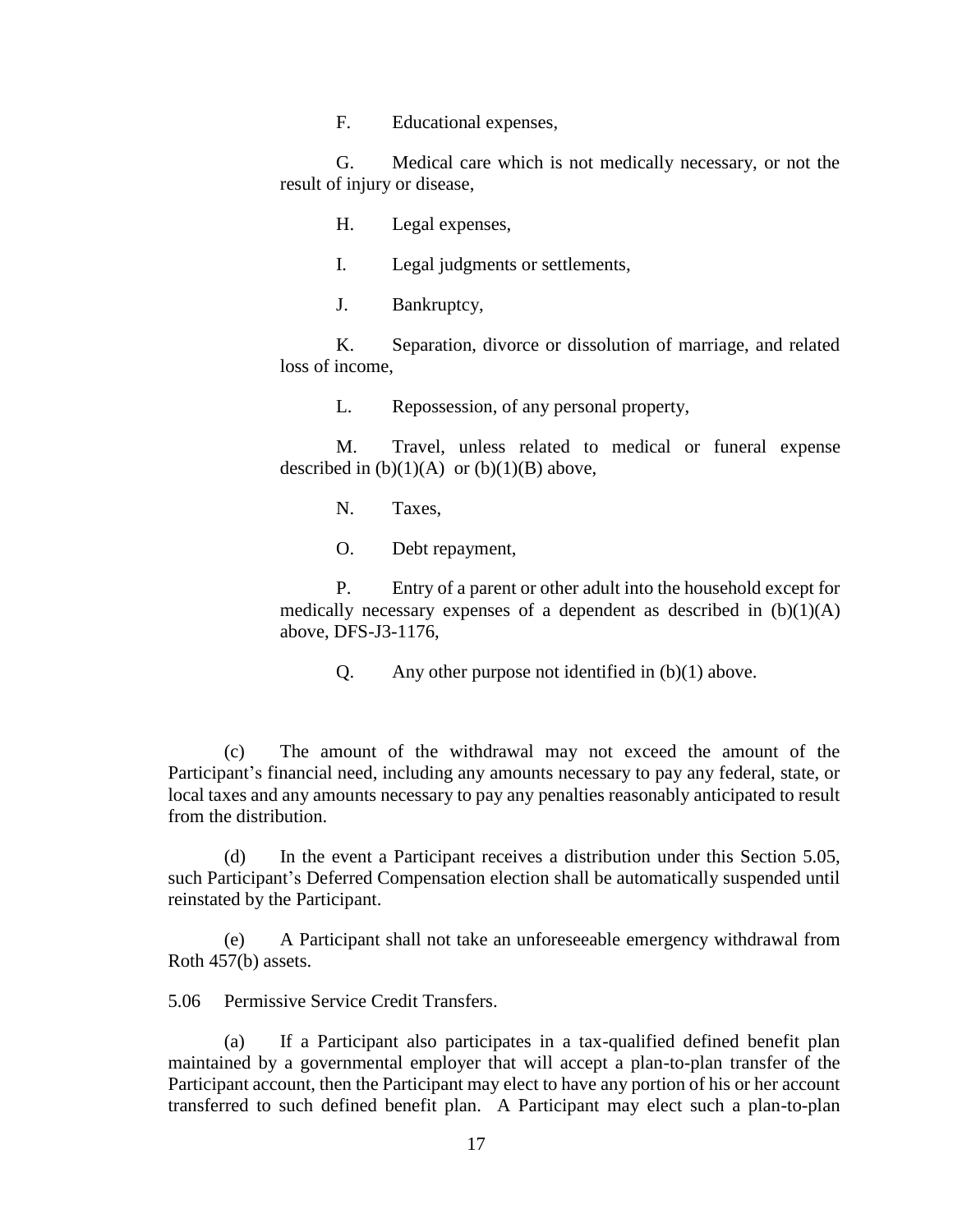transfer only if the purpose of the transfer is to purchase permissive service credit under the receiving defined benefit plan.

(b) A plan-to-plan transfer carried out pursuant to this Section 5.06 must be completed before the Participant has terminated his or her employment with the employer.

### <span id="page-22-0"></span>5.07 QDRO Distributions.

(a) If required under a "qualified domestic relations order" ("QDRO"), as such order is defined in Code Section 414(p), incorporated by reference in Rule 69C-6.003, F.A.C., any portion of a Participant's benefits may be paid to (or a portion of a Participant's account may be set aside for the benefit of) the Participant's spouse, former spouse, or other Court Appointed Payee (as such term is defined in Appendix C). Such payment shall be made without regard to whether the Participant is eligible for a distribution of benefits. This Section 5.07 shall be administered in accordance with Code Section 414(p), incorporated by reference in Rule 69C-6.003, F.A.C.

(b) A domestic relations order that otherwise satisfies the requirements of Code Section 414(p) shall not fail to be a QDRO: (i) solely because the order is issued after, or revises, another domestic relations order or QDRO; or (ii) solely because of the time at which the order is issued, including issuance after the Participant's death. Any such domestic relations order shall be subject to the same requirements and protections that apply to QDROs.

(c) The procedure for determining the status of any court decree or domestic relations order as a QDRO and for distributing a Participant's account pursuant to such order is set forth in Appendix C.

#### **ARTICLE VI**

#### **DISTRIBUTIONS UPON SEPARATION FROM SERVICE**

<span id="page-22-2"></span><span id="page-22-1"></span>6.01 Eligibility for Distribution. A Participant may elect to commence distribution of benefits at any time after the date on which the Participant incurred a separation from service. Notwithstanding the foregoing, the distribution date selected by the Participant may be no later than (i) December 31 of the calendar year in which the Participant reaches age 70 ½, or (ii) 30 days after the Participant's separation from service, whichever is later. To elect a distribution, the Participant must submit a Distribution Form to each Investment Provider in which the Participant's account is invested. Participants whose account is invested with multiple Investment Providers may elect to have a different payment method for each Investment Provider. If a Participant fails to make an election to commence benefits under this Section 6.01, distribution shall be made in accordance with the minimum distribution requirements set forth in Section 6.03.

<span id="page-22-3"></span>6.02 Form of Payment.

(a) Election. A Participant or beneficiary may elect the form of distribution of his or her account at any time before his or her benefits begin by submitting a Request for Distribution Form to each Investment Provider. In addition, a Participant or beneficiary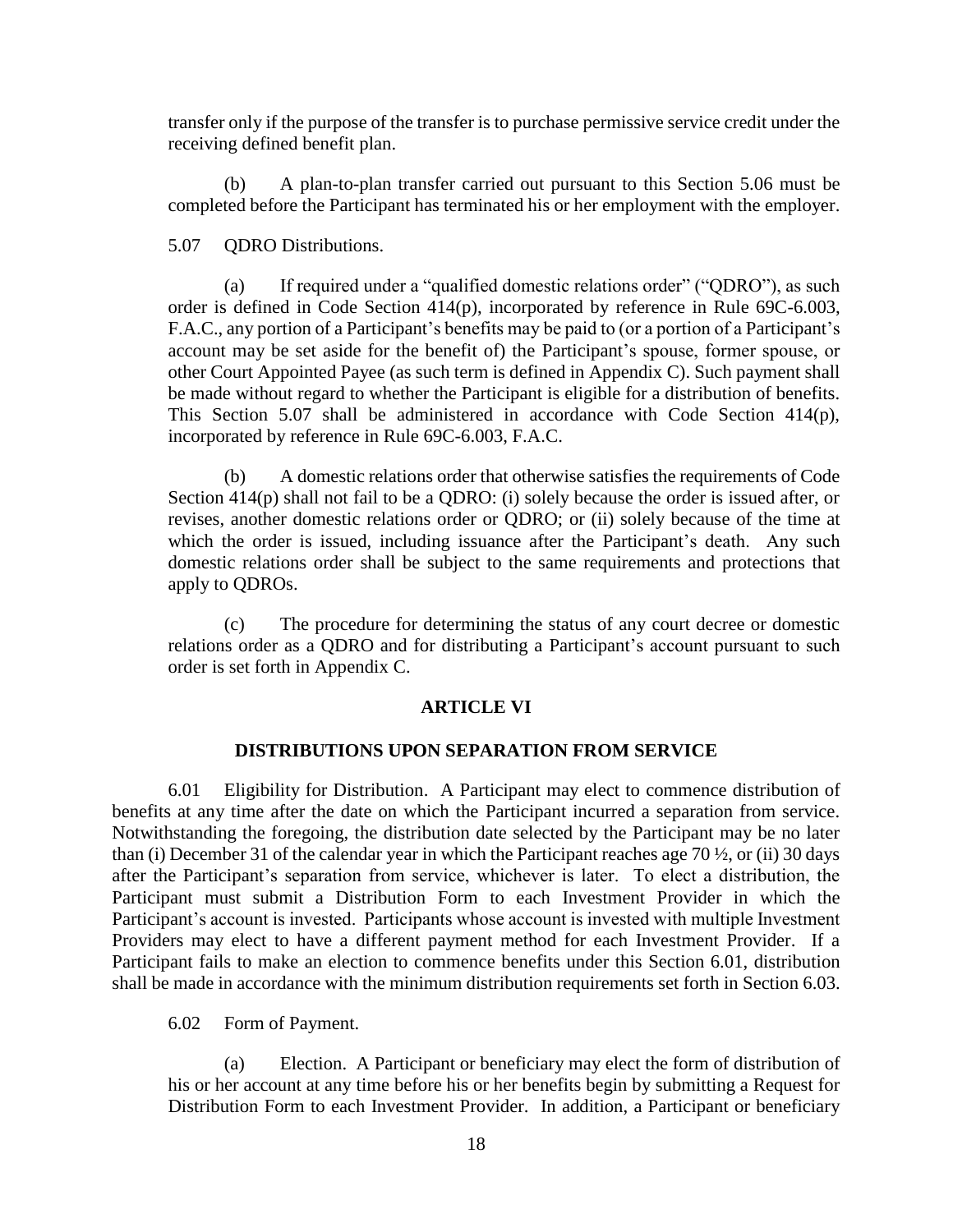may revoke that election, with or without a new election for distribution of his or her account, by submitting a Request for Distribution Form to each Investment Provider.

(b) Change of Election.

(1) If a Participant has received a portion of his or her account, any change in distribution option shall operate prospectively only.

(2) Any item that is not completed in a revised Request for Distribution Form shall have no effect on that item as stated in the immediate prior Request for Distribution Form.

(c) Form. Subject to the required minimum distribution rules contained in Section 6.03, in the event a Participant incurs a separation from service, the Participant's Plan benefits will be distributed in one or any combination of the following forms of payment, as elected by the Participant, provided that such distribution option is permitted by the Investment Product(s) in which the Participant's account is invested:

(1) Fixed Benefit Payment Over Anticipated Period of Years. A Participant may elect to have equal benefit payments made until his or her account is exhausted. Under this option, a Participant designates the amount of each benefit payment to be paid over an anticipated period of years. If investment yield is higher than expected, payments of the Participant's account will exceed the anticipated period of years; if the investment yield is lower than expected, the account will be exhausted prior to expiration of the anticipated period of years.

(2) Single-Life Annuity. A Participant may elect to receive actuarially determined benefit payments of his or her account for as long as the Participant lives. Under this option, the Participant's spouse or other beneficiary will not receive any payments after the Participant's death.

(3) Life Annuity with Guaranteed Payments. A Participant may elect to receive reduced benefit payments from his or her account for as long as he or she lives. If, however, the Participant dies prior to the expiration of a guaranteed number of years (as selected by the Participant), the Participant's beneficiary will receive payments after the Participant's death until the guaranteed payment period has expired.

(4) Joint and Survivor Annuity. A Participant may elect to receive a reduced benefit payments from his or her account for as long as he or she lives and, after the Participant's death, a portion of those benefit payments will be payable to the Participant's surviving spouse during the spouse's lifetime. If the Participant's spouse is not alive at the time benefits are to commence, the Participant's election of this option shall be null and void.

(5) Lump Sum. A Participant may elect to receive a distribution of his or her account in a single cash payment.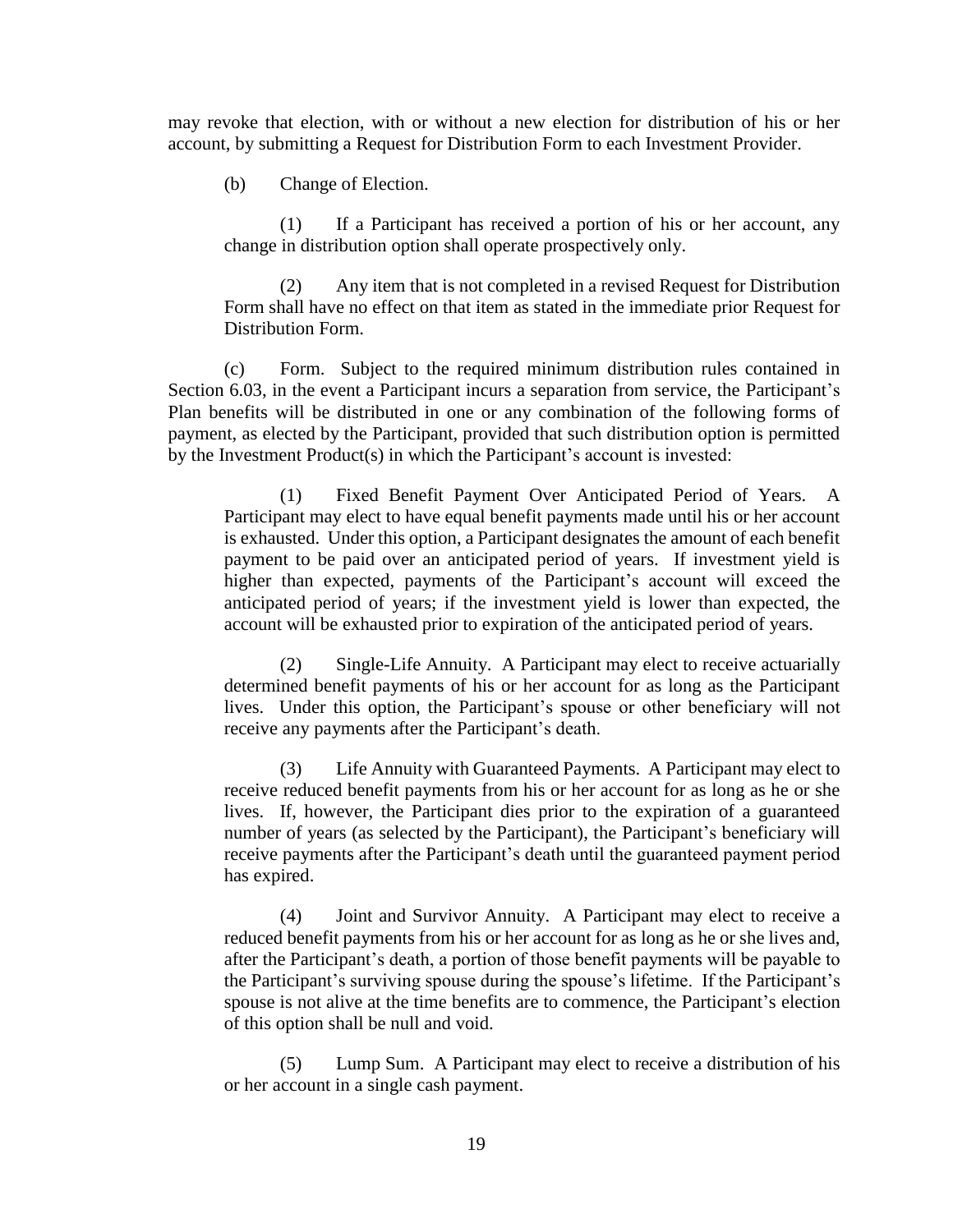(6) Other. A Participant may elect to receive a distribution of his or her account in any other distribution form permitted by the Investment Product(s) in which the Participant's account is invested.

(d) Account Balances of \$1,000 or less. Notwithstanding anything in this Plan to the contrary, if the Participant's account does not exceed \$1,000, then upon the Participant's separation from service, payment shall be made to the Participant (or to the Participant's beneficiary if the Participant is deceased) in a lump sum equal to the Participant's account on the date that payments commence under Section 6.01.

#### <span id="page-24-0"></span>6.03 Required Minimum Distributions.

(a) General. The provisions of this Section 6.03 will apply for purposes of determining required minimum distributions and will take precedence over any inconsistent provisions of the Plan. This Section 6.03 shall not be interpreted to provide any additional options to the recipient with respect to the form or timing of payment beyond the other provisions of the Plan, except as necessary to comply with the minimum requirements. All Plan distributions will be determined and made in accordance with the Treasury regulations under Code Section 401(a)(9), incorporated by reference in Rule 69C-6.003, F.A.C.

(b) Definitions. The following words and phrases when used in this Section 6.03 shall, unless the context clearly indicates otherwise, have the following respective meanings, which meanings shall not apply to other Sections of the Plan unless specifically referred to or clearly intended by their usage therein.

(1) Designated Beneficiary. The designated beneficiary for purposes of this Section 6.03 is the individual who is a beneficiary under the Plan and who is the designated beneficiary under Code Section 401(a)(9) and Section 1.401(a)(9)-1, Q&A-4, of the Treasury regulations.

(2) Distribution Calendar Year. A distribution calendar year is a calendar year for which a minimum distribution is required. For distributions beginning before the Participant's death, the first distribution calendar year is the calendar year immediately preceding the calendar year which contains the Participant's required beginning date. For distributions beginning after the Participant's death, the first distribution calendar year is the calendar year in which distributions are required to begin under subsection (c). The required minimum distribution for the Participant's first distribution calendar year will be made on or before the Participant's required beginning date. The required minimum distribution for other distribution calendar years, including the required minimum distribution for the distribution calendar year in which the Participant's required beginning date occurs, will be made on or before December 31 of that distribution calendar year.

(3) Life Expectancy. Life expectancy means the value computed by use of the Single Life Table in Section 1.401(a)(9)-9 of the Treasury regulations.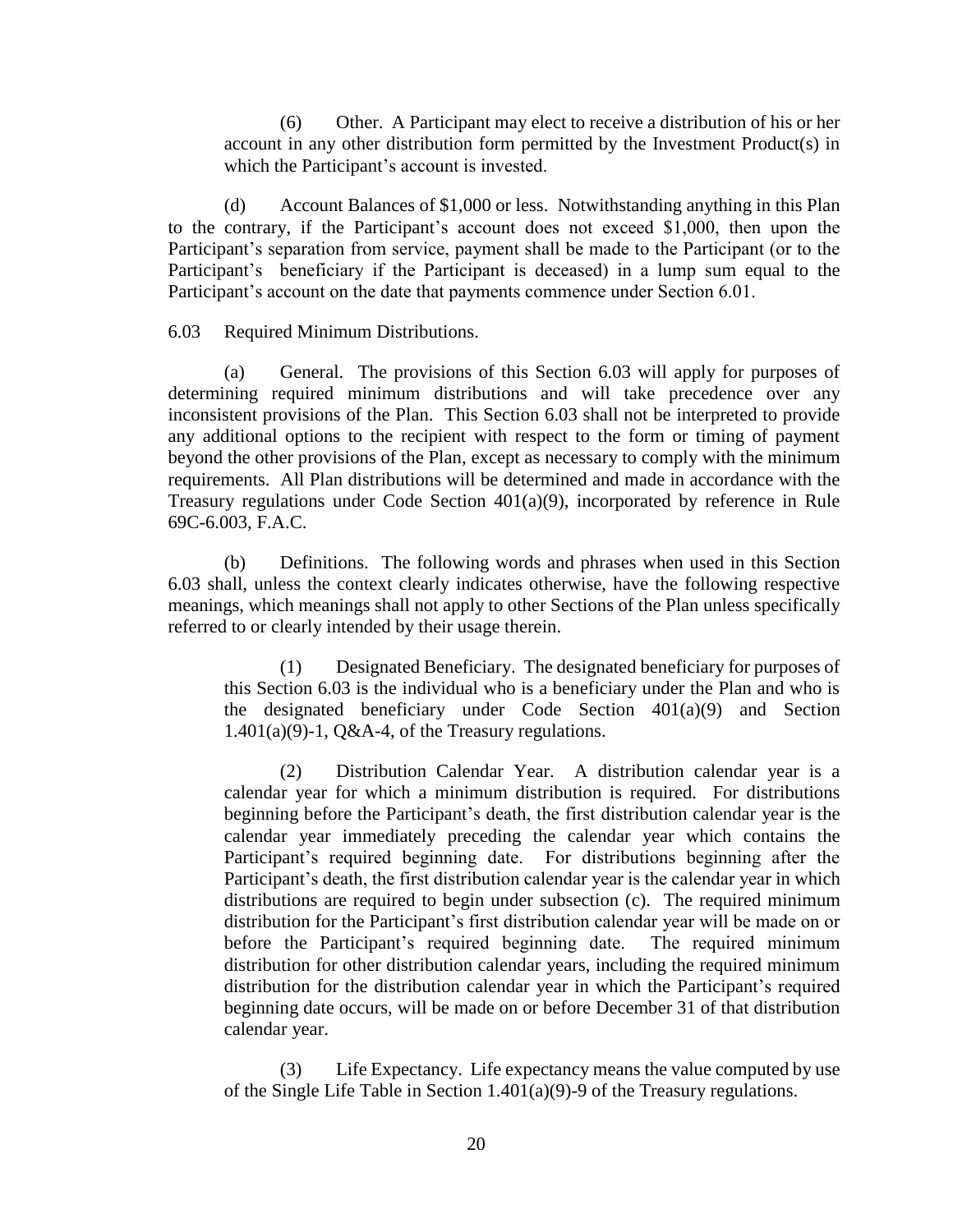(4) Participant's Account Balance. The Participant's account balance is the account balance as of the last valuation date in the calendar year immediately preceding the distribution calendar year (the "valuation calendar year") increased by the amount of any contributions made and allocated or forfeitures allocated to the account balance as of dates in the valuation calendar year after the valuation date and decreased by distributions made in the valuation calendar year after the valuation date. The account balance for the valuation calendar year includes any amounts rolled over or transferred to the Plan either in the valuation calendar year or in the distribution calendar year if distributed or transferred in the valuation calendar year.

(5) Required Beginning Date. The April 1 following the calendar year in which a Participant attains age 70½ or terminates employment, whichever is later.

(c) Time and Manner of Distribution. The Participant's entire interest will be distributed, or begin to be distributed, to the Participant no later than the Participant's required beginning date. If the Participant dies before distributions begin, the Participant's entire interest will be distributed, or begin to be distributed, no later than as follows:

(1) If the Participant's surviving spouse is the Participant's sole designated beneficiary, then distributions to the surviving spouse will begin by December 31 of the calendar year immediately following the calendar year in which the Participant died, or by December 31 of the calendar year in which the Participant would have attained age seventy and one-half (70½), if later.

(2) If the Participant's surviving spouse is not the Participant's sole designated beneficiary, then distributions to each designated beneficiary will begin by December 31 of the calendar year immediately following the calendar year in which the Participant died.

(3) If there is no designated beneficiary as of September 30 of the year following the year of the Participant's death, the Participant's entire interest will be distributed by December 31 of the calendar year containing the fifth anniversary of the Participant's death.

(4) If the Participant's surviving spouse is the Participant's sole designated beneficiary and the surviving spouse dies after the Participant but before distributions to the surviving spouse begin, subparagraphs (2) and (3) will apply as if the surviving spouse were the Participant.

(5) Unless subparagraph (4) applies, distributions are considered to begin on the Participant's required beginning date. If subparagraph (4) applies, distributions are considered to begin on the date distributions are required to begin to the surviving spouse under subparagraph (1). If distributions under an annuity purchased from an insurance company irrevocably commence to the Participant before the Participant's required beginning date (or to the Participant's surviving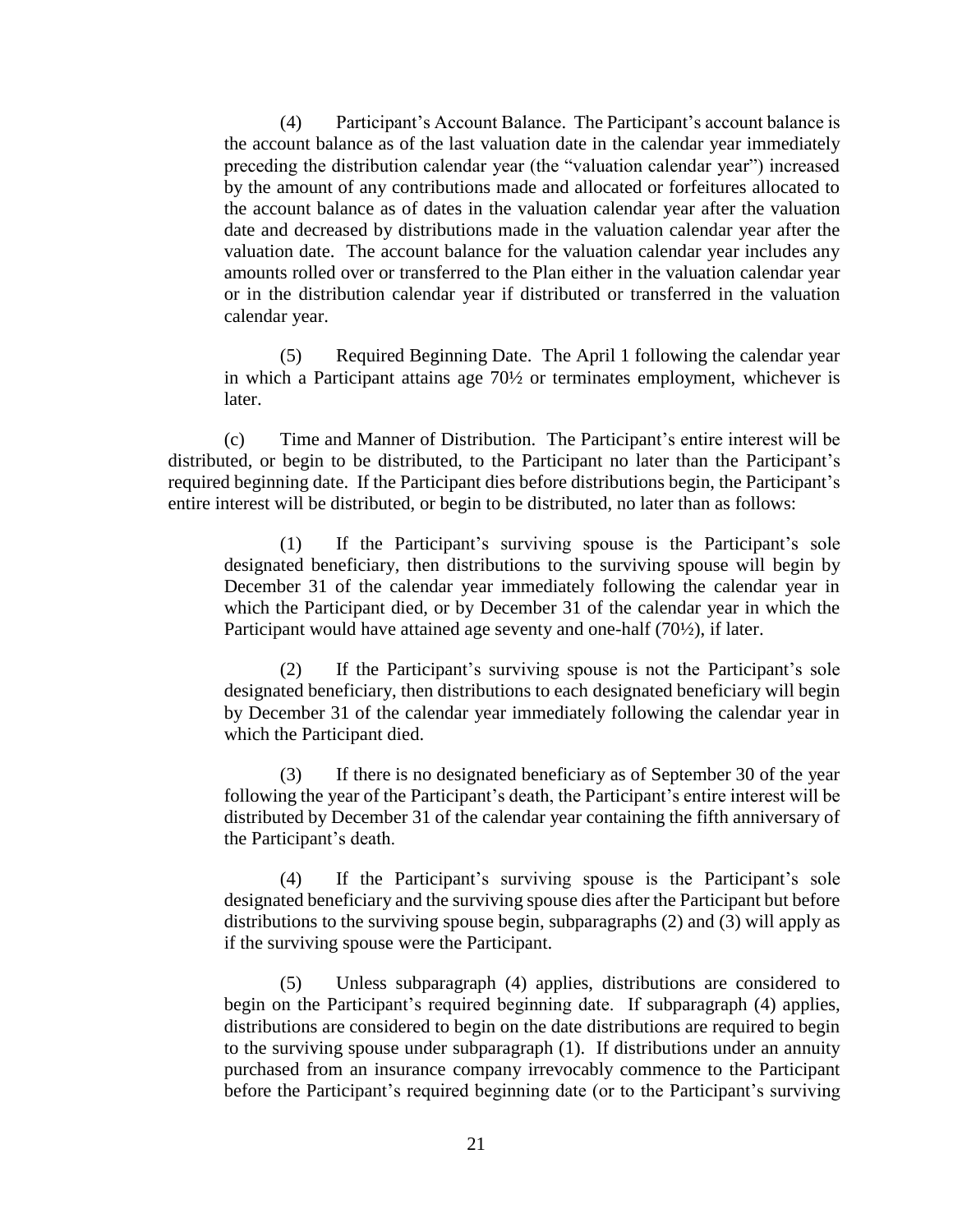spouse before the date distributions are required to begin to the surviving spouse under subparagraph (1)), the date distributions are considered to begin is the date distributions actually commence.

(d) Forms of Distribution. Unless the Participant's interest is distributed in the form of an annuity purchased from an insurance company or in a single sum on or before the required beginning date, as of the first distribution calendar year distributions will be made in accordance with the rules regarding required minimum distributions during the Participant's lifetime and after the Participant's death, as applicable. If the Participant's interest is distributed in the form of an annuity purchased from an insurance company, distributions there under will be made in accordance with the requirements of Code Section 401(a)(9) and the Treasury regulations.

(e) Required Minimum Distributions During Participant's Lifetime. During the Participant's lifetime, the minimum amount that will be distributed for each distribution calendar year is the lesser of:

(1) the quotient obtained by dividing the Participant's account balance by the distribution period in the Uniform Lifetime Table set forth in Section 1.401(a)(9)-9 of the Treasury regulations, using the Participant's age as of the Participant's birthday in the distribution calendar year; or

(2) if the Participant's sole designated beneficiary for the distribution calendar year is the Participant's spouse, the quotient obtained by dividing the Participant's account balance by the number in the Joint and Last Survivor Table set forth in Section 1.401(a)(9)-9 of the Treasury regulations, using the Participant's and spouse's attained ages as of the Participant's and spouse's birthdays in the distribution calendar year.

Required minimum distributions will be determined beginning with the first distribution calendar year and up to and including the distribution calendar year that includes the Participant's date of death.

(f) Required Minimum Distributions After Participant's Death. If the Participant dies on or after the date distributions begin and there is a designated beneficiary, the minimum amount that will be distributed for each distribution calendar year after the year of the Participant's death is the quotient obtained by dividing the Participant's account balance by the longer of the remaining life expectancy of the Participant or the remaining life expectancy of the Participant's designated beneficiary, determined as follows:

(1) The Participant's remaining life expectancy is calculated using the age of the Participant in the year of death, reduced by one for each subsequent year.

(2) If the Participant's surviving spouse is the Participant's sole designated beneficiary, the remaining life expectancy of the surviving spouse is calculated for each distribution calendar year after the year of the Participant's death using the surviving spouse's age as of the spouse's birthday in that year. For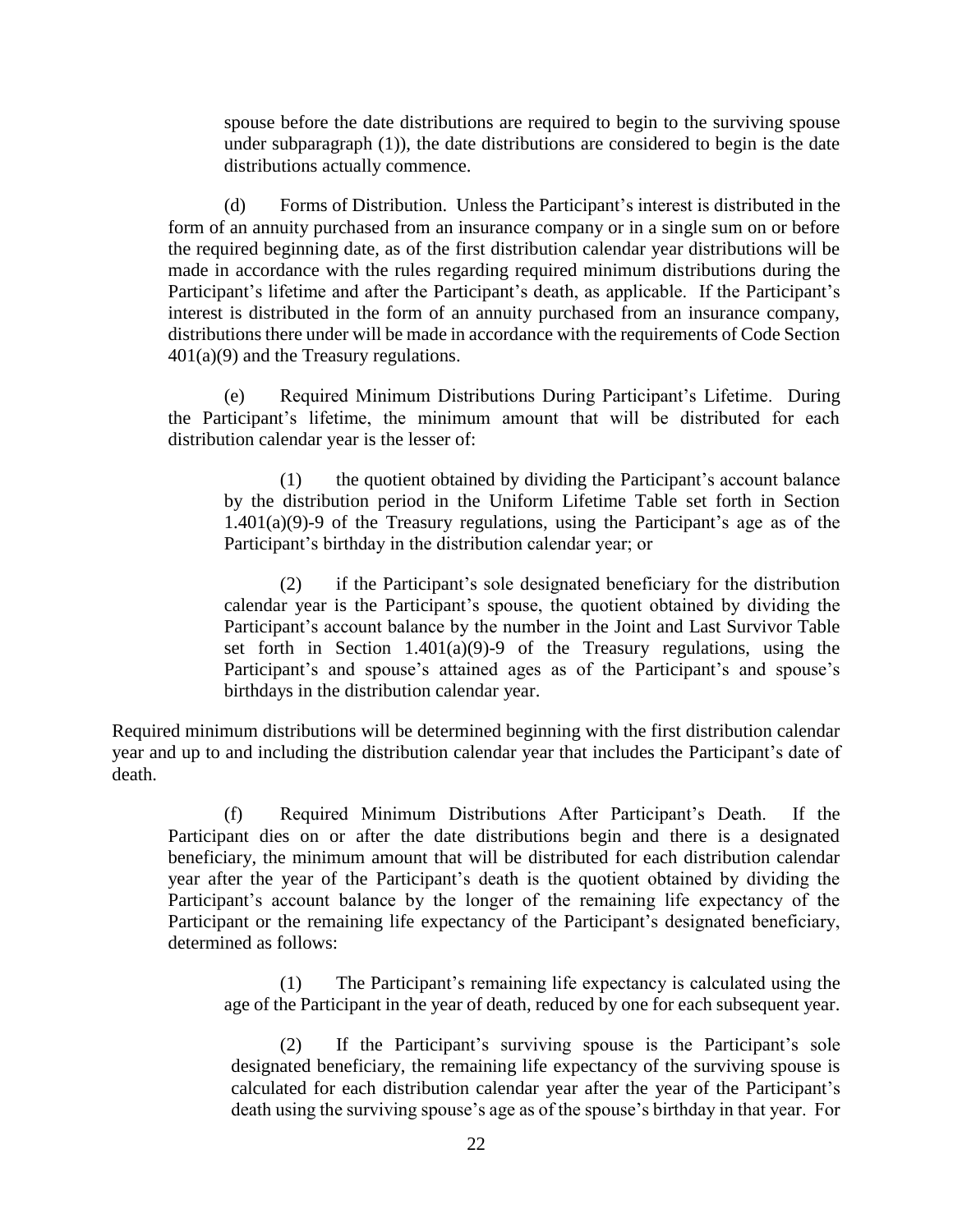distribution calendar years after the year of the surviving spouse's death, the remaining life expectancy of the surviving spouse is calculated using the age of the surviving spouse as of the spouse's birthday in the calendar year of the spouse's death, reduced by one for each subsequent calendar year.

(3) If the Participant's surviving spouse is not the Participant's sole designated beneficiary, the designated beneficiary's remaining life expectancy is calculated using the age of the beneficiary in the year following the year of the Participant's death, reduced by one for each subsequent year.

If the Participant dies on or after the date distributions begin and there is no designated beneficiary as of September 30 of the year after the year of the Participant's death, the minimum amount that will be distributed for each distribution calendar year after the year of the Participant's death is the quotient obtained by dividing the Participant's account balance by the Participant's remaining life expectancy calculated using the age of the Participant in the year of death, reduced by one for each subsequent year. If the Participant dies before the date distributions begin and there is a designated beneficiary, the minimum amount that will be distributed for each distribution calendar year after the year of the Participant's death is the quotient obtained by dividing the Participant's account balance by the remaining life expectancy of the Participant's designated beneficiary, determined as provided in subparagraph (1). If the Participant dies before the date distributions begin and there is no designated beneficiary as of September 30 of the year following the year of the Participant's death, distribution of the Participant's entire interest will be completed by December 31 of the calendar year containing the fifth anniversary of the Participant's death. If the Participant dies before the date distributions begin, the Participant's surviving spouse is the Participant's sole designated beneficiary, and the surviving spouse dies before distributions are required to begin to the surviving spouse, this subsection will apply as if the surviving spouse were the Participant.

(g) Trust as Beneficiary.

(1) If the following requirements are satisfied, the beneficiaries of a trust that is named as a Participant's beneficiary (and not the trust itself) will be treated as having been designated as a Participant's beneficiaries for purposes of determining the time of distribution under subsection (c).

A. The trust is a valid trust under state law, or would be a valid trust but for the fact that the trust holds no property;

B. The trust is irrevocable or will, by its terms, become irrevocable upon the Participant's death;

C. The beneficiaries of the trust who are beneficiaries of the trust's interest in the Participant's account are identifiable from the trust instrument; and

D. With respect to required minimum distributions before a Participant's death, a Participant designates a trust as his or her only beneficiary, and the Participant's spouse is the sole beneficiary of the trust, the Participant either: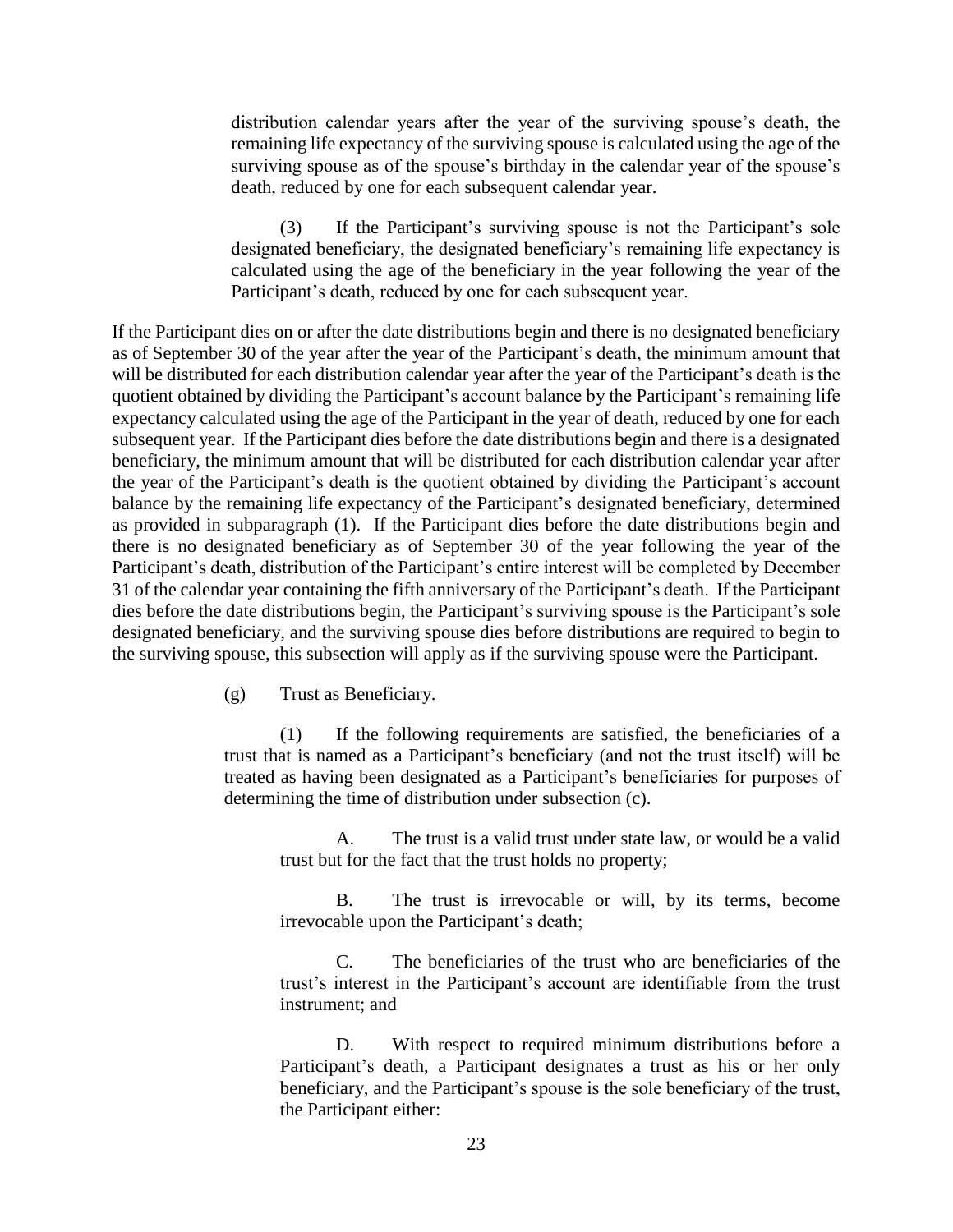1. Provides to the Plan Administrator a copy of the trust instrument and agree that if the trust is amended, the Participant will provide the Plan Administrator a copy of any amendment within a reasonable time after the amendment is executed; or

2. Provides to the Plan Administrator a list of all of the beneficiaries of the trust (including contingent beneficiaries and beneficiaries with a future interest in the trust's assets, with a description of the conditions on their rights to the trust's assets sufficient to establish that the spouse is the sole beneficiary) and certifies that, to the best of the Participant's knowledge, this list is correct and complete and that the requirements in subsections  $(g)(1)(A)$  through  $(g)(1)(C)$  above have been satisfied; agrees that, if the trust instrument is amended at any time in the future, the Participant will, within a reasonable time, provide to the Plan Administrator corrected certifications if the amendment changes any information previously certified to; and agrees to provide a copy of the trust instrument to the Plan Administrator upon demand.

E. With respect to required minimum distributions after a Participant's death, on or before October 31 of the calendar year following the calendar year in which the Participant died, the trustee of the trust either:

1. Provides the Plan Administrator with a final list of all beneficiaries of the trust (including contingent beneficiaries and beneficiaries with a future interest in the trust's assets, with a description of the conditions on their rights to the trust's assets) as of September 30 of the calendar year following the calendar year of the Participant's death; certifies that, to the best of the trustee's knowledge, this list is correct and complete and that the requirements in subsections  $(g)(1)(A)$  through  $(g)(1)(C)$  are satisfied; and agrees to provide a copy of the trust instrument to the Plan Administrator upon demand; or

2. Provides the Plan Administrator with a copy of the actual trust document for the trust that is named as the Participant's beneficiary as of the Participant's date of death.

3. In the case of payments to a trust having more than one beneficiary, the beneficiary will be determined in accordance with Treas. Reg. 1.401(a)(9)-5, Q&A-7.

4. If the beneficiary of the trust is another trust, the beneficiaries of the second trust will be treated as being designated as beneficiaries of the first trust, and thus, having been designated as beneficiaries by the Participant for purposes of determining the distribution period, provided that the requirements of subsection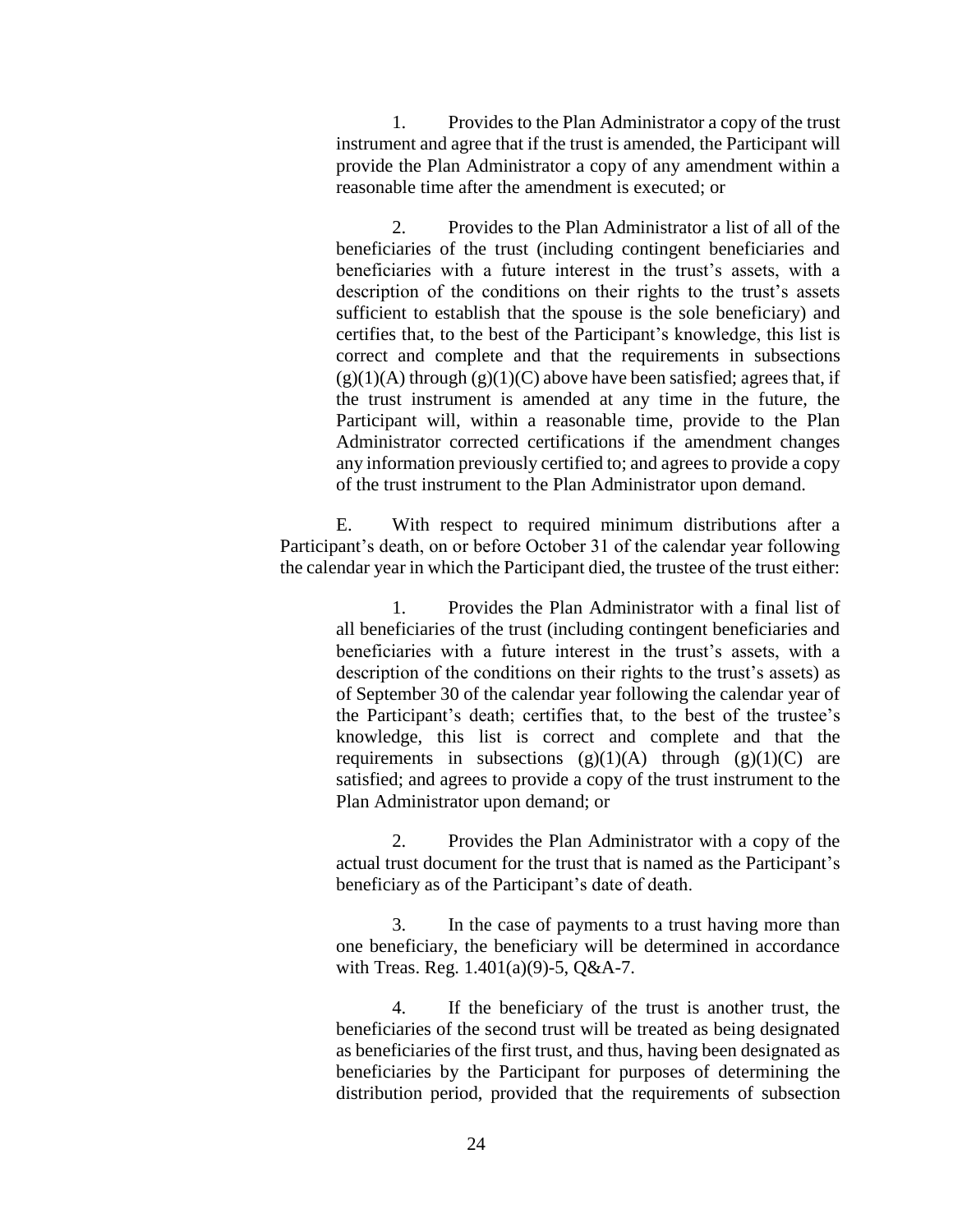$(g)(1)$  are satisfied with respect to the second trust in addition to the trust named as beneficiary.

5. If the requirements in subsection  $(g)(1)$  above are not satisfied, the Participant will be treated as though he or she had no designated beneficiary.

(h) 2009 Waiver of Minimum Required Distributions. Notwithstanding any provision of this Section 6.03 to the contrary, a Participant or beneficiary who would have been required to receive required minimum distributions for 2009 but for the enactment of section 201(a) of the Worker, Retiree, and Employer Recovery Act of 2008 ("2009 RMDs"), and who would have satisfied that requirement by receiving distributions that are: (1) equal to the 2009 RMDs; or (2) one or more payments in a series of substantially equal distributions (that include the 2009 RMDs) made at least annually and expected to last for the life (or life expectancy) of the Participant, the joint lives (or joint life expectancy) of the Participant and the Participant's designated beneficiary, or for a period of at least 10 years ("Extended 2009 RMDs"), will not receive those distributions for 2009 unless the Participant or beneficiary elects to receive such distributions. If elected by the employer, notwithstanding Section  $6.04(a)(3)(D)$  of the Plan, and solely for purposes of applying the direct rollover provisions of the Plan, certain additional distributions in 2009 may be treated as eligible rollover distribution.

<span id="page-29-0"></span>6.04 Direct Rollovers and Transfers.

(a) Definitions. The following definitions apply to the terms used in this Section 6.04:

(1) "direct rollover" means a payment by the Plan to the eligible retirement plan specified by the distributee.

(2) "distributee" means a Participant, a Participant's surviving spouse, or a Participant's non-spouse beneficiary. In addition, the Participant's spouse or former spouse who is the Court Appointed Payee under a QDRO is a distributee with regard to the benefit awarded under the QDRO.

(3) "eligible rollover distribution" means any distribution of all or any portion of a Participant's account, except that an eligible rollover distribution does not include the following:

A. Any distribution that is one of a series of substantially equal periodic payments (not less frequently than annually) made for the life (or life expectancy) of the distributee or the joint lives (or joint life expectancies) of the distributee and the distributee's designated beneficiary;

B. Any distribution for a specified period of 10 years or more;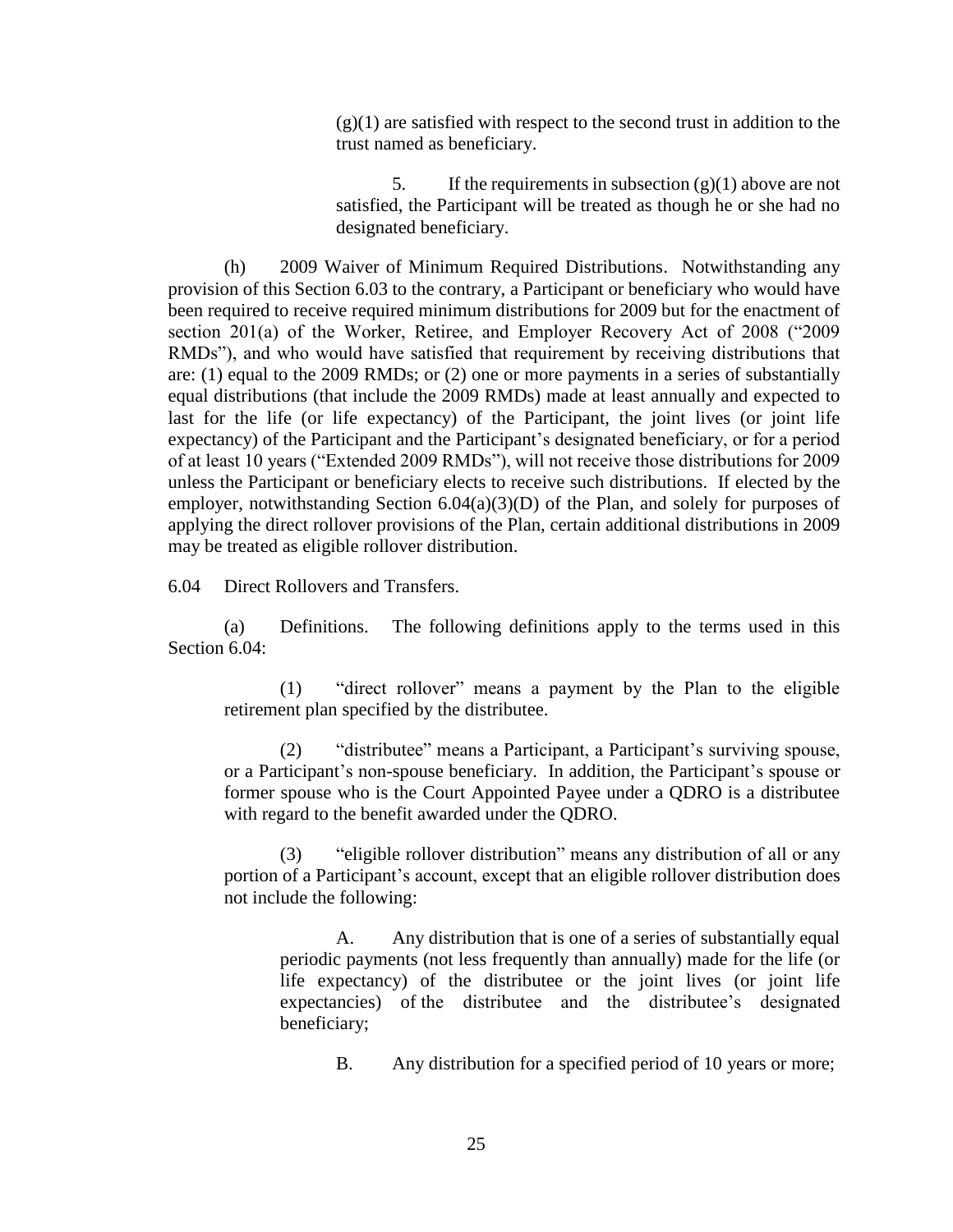C. Any distribution made under Section 5.05 as a result of an Unforeseeable Emergency; or

D. Any distribution to the extent such distribution is a required minimum distribution under Section 6.03.

(4) "ELIGIBLE RETIREMENT PLAN" means an individual retirement account described in Code Sections 408(a) or 408A, an individual retirement annuity described in Code Section 408(b) a qualified trust described in Section 401(a) of the Code, an annuity plan described in Code Sections 403(a) or 403(b), or an eligible governmental retirement plan described in Code Section 457(b), that accepts the eligible rollover distribution; provided that with respect to non-spouse beneficiaries, an eligible retirement plan shall be limited to an individual retirement account described in Code Section 408(a) or an individual retirement annuity described in Code Section 408(b).

(b) Direct Rollover. A distributee may elect, at the time and in the manner prescribed by the Administrator, to have all or any portion of the distribution paid directly to an eligible retirement plan specified by the distributee in a direct rollover, but only if the following requirements are met:

(1) The Participant has incurred a separation from service;

(2) The Participant's last day of employment has been verified by the employer;

(3) The Participant has submitted a completed Rollover Form, Form DFS-J3-1526, incorporated in Rule 69C-6.003, F.A.C., to the Investment Provider.

(c) Transfers from the Plan to another Eligible Governmental Section 457(b) Plan.

(1) A distributee may elect to have all or any portion of an account transferred from this Plan to another eligible Plan. A transfer is permitted under this Section 6.04(c) for a distributee who is a Participant only if the Participant has had a separation from service from the employer maintaining this Plan, and thereafter becomes an employee of the entity that maintains the other eligible Plan. Further, a transfer is permitted under this Section 6.04(c) only if the other ELIGIBLE PLAN provides for the acceptance of plan-to-plan transfers with respect to the distributee. Such eligible Plan must also provide that, immediately after the transfer, the distributee will have an account under the eligible Plan which is at least equal to the amount that was deferred under this Plan.

(2) Upon the transfer of assets under this Section 6.04(c), the Plan's liability to pay benefits to the distributee under this Plan shall be discharged to the extent of the amount so transferred for the distributee. The Administrator may require such documentation as appropriate or necessary to confirm that the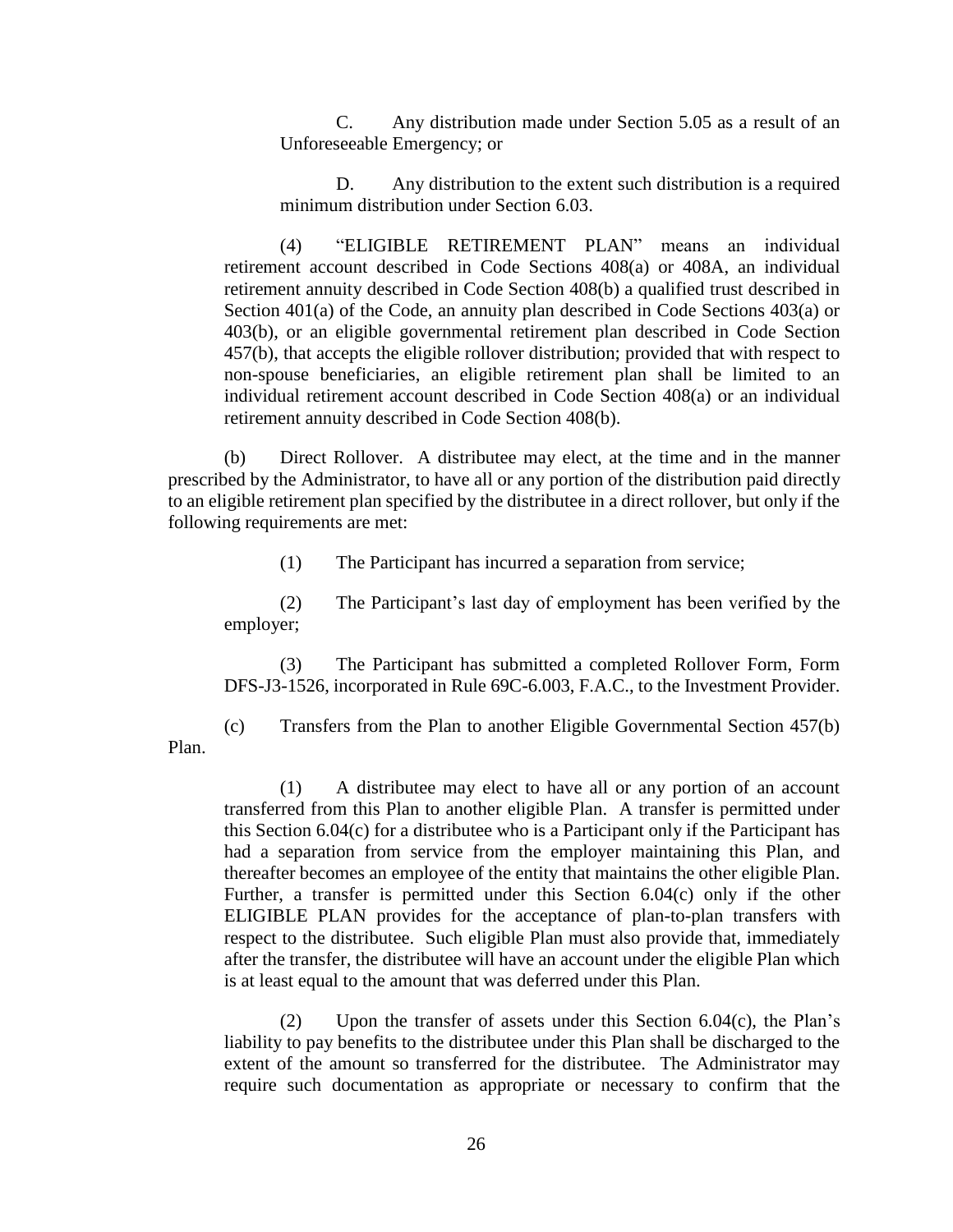receiving plan is an eligible Plan (for example, to assure that the transfer is permitted under the receiving plan, and to effectuate the transfer pursuant to law).

6.05 Retired Public Safety Officer Health and Long-Term Care Insurance Premiums.

Pursuant to the Pension Protection Act of 2006, a retired Participant that was a Public Safety Officer, as defined in Section 1.28 of this document, during employment is eligible to request tax-exempt payment of health and/or long term care insurance premiums from the Participant's Plan assets up to \$3000 annually. The Participant must submit a completed Form, DFS-J3-1172, incorporated in Rule 69C-6.003, F.A.C., to the Investment Provider.

## **ARTICLE VII**

## **LOANS TO PARTICIPANTS**

<span id="page-31-1"></span><span id="page-31-0"></span>7.01 Loans. Except as provided herein, and subject to such other rules as the Administrator may adopt to govern the terms and conditions of Plan loans, the terms of any loan requested from this Plan shall be governed by the provisions of this Article.

<span id="page-31-2"></span>7.02 Loan Eligibility. An employee who has been a Participant for at least two years and who has at least \$4,000 held with a single Investment Provider may borrow an amount that is not less than \$2,000. Notwithstanding the foregoing, a Participant may borrow amounts from his or her rollover contributions sub-account without regard to how long he or she has been a Participant.

<span id="page-31-3"></span>7.03 Maximum Loan Amount. No loan to a Participant hereunder may exceed the lesser of:

(a) \$50,000, reduced by the greater of (i) the balance of any Plan loan(s) to the Participant still outstanding on the date the current loan is made, or (ii) the highest balance of all Plan loans to the Participant still outstanding during the one-year period ending on the day before the date the current loan is approved by the Administrator (not taking into account any payments made during such one-year period); or

(b) 50% of the value of the Participant's account, as of the date on which the current loan application is received.

<span id="page-31-4"></span>7.04 Interest Rate. The interest rate to be charged on loans shall be one percentage point above the prime rate published in the Wall Street Journal on the first business day of the month in which the loan is approved by the Administrator. The interest rate so determined shall be fixed for the duration of each Plan loan. However, if the Participant is absent due to Qualified Military Service, the interest rate shall not be greater than 6%, in compliance with the Service Members Civil Relief Act. All of the interest paid by the Participant shall be deposited into the Participants Deferred Compensation account.

<span id="page-31-5"></span>7.05 Other Loans. For purposes of this Article VII, any loan a Participant receives from any other plan maintained by the employer, such as a 403(b) plan, shall be treated as if it were a loan made from the Plan and from the Participant's vested interest under this Plan; provided, however, that the provisions of this paragraph shall not apply to permit the amount of a loan under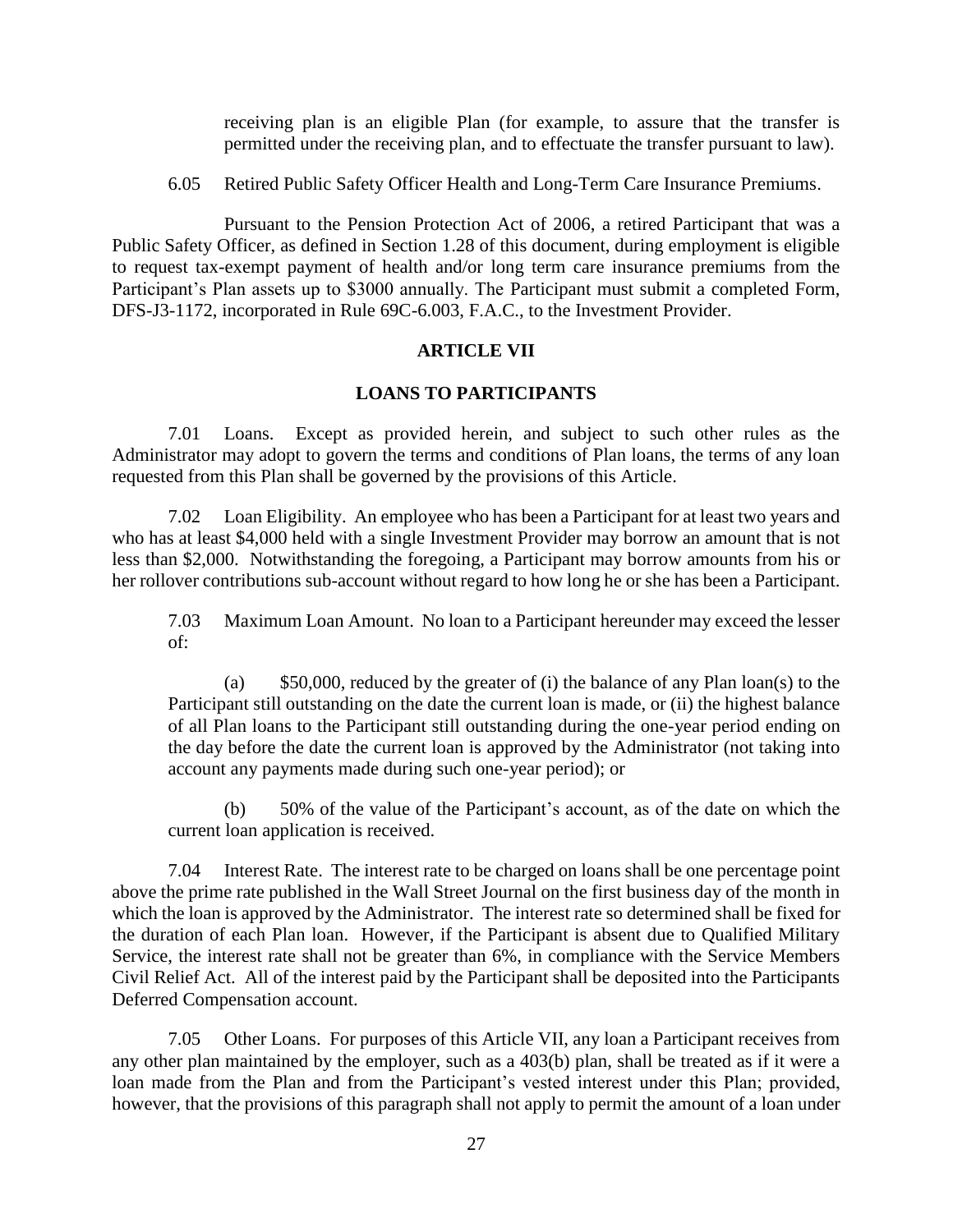this Article VII to exceed the amount that would otherwise be permitted in the absence of this paragraph.

<span id="page-32-0"></span>7.06 Terms. All loans shall comply with the following terms and conditions:

(a) The Participant's application for a Plan loan shall be submitted to an Investment Provider on the Loan Application, Form DFS-J3-1796. The Participant shall also submit any other documents required by the Investment Provider.

(b) The period of repayment for any loan shall be elected by the Participant, but shall not exceed fifteen years in the case of a loan used to purchase the Participant's principal residence, or five years in all other cases. Loan repayments shall be reinvested in the current investment products selected by the Participant at the time of repayment.

(c) For bona fide unpaid leaves of absence other than a qualified military leave, loan repayments may be suspended in the event that the borrower is on such leave of absence for a period greater than one month, but not exceeding one year. In addition, if a Participant enters Qualified Military Service and retains reemployment rights under law, loan repayments shall be suspended during such period of absence.

(d) Payments of principal and interest will be made by automatic deduction of substantially level amounts from a Participant's bank account sufficient to amortize the loan over the repayment period, but no less frequently than quarterly, with the first such deduction to be made the month after the loan funds are disbursed.

(e) A loan may be repaid in full including the default loan amount as of any date.

(f) A Participant may cancel a request for a loan by providing written notice to the Investment Provider within five (5) days from the date the loan application was submitted.

(g) A Participant may receive an in-service distribution of his or her account due to an Unforeseeable Emergency in accordance with Section 5.05 while a loan is outstanding, provided that the sum of such Unforeseeable Emergency distribution and the outstanding loan do not exceed 50% of the Participant's account.

(h) A Participant may receive a distribution of his or her account after incurring a separation from service while a loan is outstanding, provided that the sum of such distribution and the outstanding loan do not exceed 50% of the Participant's account.

(i) Loan fees (origination fees, processing fees, etc.) shall be deducted from the approved loan amount.

<span id="page-32-1"></span>7.07 Security for Loan Default.

(a) Any Plan loan to a Participant shall be secured by the pledge of the portion of the Participant's account invested in such loan.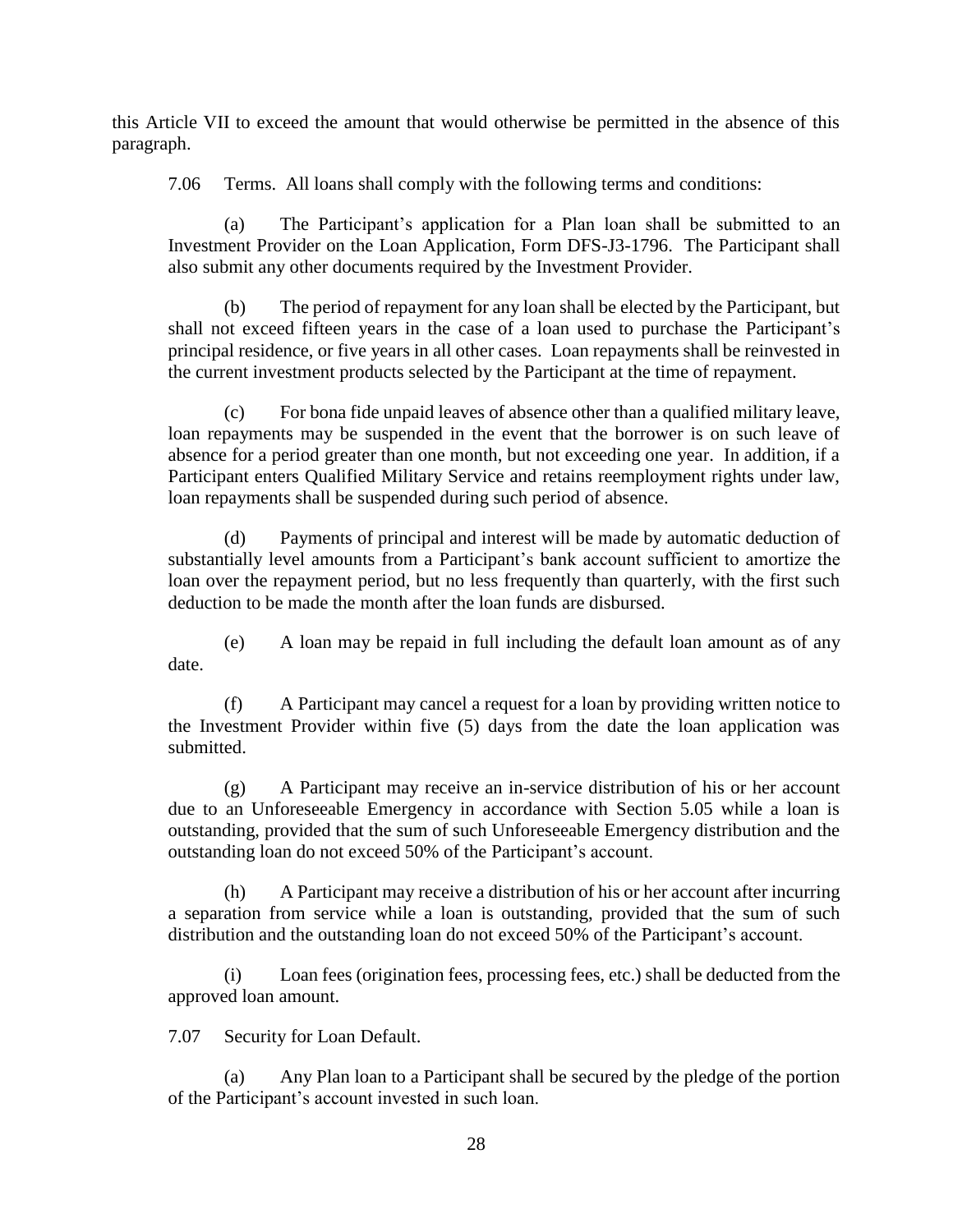(b) If a Participant fails to pay his or her loan payments when due, the Participant shall be given a grace period through the end of the calendar quarter following the calendar quarter in which the default arose to bring the loan current. If the Participant fails to do so, his or her loan shall be considered in default and shall be treated as though it were a taxable distribution from the Plan. A Participant who takes a distribution of his or her Account after incurring a separation from service shall have the portion of his or her Account used to secure the loan distributed in satisfaction of the loan.

(c) If a Participant defaults on a loan from the Plan the Participant shall be ineligible to take any future loans from the Plan until full repayment of the defaulted loan amount.

#### **ARTICLE VIII**

#### **DEATH BENEFITS**

<span id="page-33-1"></span><span id="page-33-0"></span>8.01 Form and Amount of Death Benefits Generally. Subject to the minimum distribution requirements contained in Section 6.03, if a Participant dies prior to receiving a distribution of his or her account in accordance with one of the benefit options listed in Section 6.02 (c)(1), (c)(2), or, in certain instances, (c)(6), the Participant's account shall be distributed in accordance with this Article VIII.

(a) Surviving Spouse Beneficiary. If the beneficiary is the Participant's surviving spouse, the Participant's account shall be distributed in the manner selected by the Participant. If the Participant predeceases the beneficiary and the beneficiary dies while there remains a balance in the Participant's account, the balance of the unpaid benefits shall be paid in a lump sum to the beneficiary's estate within 60 days of the beneficiary's death.

(b) Non-Spouse Beneficiary. If the beneficiary is not the Participant's spouse, the Participant's account shall be distributed in the manner selected by the Participant unless a beneficiary elects a different form of distribution not later than 30 days preceding the commencement of benefits or if the beneficiary elects to defer the distribution date. If the beneficiary predeceases the Participant, the beneficiary's proportionate share of the benefit shall pass to any surviving contingent beneficiaries designated by the Participant. If the Participant predeceases the beneficiary and the beneficiary dies while a balance remains in the Participant's account, the balance of the unpaid benefits shall be paid in a lump sum to the beneficiary's estate as soon as reasonably practicable upon proof of the beneficiary's death.

(c) Trust Beneficiary. If the Participant's beneficiary is a trust, then the beneficiaries of such trust will be treated as the Participant's beneficiaries under the Plan. The Participant's account shall be distributed in the manner selected by the Participant, unless a beneficiary of the trust (who will be treated as the Participant's beneficiary) elects a different form of distribution not later than 30 days preceding the commencement of benefits or if such trust beneficiary elects to defer the distribution date.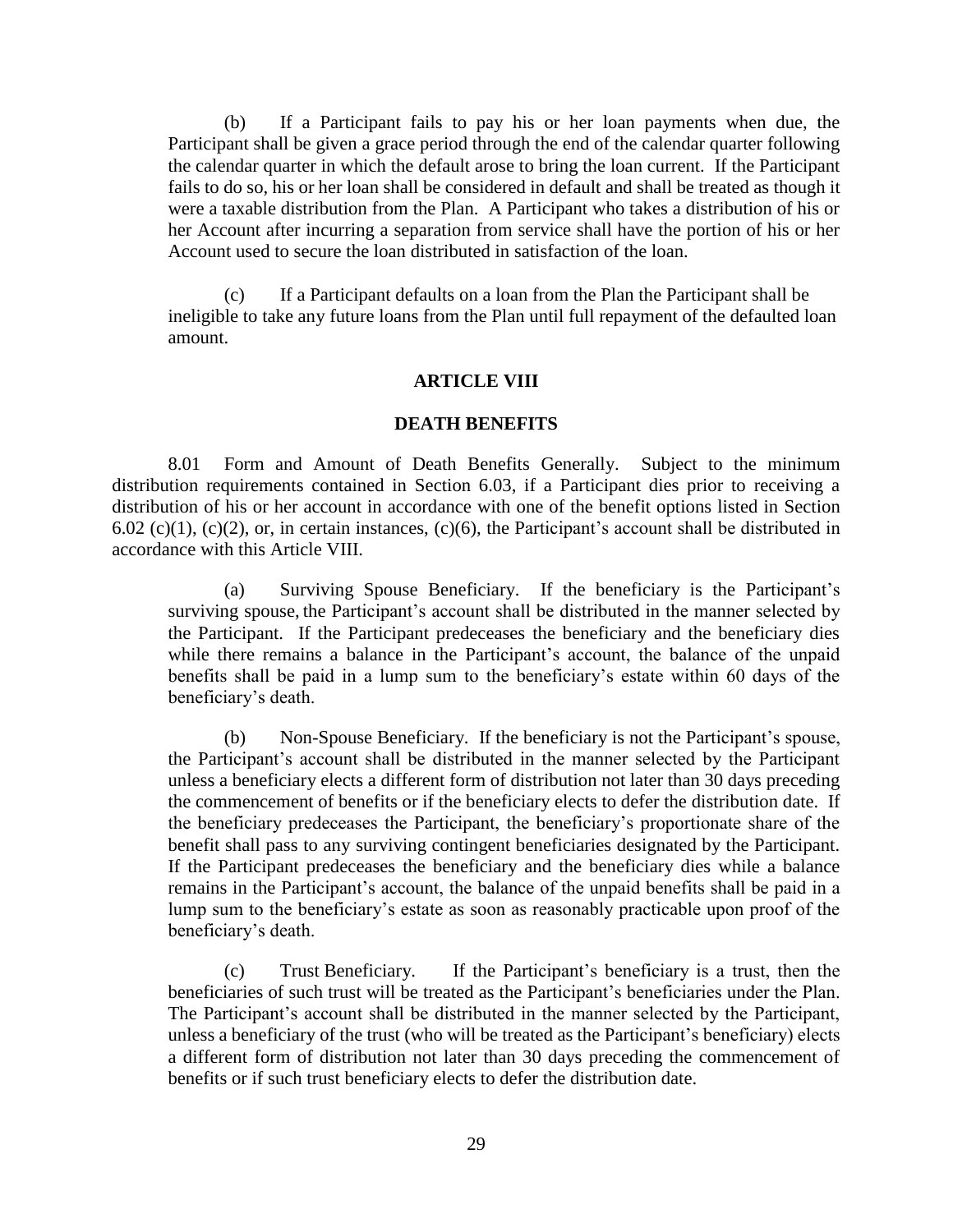(d) Death of Beneficiary Prior to Commencement of Benefits. If the beneficiary dies after the Participant but before benefit payments begin, the balance of the unpaid benefits shall be paid in a lump sum to the beneficiary's estate, provided that if a personal representative for the beneficiary's estate has not been appointed and qualified within 120 days after the beneficiary's date of death, the payment may be made in accordance with Florida statutes applicable to intestate succession.

(e) Failure to Designate a Beneficiary. If the Participant has not designated a beneficiary or if no designated beneficiary survives the Participant, benefits shall be paid to a Participant's estate in a lump sum as soon as practicable, subject to Section 15.13 (relating to unclaimed accounts).

(f) HEART Act. If a Participant dies on or after January 1, 2007, while performing Qualified Military Service, the Participant's beneficiaries shall be entitled to the additional death benefits, if any (other than benefit accruals relating to the period of Qualified Military Service), that would have been available had the Participant resumed employment with the employer immediately prior to his or her death, and thereafter terminated employment as a result of death.

<span id="page-34-0"></span>8.02 Proof of Death and Right of Beneficiary or Other Person. The Administrator may require and rely upon evidence of proof of death or any other evidence of the beneficiary's or other person's right to receive the value of a deceased Participant's account as the Administrator deems proper. The Administrator's determination of the right of a beneficiary or other person to receive payment shall be conclusive and binding on all parties.

<span id="page-34-1"></span>8.03 Beneficiary Designation.

(a) In General.

(1) A Participant may file with the Investment Provider(s) a written designation of primary and contingent beneficiary. Such designation will be filed with the Investment Provider(s) on an executed Participant Action Form indicating the person or persons who shall receive benefits payable under this Plan upon the Participant's death. The Participant will also file a copy of the executed Participant Action Form with the Administrator. The Participant is solely responsible for executing and filing a beneficiary designation with the Investment Provider(s), and for informing the Administrator of the current address and telephone number of the Participant and any beneficiary.

(2) Acknowledgment of Beneficiary Designation. The Administrator shall inform the Participant in writing whether or not the beneficiary designation is recorded; however, such acknowledgement or failure to acknowledge shall not affect the validity of the Participant's beneficiary designation.

(3) Limits on Beneficiary Designation. A Participant may designate no more than 10 primary beneficiaries and 10 contingent beneficiaries. A Participant may designate his or her estate or trust as beneficiary. A beneficiary shall not have the right to designate a beneficiary.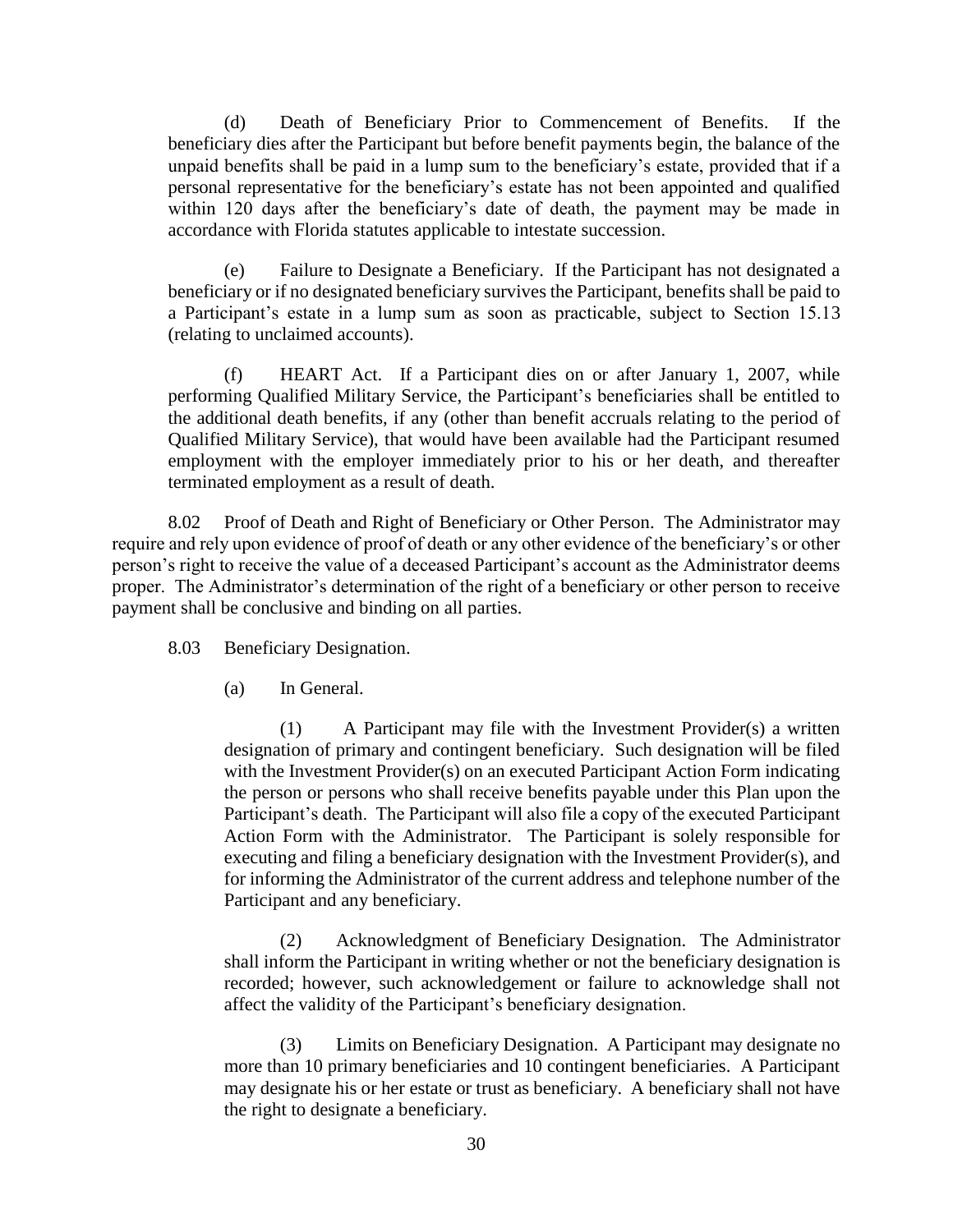(b) Change in Beneficiary Designation. A Participant may change his or her beneficiary at any time prior to his or her death by filing an executed Participant Action Form with the Investment Provider(s). Any such change in beneficiary designation shall become effective only upon receipt of the Participant Action Form by the Investment Provider(s). The Participant will also file a copy of the revised Participant Action Form with the Administrator.

### **ARTICLE IX**

#### **CORRECTION OF ERRORS**

<span id="page-35-1"></span><span id="page-35-0"></span>9.01 Suspension of Benefit Payments; Error Correction.

(a) If an error is made with respect to a Participant's or beneficiary's benefit payments, either with respect to the proper amount of the payment and/or the person to receive the payment, the Administrator, the employer, or an agent of the employer shall suspend the benefit payments until satisfied as to the proper amount of the payment and the person to receive the payment.

(b) Method of Error Correction.

(1) The employer specifically reserves the right to correct errors of every sort, and the Participant hereby consents for him or herself, his or her beneficiary, and his or her heirs and assigns, to any method of error correction as the CFO and Administrator shall determine.

(2) Any method of error correction shall, to the extent reasonably possible, adjust the affected accounts by reversing the applicable transactions or taking other similar actions in order to leave the accounts in the positions they would have been in had the error not occurred.

(3) The Participant and the employer agree that either an increase or decrease of the amount in the Participant's account may occur because of the correction of errors.

## **ARTICLE X**

## **Election Changes**

<span id="page-35-3"></span><span id="page-35-2"></span>10.01 Changes by Participant.

(a) A Participant may change his or her Beneficiary designation(s) at any time, before or after termination of the Participant's employment with the employer. Likewise, the Participant may change factual entries such as name or address at any time, before or after termination of the Participant's employment with the employer.

(b) A Participant may modify his or her Deferred Compensation election as provided in Section 3.02.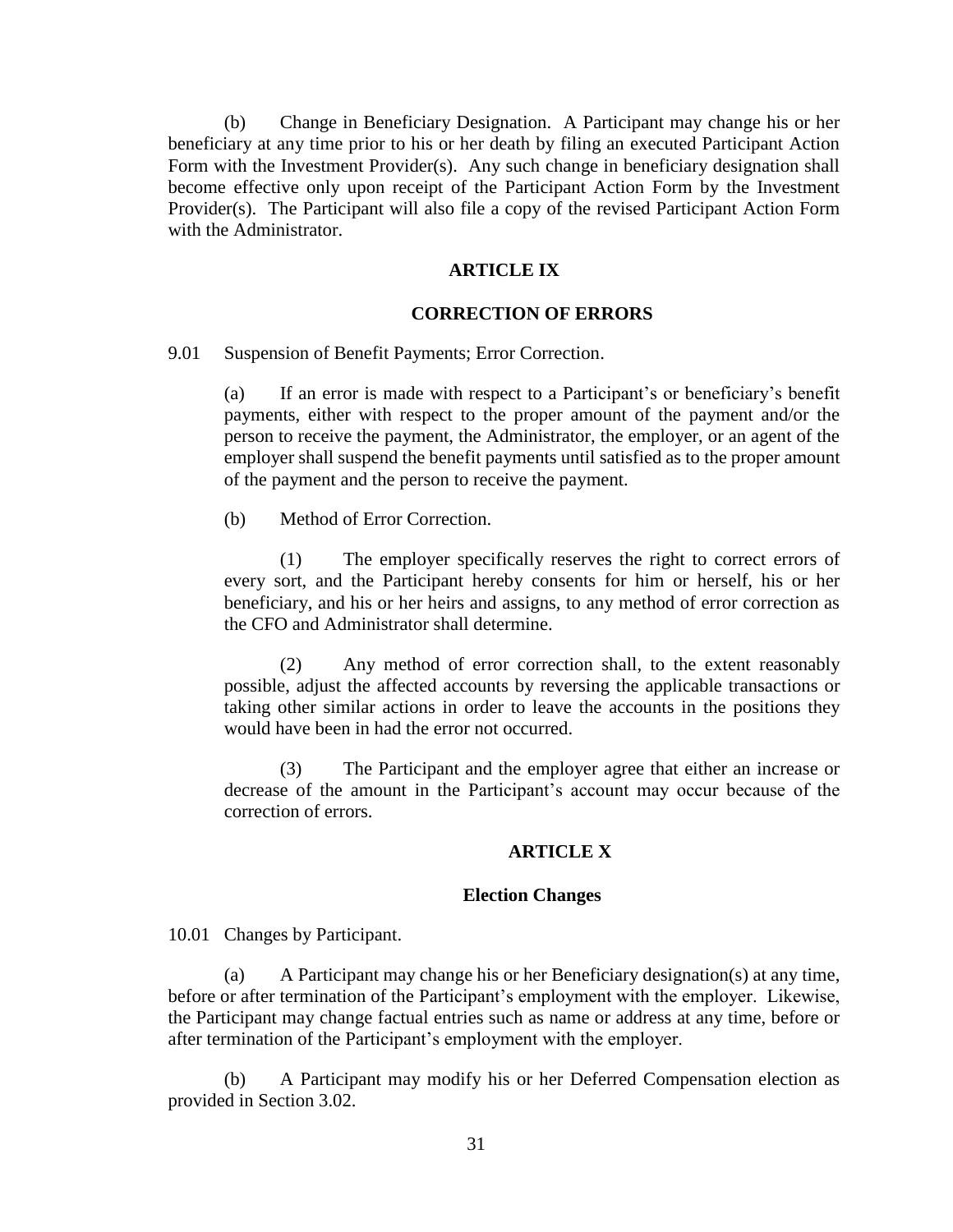(c) Change of election of benefit payment options:

(1) The benefit payment option elected by the Participant can be made or changed at any time.

(2) Any such modification shall, however, operate prospectively only.

(d) Requests by the Participant to change his or her benefit payment option elections or information must be made in writing and provided to the Administrator. In addition, a Participant may change his or her benefit payment options orally (by telephone) by contacting the Investment Provider directly. Changes in the Participant's elections will be prospective only after being received by the Administrator or Investment Provider.

## **ARTICLE XI**

## **INVESTMENT OF ACCOUNT**

<span id="page-36-1"></span><span id="page-36-0"></span>11.01 General. The Administrator shall allocate a Participant's Deferred Compensation and any amounts transferred to the Participant's Account from an eligible retirement plan pursuant to Sections 3.08 or 3.09 among the Investment Product(s) selected by the Participant pursuant to this Article XI. The cash value of the Participant's Account shall depend upon the investment return experience of the Participant's selected Investment Product(s).

<span id="page-36-2"></span>11.02 Investment Direction by Participants.

(a) Rights of Participants and beneficiaries. A Participant shall direct the Administrator as to those Investment Product(s) in which the Participant's account shall be invested. Beneficiaries shall also direct the investment of their accounts, if any. In such a case, the provisions of this Section 11.02 shall also apply to investment by such beneficiaries.

(b) Approved Investment Products. The Administrator, with the review of the State Board of Administration, shall select the investment products available to Plan Participants. Approved investment products include:

(1) Guaranteed principal and interest fund;

(2) Variable annuities (only allowed for accounts that are being distributed pursuant to Articles V, VI, or VIII.

- (3) Time deposit accounts and certificates of deposit;
- (4) No-load mutual funds;
- (5) Securities; and
- (6) Evidences of indebtedness.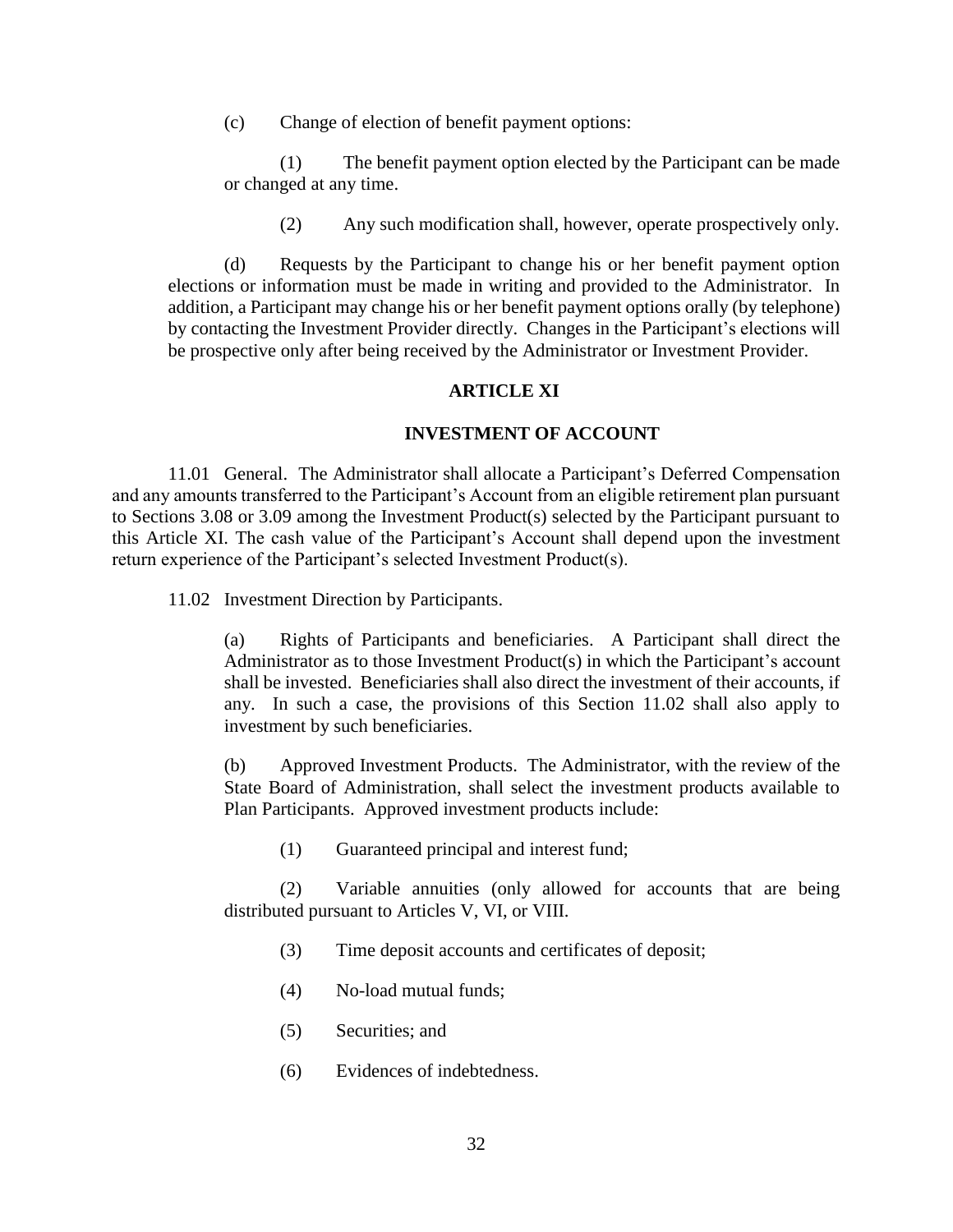(7) Qualified Longevity Annuity Contracts (QLACs)

(c) There shall be no cash surrender charges, fees, or expenses levied against the value of a Participant's account upon a distribution request by the Participant.

Annuity contracts shall be sold through life insurance agents licensed and appointed by the Department of Financial Services to do business in the State, and issued by insurance companies authorized by the Department of Financial Services to do business in the State. Investment Providers of all other investment products and their salespersons must satisfy all applicable State or federal licensing or registration requirements.

<span id="page-37-0"></span>11.03 Default Investment Direction. If a Participant declines or fails to provide investment directions with respect to the Participant's account, upon prior written notice to the Participant, the Administrator shall invest the Participant's account in the default Investment Product selected by the Administrator, and reviewed by the State Board of Administration, for such purpose. The Administrator and the employer shall be fully protected from any liability for any losses that may be associated with such action.

<span id="page-37-1"></span>11.04 Transfer of Previously Deferred Compensation.

(a) At least 30 days prior to commencement of benefit payments, a Participant, or a beneficiary upon the death of a Participant, may elect to have funds previously accumulated with one Investment Provider transferred to another Investment Provider with no costs, fees, or charges by the Investment Provider to the Participant.

(b) A Participant, or a beneficiary if the Participant is deceased, may transfer amounts deferred previously from one Investment Product offered by an Investment Provider to another Investment Product offered by the same Investment Provider under the Plan.

(c) If the Administrator terminates or fails to renew an insurance company Investment Provider's contract, a Participant may transfer funds which had been accumulated with the terminated insurance Investment Provider to another insurance Investment Provider under the Plan or to any successor insurance Investment Provider chosen to replace the terminated insurance Investment Provider. Such transfer shall be made without costs, fees, or charges to the Participant.

(d) If the Plan is terminated for any reason (including non-renewal), each Investment Provider shall comply with the instructions of the Administrator regarding any investment products then in force. In such circumstances, the Administrator may withdraw all Deferred Compensation invested with an Investment Provider which has not been annuitized and all interest and earnings thereon. Such action shall not be subject to any penalties, limitations, actuarial or market value adjustments or reductions of the Participants' accounts or to any surrender or transfer fees of any sort. If funds are withdrawn by the Administrator in this manner, the Investment Provider shall wire transfer those funds in accordance with the Administrator's instructions.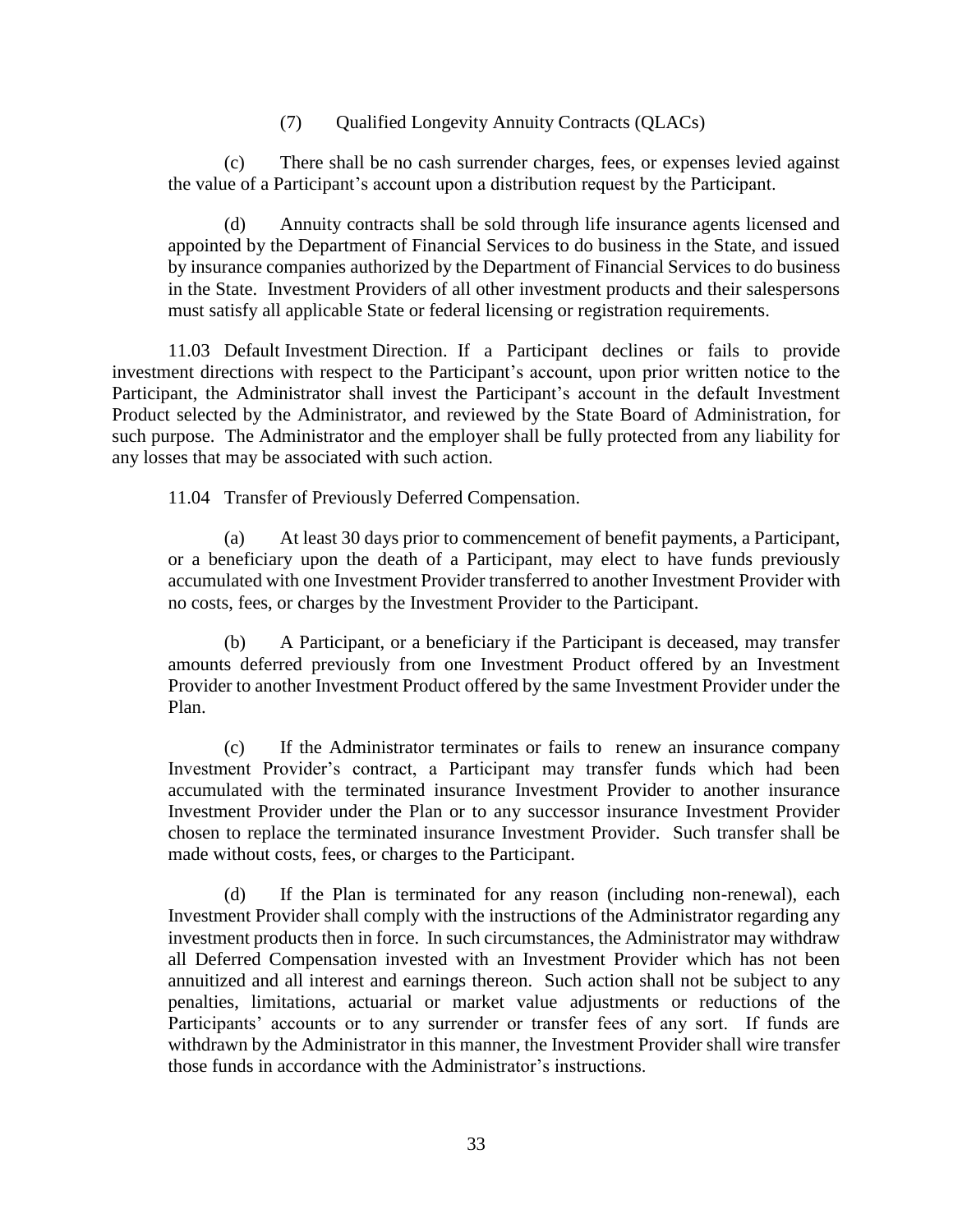(e) If an Investment Product is terminated, or an Investment Provider's contract with the Plan is terminated or not renewed, Participants with amounts invested in the Investment Product or in investment products offered by the Investment Provider will be required to transfer their investments in those investment products to an approved Investment Product. Such transfer shall be made without reduction to the Participant's account.

<span id="page-38-0"></span>11.05 Liability for Investment Loss. In the absence of gross negligence, fraud, or willful misconduct, neither the Administrator, the State, nor any State agency or agency employee shall be accountable or liable for any investment loss or any other loss, charge, or expense of any kind to a Participant's account incurred by virtue of implementing the Participant's directions for investing his or her account as provided by the terms of the Plan, or due to any reasonable administrative delay in implementing those directions. Rather, the Participant shall be responsible for any investment loss, or other loss, charge, or expense of any kind resulting from the investment of the Participant's Plan account pursuant to his or her investment directions.

<span id="page-38-1"></span>11.06 Transmission of Investment Directions.

(a) Investment directions must be (1) communicated in writing to the Administrator or through another medium approved by the Administrator, (2) and will be effective prospectively only, and only as to investment products available for investment after the direction is transmitted to the Administrator. Until an investment direction becomes effective, the Administrator and employer shall be fully protected in following the Participant's previous investment direction. To the extent they conflict, the Participant's previous investment directions will be superseded by any new investment directions transmitted to the Administrator.

(b) A Participant, a retired employee or a beneficiary may change his or her selection of investment products at any time, subject to the reasonable restrictions of the applicable Investment Provider.

<span id="page-38-2"></span>11.07 Participant Contact with Investment Providers.

(a) Investment Providers, acting through their salespersons, may, in accordance with the terms of their contracts or agreements with the employer, directly contact Participants regarding the investment products offered by the Investment Provider under the Plan. An Investment Provider's salesperson may not, however, use the Plan as a means for the sale of other products or services. Investment Provider salespersons working for insurance companies shall identify themselves as insurance agents.

(b) An Investment Provider's salesperson may contact a Participant by telephone or direct mail solely for the purpose of scheduling an appointment with the Participant. Any non-scheduled contact by an Investment Provider's salesperson with a Plan Participant is prohibited. An appointment may be scheduled during work hours in work areas, provided the Participant's supervisor approves, and the appointment does not disrupt or interfere with other employees.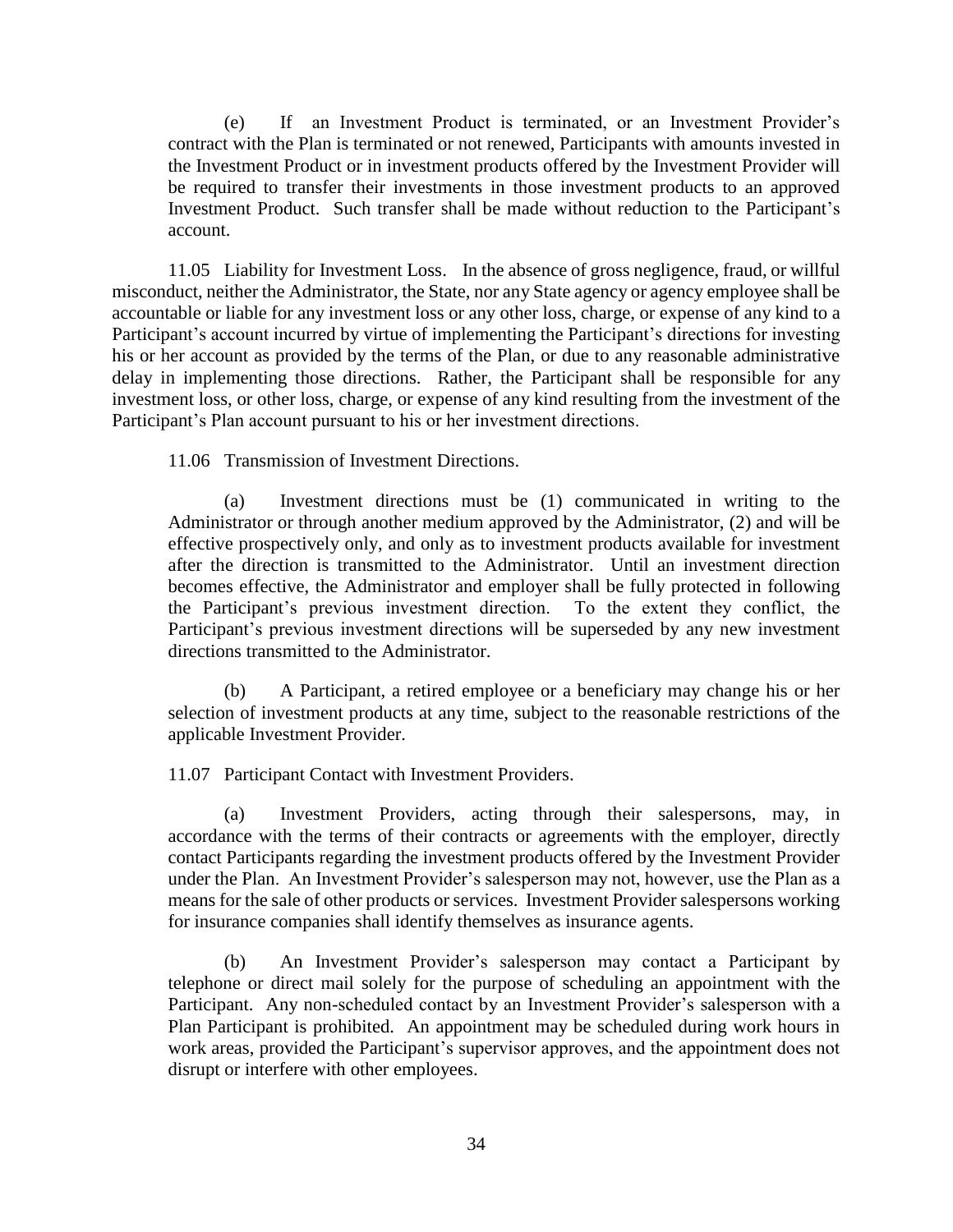(c) Investment Providers may conduct mass mailing programs describing the investment products offered to Participants if such programs are approved by the Administrator.

<span id="page-39-0"></span>11.08 Investment Advice. Investment Providers may provide investment advice to Participants and beneficiaries regarding investment products in accordance with guidance issued by the U.S. Department of Labor.

### **ARTICLE XII**

### **ADMINISTRATION OF THE PLAN**

<span id="page-39-2"></span><span id="page-39-1"></span>12.01 Administration. This Plan shall be administered by the Administrator. The Administrator shall represent the employer in all matters concerning the administration of the Plan.

(a) Resolution of Questions. The Administrator is authorized to decide or to resolve any questions of fact needed or necessary to determine a Participant's rights under this Plan. The Administrator's determination, to the extent not inconsistent with the terms of the Plan, shall be binding and conclusive on all persons, and shall constitute the final determination of the Employer. The Administrator may rely on any information received from the employer or the Trustee when making any decision, calculation or determination under the Plan.

(b) Interpretations. The Administrator is authorized to interpret the Plan, and to resolve any ambiguity in the Plan, provided that all such decisions are applied thereafter to all Participants in as uniform a manner as possible, taking into account all the relevant factors which produce similarity or dissimilarity of circumstance.

<span id="page-39-3"></span>12.02 Selection of Investment Products. Pursuant to 112.215 (4)(a), F.S., the Administrator, with the review of the State Board of Administration, shall be responsible for selecting the investment products that will be made available to Plan Participants. In addition, the Administrator will be responsible for monitoring and reviewing the performance of each Investment Product so selected on a quarterly basis, and for determining whether or when an existing Investment Product should be terminated and/or replaced by a new Investment Product. The Administrator's selection and monitoring of any Investment Product offered under the Plan shall comply with the standards contained in the Plan's investment policy. The Plan's investment policy is the State of Florida Deferred Compensation Plan Investment Policy for Product Selection and Retention, Form DFS-J3-1541, as adopted in Rule 69C-6.003, F.A.C.

<span id="page-39-4"></span>12.03 Manner of Acting. The Administrator may adopt rules, to the extent that statutory authority exists, including amendments thereto, and may appoint or employ such agents, attorneys, actuaries, or clerical assistants as it deems necessary for the proper administration of the Plan.

<span id="page-39-5"></span>12.04 Administrative Costs.

(a) The CFO shall monitor and approve the cost of administering the Plan.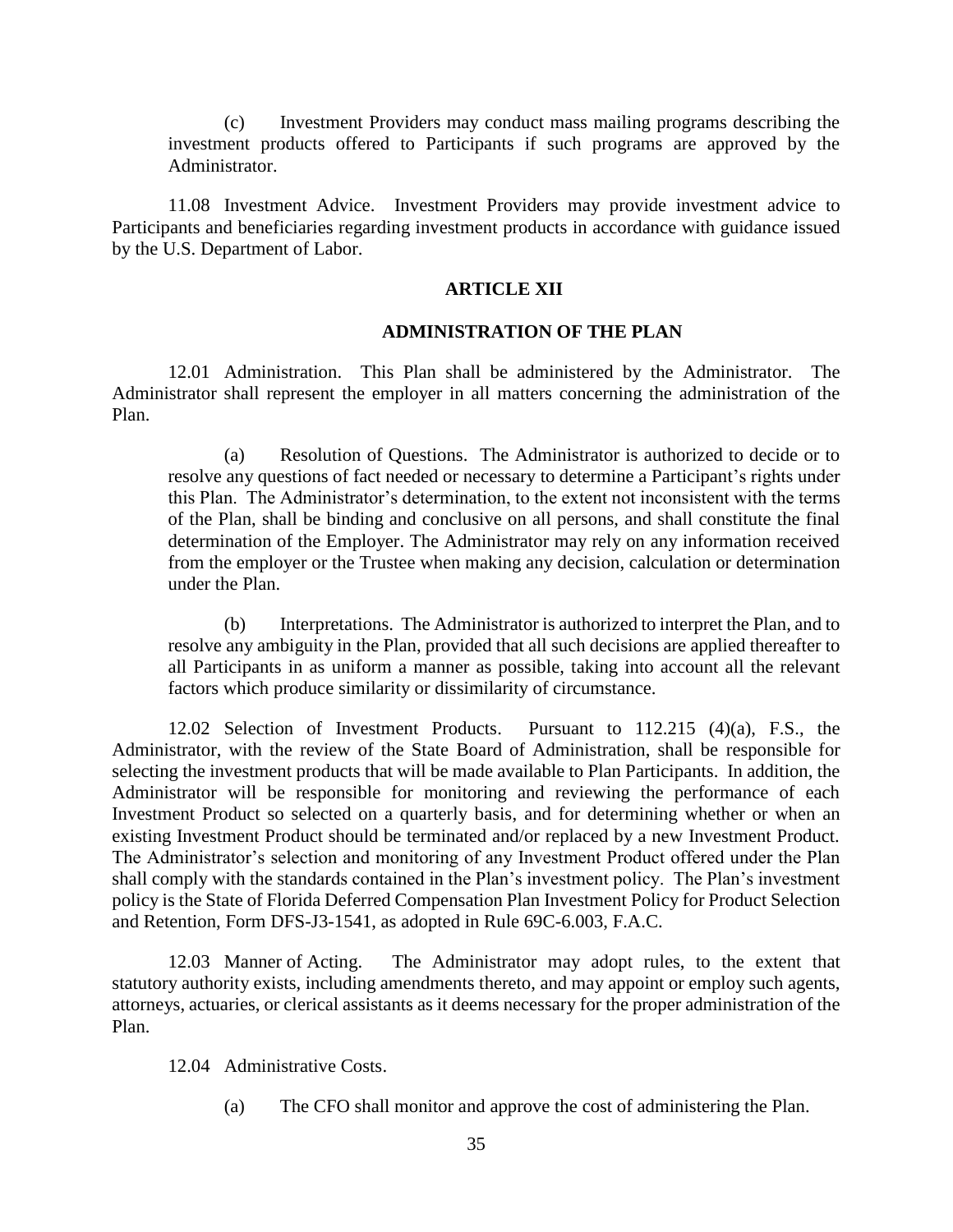(b) Funding necessary for administration of the Plan, including all necessary expenses incurred by the Administrator, shall be derived from Investment Providers approved to offer investment products under the Plan.

## **ARTICLE XIII**

## **AMENDMENT OR TERMINATION OF THE PLAN**

<span id="page-40-1"></span><span id="page-40-0"></span>13.01 Amendment or Termination.

(a) The employer may amend the Plan and any forms created for use thereunder, in whole or in part, at any time and from time to time, and retroactively if deemed necessary or appropriate pursuant to Treas. Reg. § 1.457-9(a) or as permitted under Section 4.09 of Rev. Proc. 2013-12 or its successors to conform the Plan to the requirements of Code Section 457(b), provided that any such amendment must be adopted pursuant to the rulemaking procedures set forth in Chapter 120, F.S. No amendment of the Plan shall deprive a Participant of any benefits under this Plan to which the Participant obtained an equitable interest prior to the effective date of the amendment.

(b) The employer may terminate the Plan for any reason and at any time, provided that any such termination must be approved pursuant to the rulemaking procedures set forth in Chapter 120, F.S. Termination of the Plan shall not deprive a Participant of any benefits under this Plan to which the Participant obtained an equitable interest prior to the effective date of the termination.

## **ARTICLE XIV**

#### **MANAGEMENT OF FUNDS**

<span id="page-40-3"></span><span id="page-40-2"></span>14.01 Assets Held in Trust. As mandated by Section  $457(g)(1)$  of the Code, assets and income of the Plan are held in the Trust Fund by the trustee for the exclusive benefit of the Plan's Participants and beneficiaries. Plan assets and income held in the Trust Fund may not be used for any other purpose before all liabilities owed by the Plan to its Participants and beneficiaries have been satisfied.

<span id="page-40-4"></span>14.02 Protection Against Attachment. The assets held by the Trustee in the Trust Fund shall not be subject to the claims of the Employer's creditors. In addition, except as provided in Section 5.07 above, or as otherwise provided by law, the rights of Participants and Beneficiaries under this Plan shall not be subject to the rights of creditors, and shall be exempt from execution, garnishment, attachment, prior assignment, or transfer by operation of law or from any other judicial relief or order for the benefit of creditors or other third persons having claims against a Participant or Beneficiary.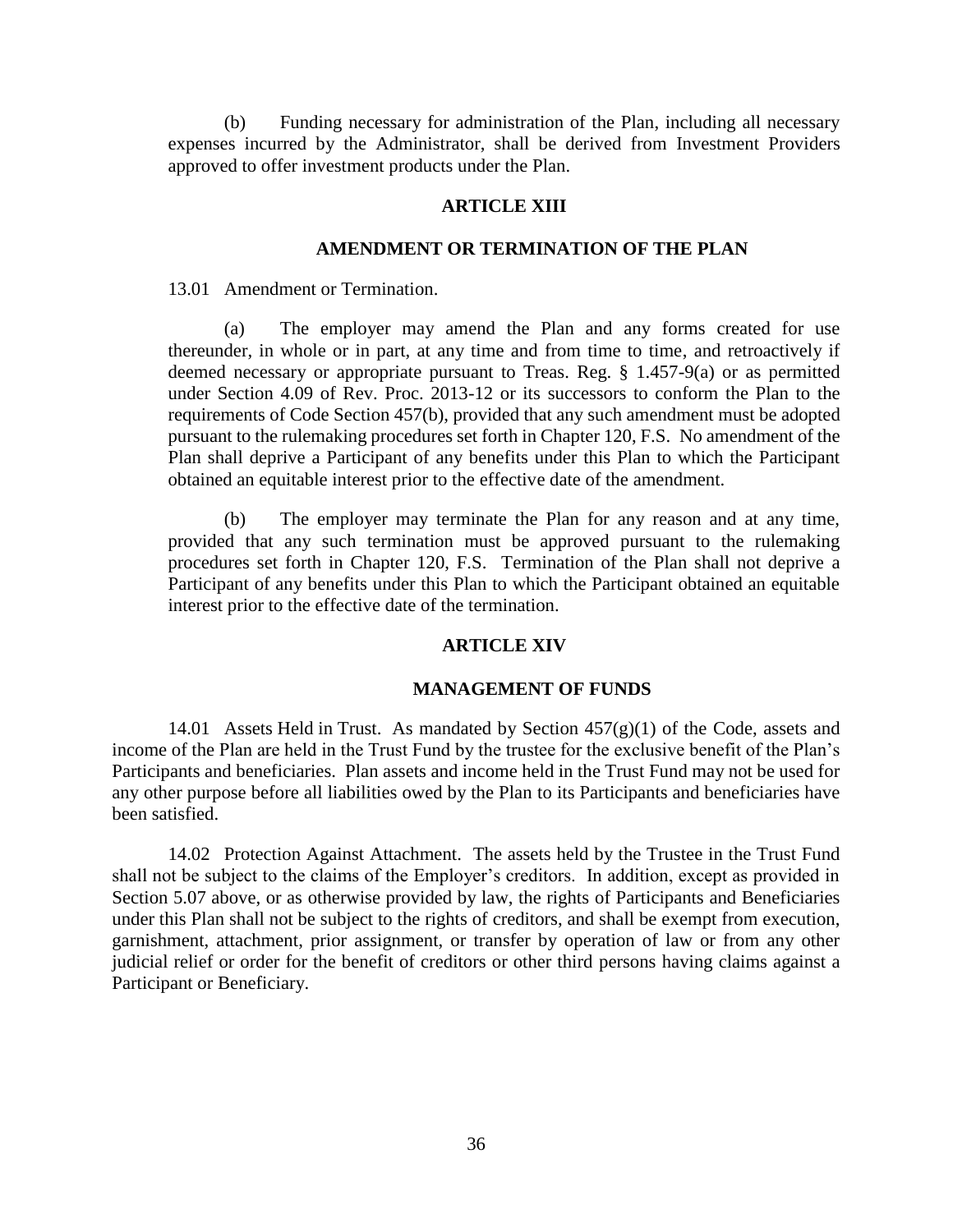## **ARTICLE XV**

### **MISCELLANEOUS**

<span id="page-41-1"></span><span id="page-41-0"></span>15.01 No Employment Contract. Participation in this Plan does not create a contract of employment between the Employer and the Participant, alter or amend any existing employment contract between the Employer and the Participant, or provide to the Participant any representation or guarantee regarding the Participant's continued employment with the employer.

<span id="page-41-2"></span>15.02 Tax Consequences. The employer and the Administrator do not represent or guarantee that the Participant's participation in the Plan will result in any particular federal or state income, estate, payroll, personal property or other tax consequences. Participants should consult with their own tax advisors regarding all questions of federal or state income, estate, payroll, personal property or other tax consequences arising from participation in this Plan.

<span id="page-41-3"></span>15.03 Risk of Loss. The amount of benefits payable to a Participant under this Plan depends on the performance of the investment products selected by the Participant. The fair market value or cash worth of a Participant's account reflects both investment gains and investment losses, as well as administrative and/or other expense charges. The Participant shall bear any risk of loss associated with the Investment Products the Participant selects. No other person or persons, including the employer, the Administrator, or the Administrator's employees, shall be responsible for any loss incurred by the Participant's Account.

<span id="page-41-4"></span>15.04 Gender/Headings.

(a) Whenever used in the Plan, use of masculine pronouns shall include the female and the singular shall include the plural, unless the provisions of the Plan specifically require a different construction.

(b) Headings used in the Plan, and in any form executed pursuant to the Plan, are for convenience only shall not be considered in any legal construction of the Plan. In the case of ambiguity or inconsistency, the text of the Plan rather than the headings shall control.

<span id="page-41-5"></span>15.05 Applicable Law. The Plan shall be construed and enforced according to the law of the State of Florida, to the extent not preempted by the Code, and consistent with the maintenance of the Plan's status as an "eligible deferred compensation plan" as defined in Code Section 457(b), as incorporated in Rule 69C-6.003(3), F.A.C. The Plan is maintained by a governmental organization primarily for the purpose of providing deferred compensation for eligible employees, and, therefore, is intended to be exempt from the participation, vesting, funding, and fiduciary requirements of Title I of ERISA.

<span id="page-41-6"></span>15.06 Conflicts. If any contract (including an annuity contract or policy), form, or other document used in administering the Plan conflicts with the terms of the Plan, the terms of the Plan shall govern. However, conflicts between this Plan and any contract in effect before the effective date of the Plan shall be resolved under the terms of the Plan as it existed as of the date the contract was executed.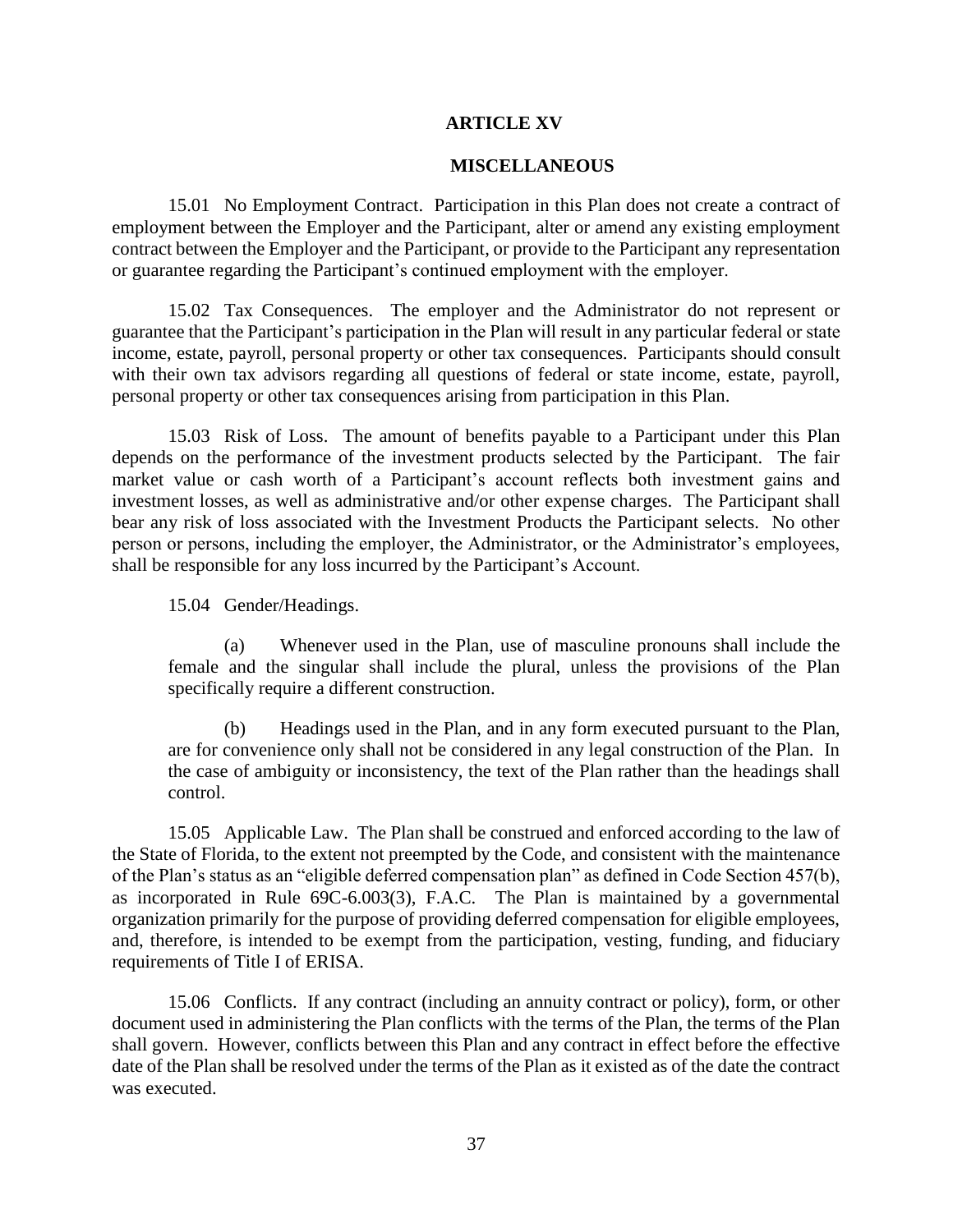<span id="page-42-0"></span>15.07 Rights Non-Assignable. No Participant, beneficiary, nor any other designee shall have any right to commute, sell, assign, transfer, use as collateral for a loan, or otherwise convey the right to receive any payments under the Plan. All payments or rights to payments provided for by the Plan are non-assignable and nontransferable.

<span id="page-42-1"></span>15.08 Binding on Heirs. This Agreement, as duly amended from time to time, shall be binding on the parties hereto and their respective heirs, administrators, trustees, successors, assigns, and designated beneficiaries of the Participant.

<span id="page-42-2"></span>15.09 Continuation and Amendment of Existing Plan. The Plan constitutes a continuation of the plan that was previously approved and executed by the Administrator on November 9, 1981, and modified from time to time thereafter. All Participants and any Compensation Deferred held under the prior plan are, from the effective date of this Plan, governed by the terms of this Plan, subject to the following provisions:

(a) All Participant deferrals elected under the prior plan shall continue without further action unless modified by the Participant.

(b) Any investment directions made by Participants under the prior plan shall continue to apply to Participant deferrals made after the effective date of this Plan.

(c) This Plan shall not operate retroactively to impair any existing contracts.

<span id="page-42-3"></span>15.10 Effective Date. This Plan shall become effective 20 days after the amendment to Rule 69C-003, F.A.C., incorporating this Plan by reference is filed for adoption.

<span id="page-42-4"></span>15.11 Participant Records. A Participant's records shall be open to inspection by the employer, the Participant, or the Participant's representative during normal business hours at the Administrator's principal place of business. Pursuant to Section 112.215(7), F.S., records identifying Participants or their personal account activities are exempt from public records disclosure under Section 119.07(1), F.S., except that such records will be provided in response to a lawful subpoena.

<span id="page-42-5"></span>15.12 Procedure When Distributee Cannot Be Located. The Administrator shall make all reasonable attempts to determine the identity and address of a Participant or a Participant's beneficiary entitled to benefits under the Plan. For this purpose, the Administrator will be deemed to have made a reasonable attempt to contact a Participant or beneficiary if: (a) the Administrator and/or Investment Provider mails, by certified mail, a notice to the last known address of the Participant or beneficiary as shown on the Administrator's and/or Investment Provider's records, (b) the Administrator attempts to notify the Participant or beneficiary by using programs maintained by the Internal Revenue Service or Social Security Administration to identify payees under retirement plans, and (c) the Participant or beneficiary has not responded within 6 months of those efforts. If the Administrator is unable to locate a Participant or beneficiary entitled to benefits hereunder, or if there has been no claim made for such benefits, the Plan shall continue to hold the benefits due such Participant or beneficiary, subject to Section 15.13 relating to unclaimed accounts.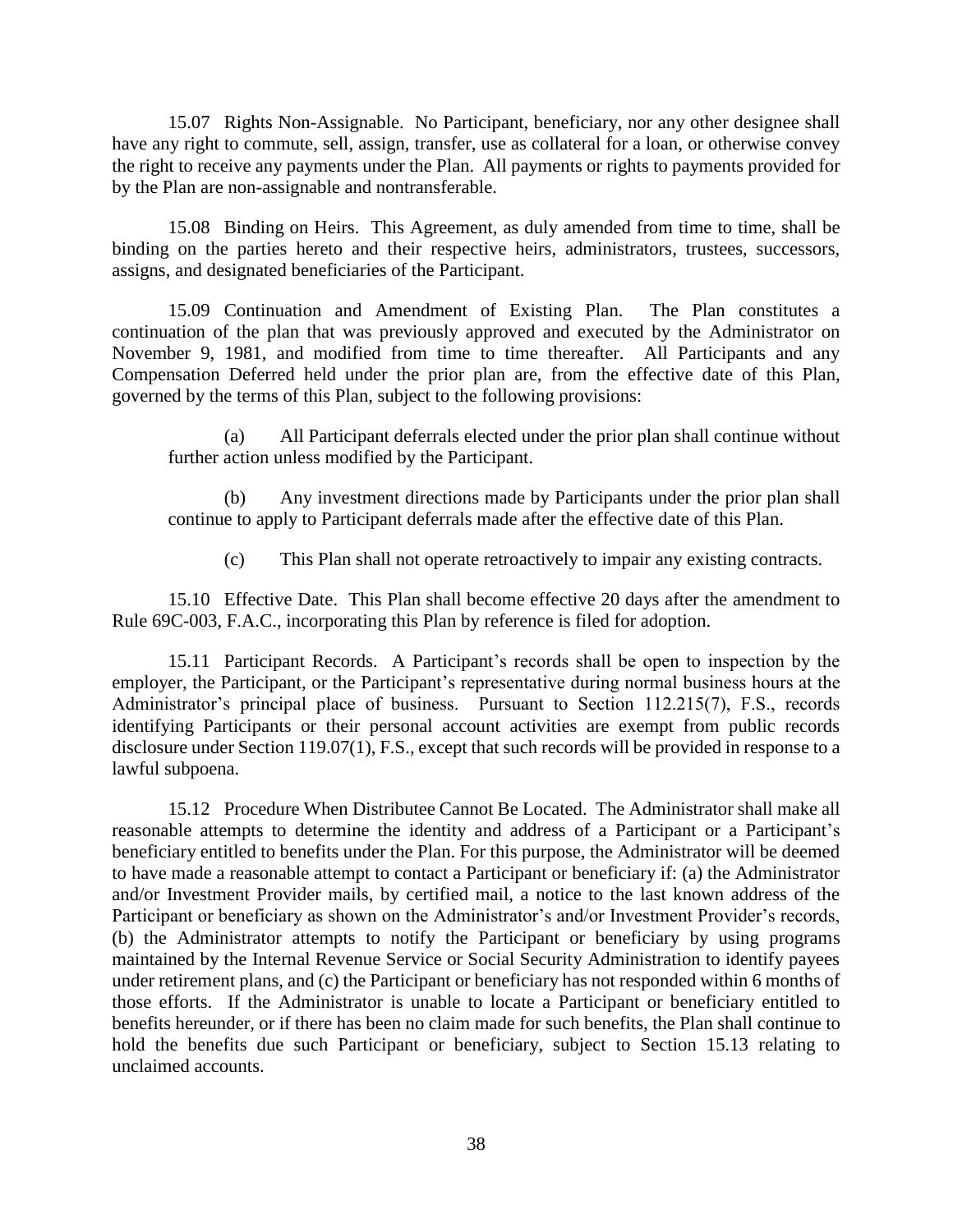<span id="page-43-0"></span>15.13 Unclaimed Accounts. In accordance with Section 717.112, F.S., a Participant's account shall be presumed abandoned and designated as unclaimed five years after the date required minimum distributions under Section 6.03 commenced or should have commenced, or if a Participant cannot be located under Section 15.12. The preceding sentence shall not apply if the Participant has, within the last five years, received a distribution from his or her account, communicated with the Administrator concerning his or her account, or otherwise indicated an interest in his or her account (as evidenced on the records of the Administrator).

<span id="page-43-1"></span>15.14 Settlement Checks. The Administrator will distribute amounts received due to enforcement actions taken by the Securities and Exchange Commission in accordance with the procedures contained in Appendix D.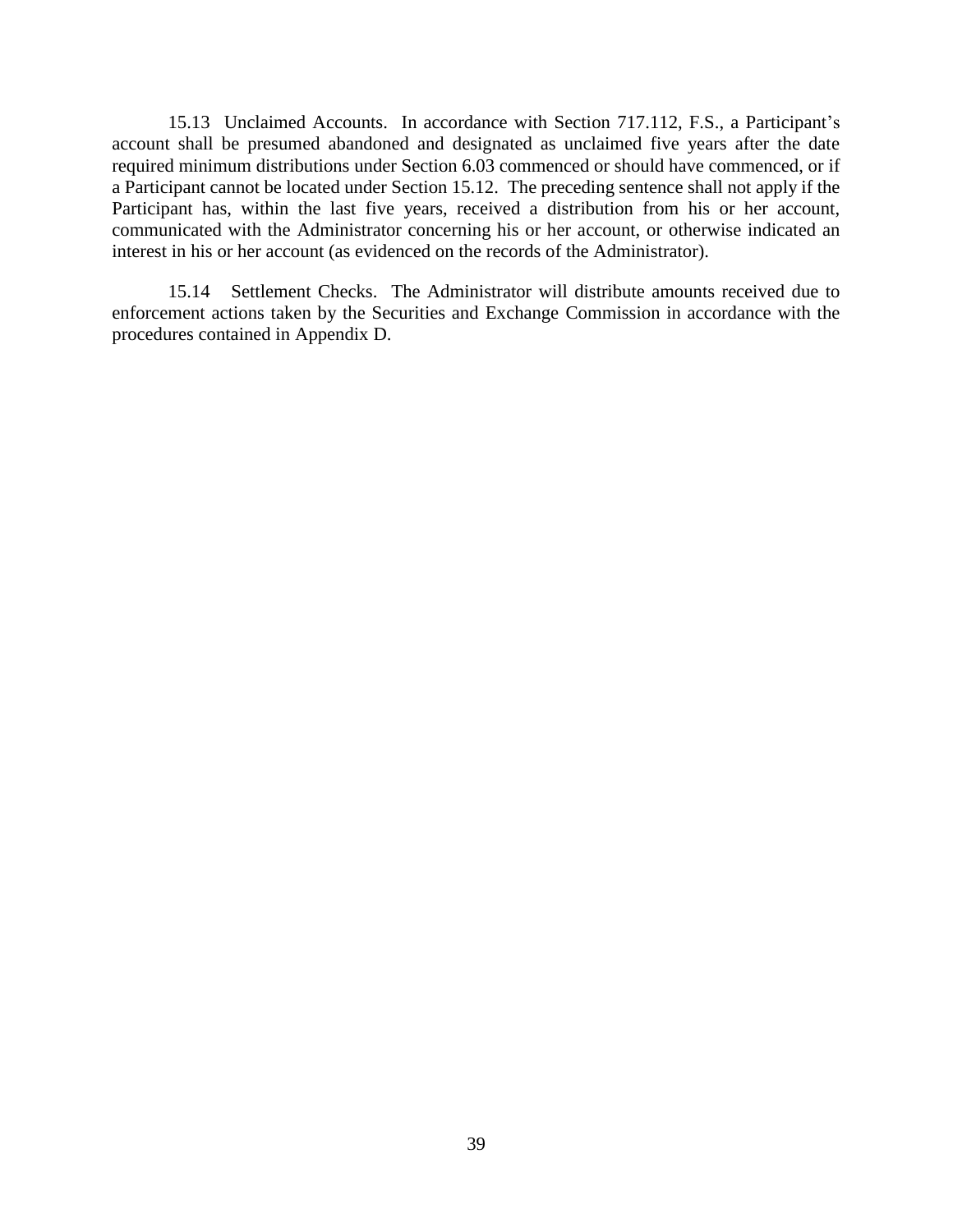## **APPENDIX C**

## **QDRO PROCEDURES**

1. Definitions. The following definitions apply for purposes of this Appendix C:

(a) "Court Appointed Payee" means any spouse, former spouse, child or other Dependent of a Participant who is recognized by a Domestic Relations Order as having a right to receive all, or a portion of, a Participant's account.

(b) "Domestic Relations Order" means any judgment, decree, or order (including approval of a property settlement agreement) which:

- i) Relates to the provision of child support, alimony payments, or marital property rights to a spouse, former spouse, child or other dependent of a Participant; and
- ii) Is made pursuant to a State domestic relations law (including community property law).

2. Procedure for Review of Order.

(a) Upon notification that all or any portion of a Participant's account has been awarded to a Court Appointed Payee, the Administrator shall request a copy of the Domestic Relations Order from the Participant or Court Appointed Payee.

- i) Upon receipt of the Domestic Relations Order, the Administrator will determine whether the Domestic Relations Order qualifies as a QDRO.
- ii) The Participant's account will be clearly identified by the Investment Provider and the Administrator as being part of the assets subject to the Domestic Relations Order.
- iii) The Administrator will instruct the Investment Provider to create a separate account for the amount indicated to be assigned to the Court Appointed Payee in the Domestic Relations Order. A copy of the Domestic Relations Order will be mailed to the Investment Provider together with the letter of instruction.
- iv) The name, address, and social security number of the Court Appointed Payee will be cross-referenced with Participant into a data base at the Investment Provider, records administrator, and Administrator.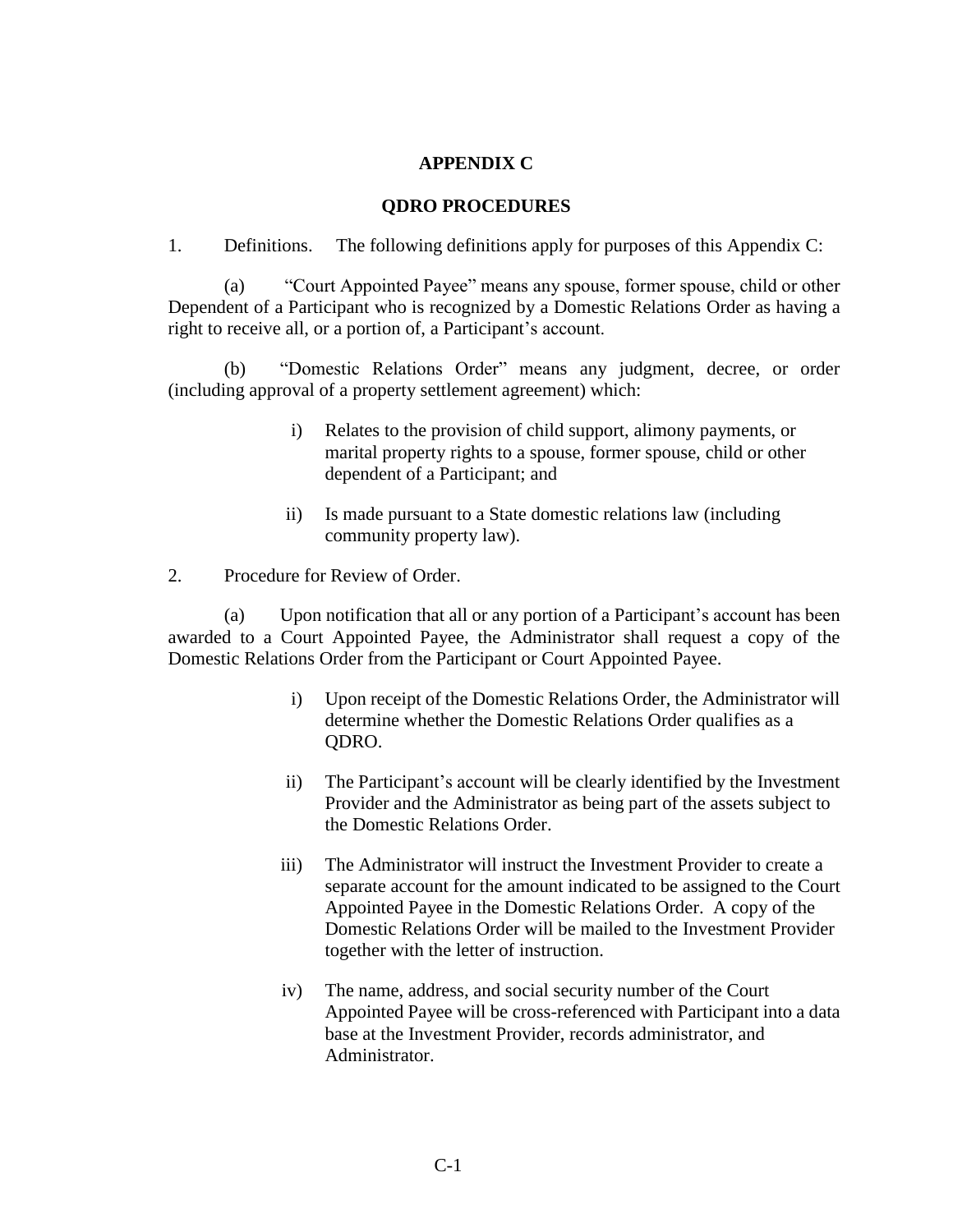3. Court Appointed Payee's Right to Distribution. The Court Appointed Payee has the following rights with respect to portion of a Participant's account assigned to him or her pursuant to a QDRO:

(a) The Court Appointed Payee may change Investment Products, re-allocate existing assets, and/or transfer the Court Appointed Payee's account to another Investment Provider.

- i) The Court Appointed Payee may designate a beneficiary to receive the benefits awarded under the QDRO in the event of the Court Appointed Payee's death in accordance with Section 6.02 of the Plan.
- ii) The Court Appointed Payee may receive distribution of his or her account in any of the options available to other Participants. The Court Appointed Payee's form of distribution is permitted to differ from that of the Participant.
- iii) The Court Appointed Payee is entitled to an immediate distribution of that portion of the Participant's account assigned to him or her pursuant to the QDRO.
- iv) The Court Appointed Payee will receive quarterly statements from the Investment Providers indicating the value of the Court Appointed Payees account.
- v) The Court Appointed Payee may request to receive a distribution of all or any portion of his or her account by filing a Request for Distribution Form (Form DFS-J3-1172 (VOYA), Form DFS-J3-1172 (NRS), Form DFS-J3-1172 (TRP), Form DFS-J3-1172 (VAL) or Form DFS-J3-1172 (GWRS) with the Investment Provider. The Court Appointed Payee is responsible for paying taxes on distributions received from the Plan.
- vi) The Court Appointed Payee is eligible to receive a loan from his or her account in accordance with Article VII of the Plan.
- vii) The Court Appointed Payee's account will earn income and incur any administrative charges and fees as if it were a Participant's account.
- viii) Participants will have no rights or authority over the account of the related Court Appointed Payee.
- 4. Restrictions Applicable to Court Appointed Payee.

(a) The Court Appointed Payee is not permitted to contribute Deferred Compensation to his or her account established pursuant to the QDRO.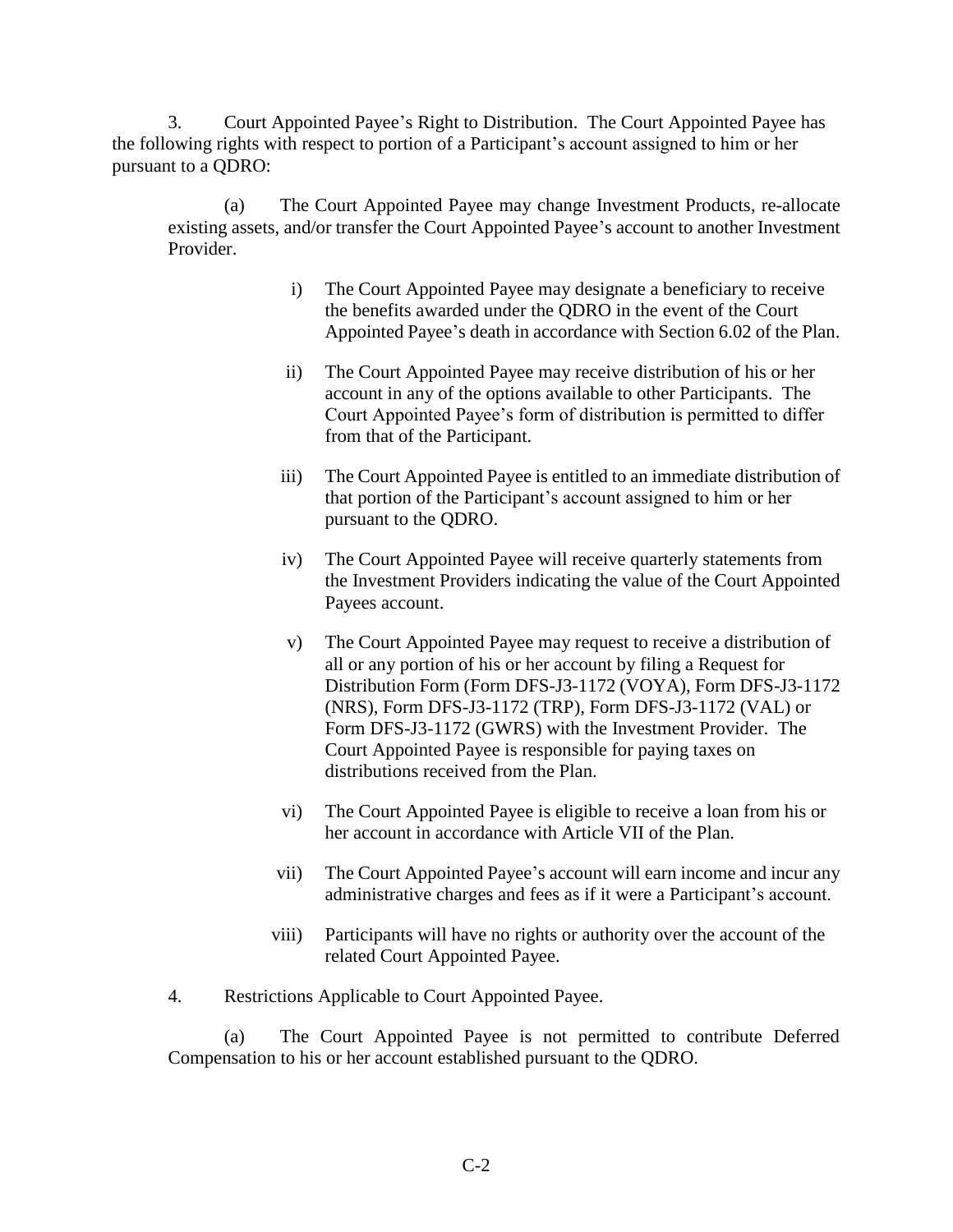(b) The Court Appointed Payee is not permitted to receive distribution of his or her account due to an Unforeseeable Emergency.

(c) If the Court Appointed Payee is an employee, he or she will not be permitted to combine the account assigned pursuant to the QDRO with any other account. However, the preceding sentence does not restrict the Court Appointed Payee's rights with respect to any account which was not assigned to him or her pursuant to a QDRO.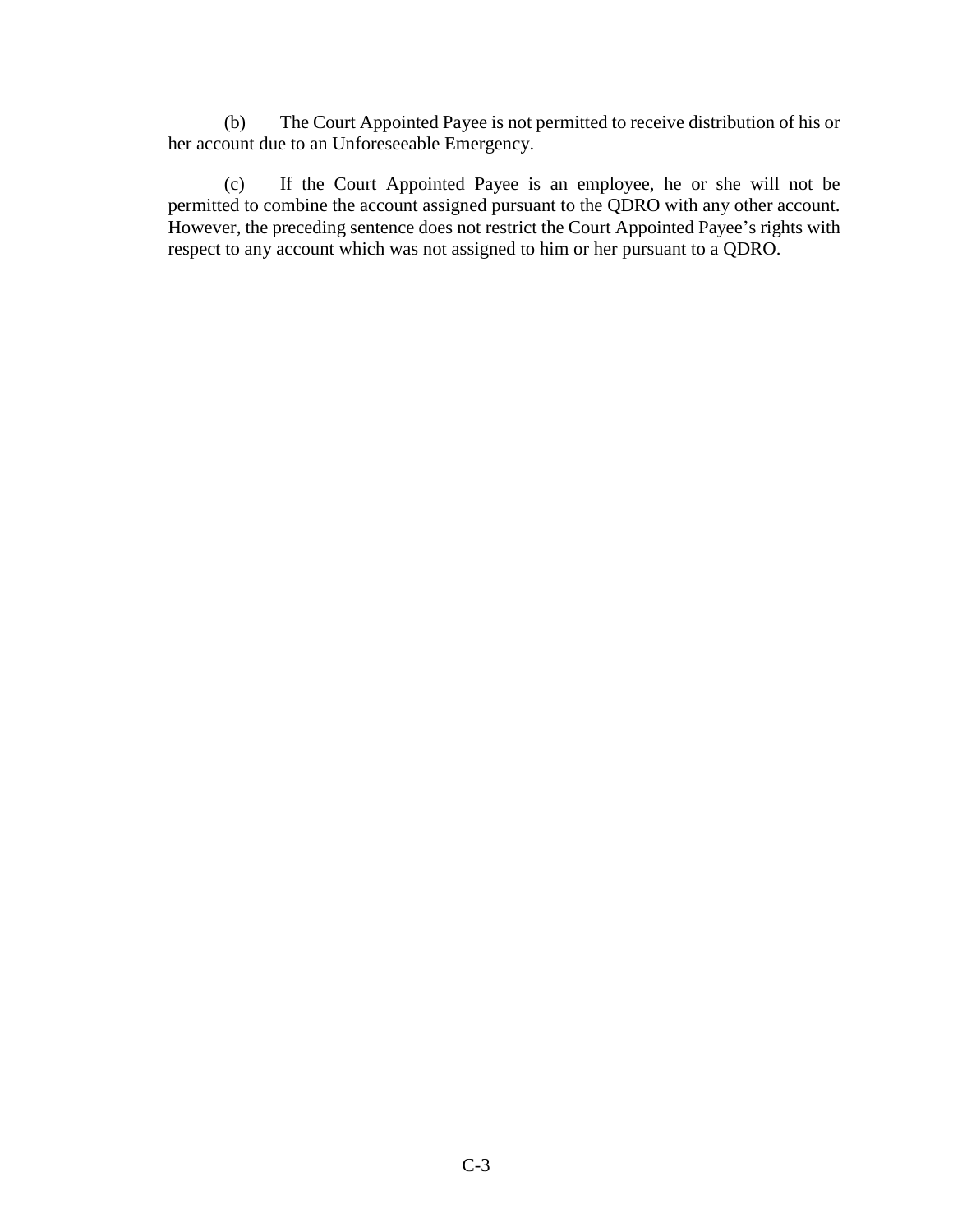## **APPENDIX D**

## **DISTRIBUTION PROCESS FOR PROCEEDS RECEIVED FROM SETTLEMENT CHECKS**

## **Background:**

The Securities and Exchange Commission (SEC) filed enforcement matters against investment funds alleging late trading and market timing activities. The settlements of these cases are being distributed to investors who suffered losses.

The State of Florida Deferred Compensation Plan ("Plan") has received, and will continue to receive, settlement distributions based on its interest in an omnibus account operated by the Investment Provider.

## **Distribution Process:**

- Distribution costs will be determined and those costs will be subtracted from the total settlement proceeds.
- If the remaining settlement proceeds are \$10,000 or less, the proceeds will not be distributed to accounts. Instead, the remaining settlement proceeds will be deposited in the Deferred Compensation Trust Fund to use for Plan communication expenses.
- If the remaining settlement proceeds are greater than \$10,000, those settlement proceeds will be distributed to individual current or former Plan accounts as follows:
	- Current Plan Participants, Beneficiaries, and Court Appointed Payees ("Eligible Participants") will be notified by letter why they are receiving proceeds from the settlement account and the date that the proceeds are to be deposited into their fixed income fund Plan Account. They will be informed that they have the ability to transfer those proceeds to any other Plan investment option after the deposit occurs.
	- Former Participants, Beneficiaries, and Court Appointed Payees ("Eligible Former Participants") will receive their portion of the settlement as a direct check payment (payable to the former eligible employee). Once a valid address is obtained, a letter mailed first class, forward service requested, will accompany the check informing them why they are receiving the proceeds, that they may roll over the proceeds to an IRA or another employer plan within 60 days, and if not rolled over that it must be cashed within 180 days or the funds will revert to the Plan. A Form 1099R will be issued if the check is either rolled over or cashed. No distribution will be made to members of this group if the amount is \$10 or less.
- The individual account distribution amount will be an amount equal to the sum of the proportional holdings in the investment fund during each quarterly penalty period to that of all Plan total holdings in the investment fund during each quarterly penalty period.
- The Investment Provider shall do the following:
	- Hold the settlement proceeds until distribution in an interest-bearing account. Any interest earned on the proceeds will be used to offset the distribution costs.